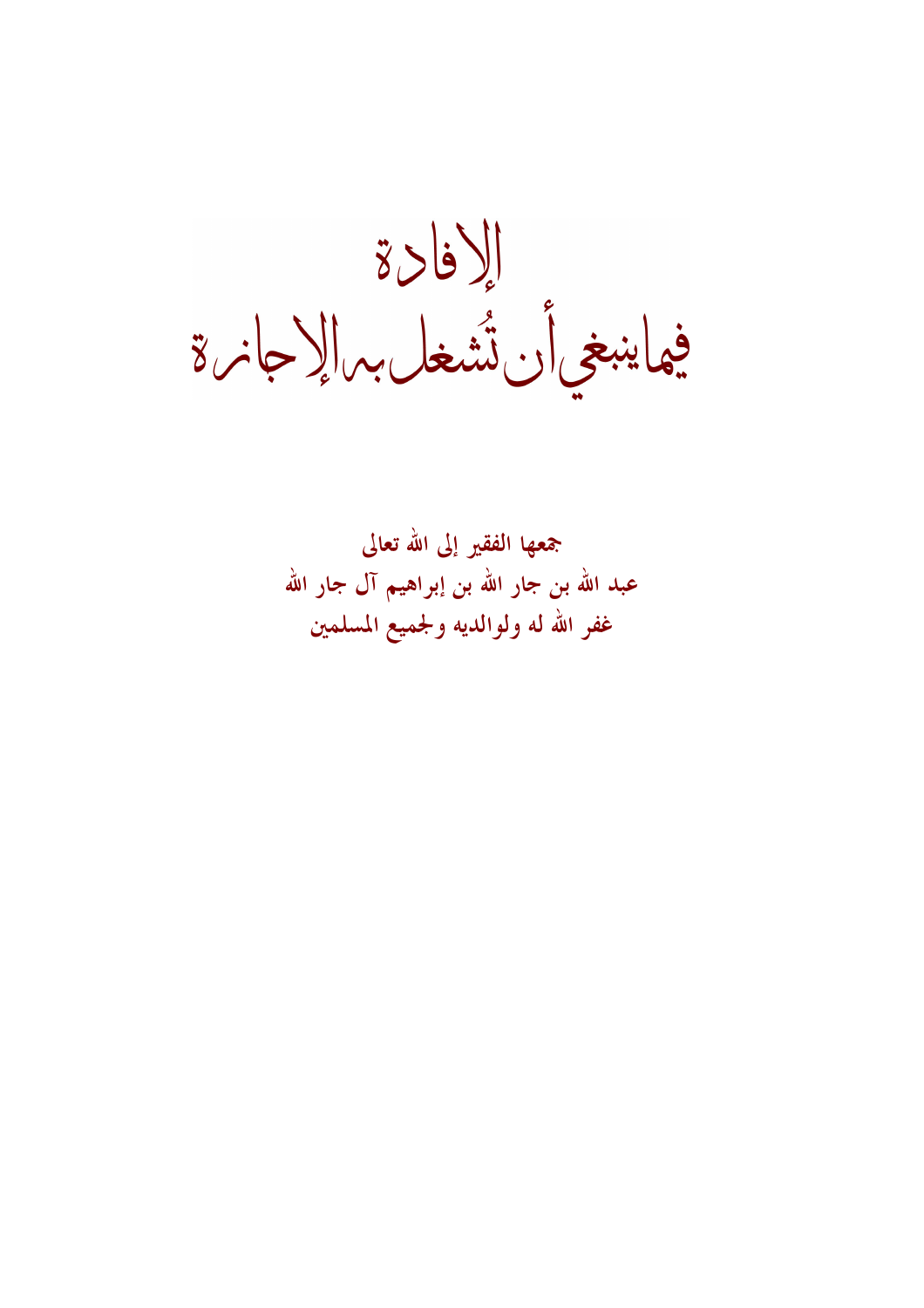بسم الله الرحمن الرحيم مقدمة

الحمد لله , ب العالمين وأشهد أن لا إله إلا الله وحده لا شريك له وأشهد أن محمدًا عبده ورسوله ﷺ وعلى آله وأصحابه وأتباعه المهتدين بمديه المتمسكين بسنته إلى يوم الدين وبعد:

فإن الإنسان مسئول عن أوقاته ومحاسب عليها ومجزى على ما عمل فيها من حير أو شر، والأوقات محدودة والأنفاس معدودة فينبغي حفظها والاستفادة منها فيما ينفع الإنسان في دينه ودنياه وأحرته وصوفيا عما يضر .

ينبغي له اغتنام فرص الحياة قبل الموت، والصحة قبل المرض والشباب قبل المشيب، والفراغ قبل الانشغال والغبي قبل الفقر بالأعمال الصالحة كما ورد الحديث بذلك<sup>(١)</sup> وسوف يسأل الإنسان عن عمره فيم أفناه وعن شبابه فيم أبلاه وعن ماله من أين اكتسبه وفيم أنفقه وعن علمه ماذا عمل به؟ كما في الحديث الذي رواه البزار والطبراني بإسناد صحيح، وأقسم ربنا تعالى بنفسه الكريمة أنه سوف يسألنا جميعًا عن أعمالنا قال عز وجل: ﴿فَوَرَبِّكَ لَنَسْأَلَنَّهُمْ أَجْمَعِينَ \* عَمَّا كَانُوا يَعْمَلُونَ﴾ [الحجر: ٩٢، ٩٣] فلنعد لهذه الأسئلة جوابًا صحيحًا عن طريق محاسبتنا لأنفسنا فيما

(1) الذي رواه الحاكم وصححه بلفظ: (اغتنم خمسًا قبل خمس شبابك قبل هرمك وصحتك قبل سقمك وفراغك قبل شغلك وحياتك قبل موتك وغناك قبل فقرك).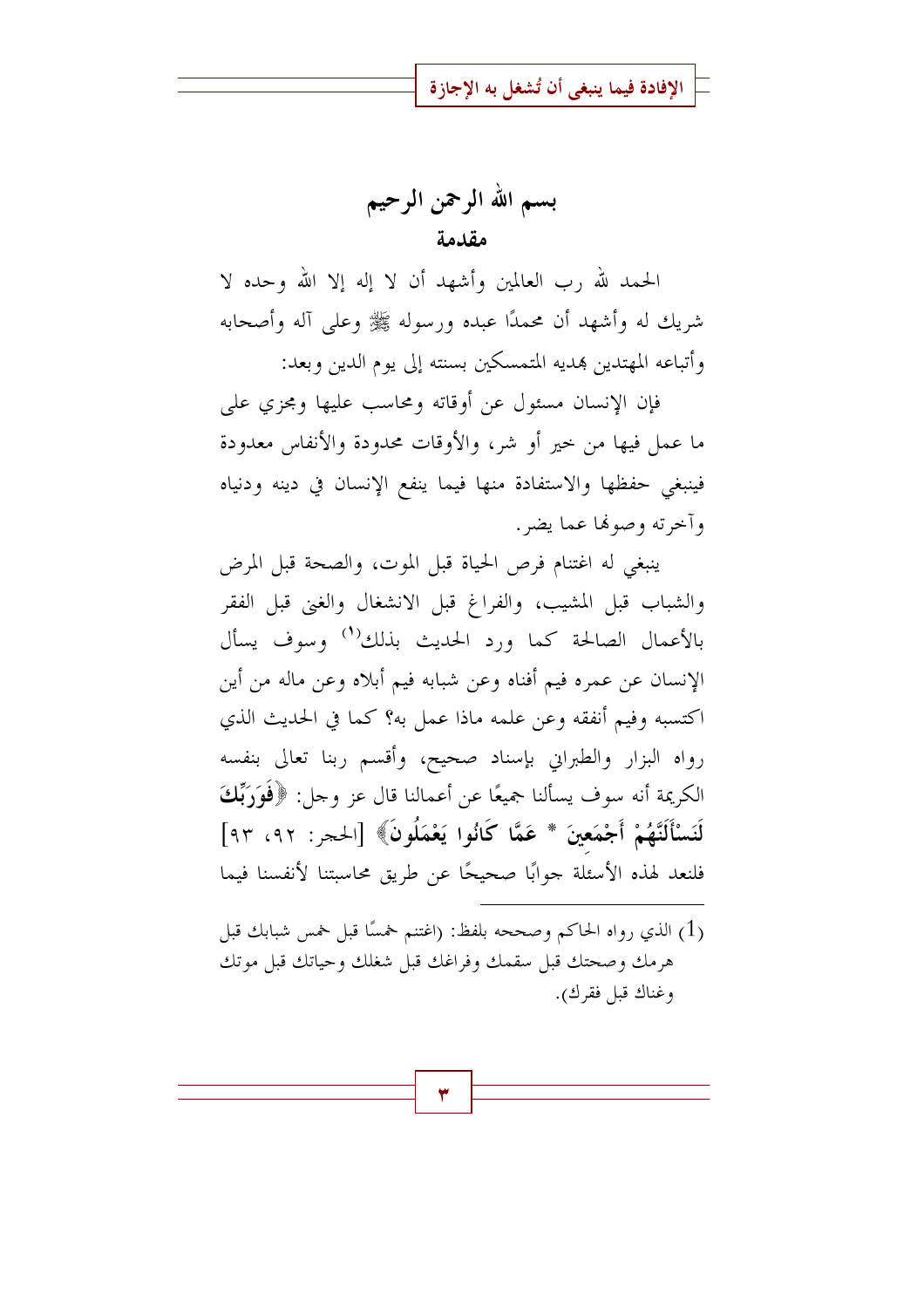نقول ونفعل ونأتي ونذر ونتكلم ونسمع ونرى ونمشى ونتناول هل هي مشروعة أو ممنوعة؟

أيها القارئ الكريم: ولنتذكر نعم الله علينا وإحسانه إلينا حيث خلقنا ورزقنا ولطف بنا وأحيانا وعافانا وأخرجنا من بطون أمهاتنا لا نعلم شيئًا وحعل لنا الأسماع والأبصار والأفندة لكي نشكره بقلوبنا وألسنتنا وجوارحنا بأداء ما افترض علينا وترك ما حرم علينا فيزيدنا من فضله.

أيها القارئ الكريم: إن الإنسان مسئول عن أوقات فراغه فينبغي للمسلم أن ينتهز أوقات الإجازات.

إجازة الأسبوع أيام الخميس والجمع، وإجازة الموظف السنوية وإجازة نصف السنة الدراسية بالنسبة للطلبة والطالبات والمدرسين والمدرسات، والإجازة الصيفية لهؤلاء التي تقارب ثلاثة شهور أو أكثر وإجازات الأعياد التي شرع فيها التكبير وأنواع العبادات من صلاة وصيام وصدقة وحج وأضاحي إلى غير ذلك.

فينبغي شغل هذه الإجازات فيما يسعد الإنسان في دينه ودنياه وأخرته من تلاوة القرآن الكريم وحفظ ما تيسر منه، فخير الناس من تعلم القرآن وعلمه، ومن قراءة الكتب المفيدة النافعة ككتب التفسير والحديث والفقه والتاريخ والسيرة النبوية، وفي حضور حلقات العلم لدى العلماء، حيث تبرل السكينة وتغشى الرحمة وتحف الملائكة ويذكرهم الله فيمن عنده، وفي الدعوة إلى الله تعالى والأمر بالمعروف والنهي عن المنكر وفي الاشتراك في المراكز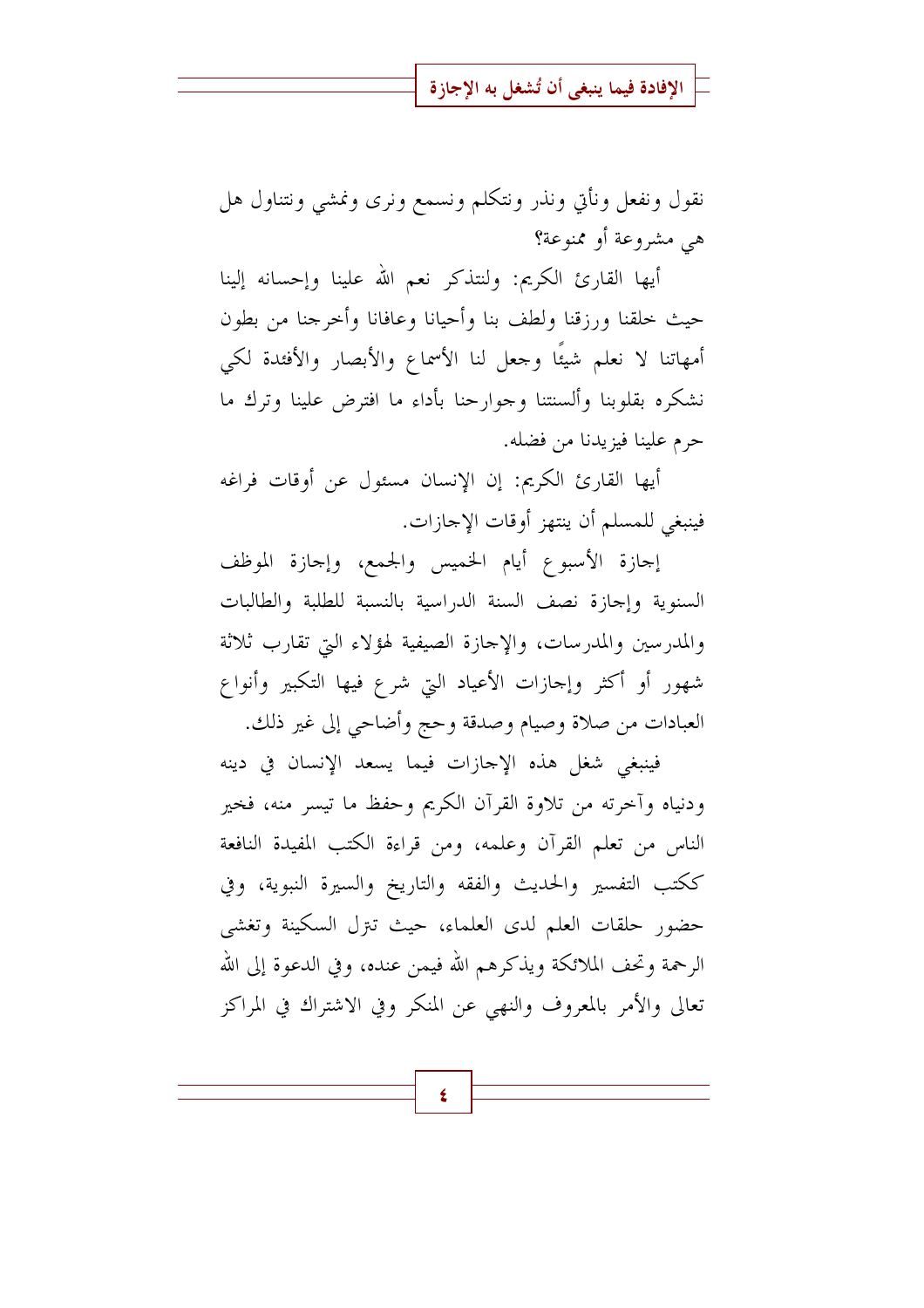الصيفية، وزيارة المكتبات الخيرية، ومجالسة الأخيار المطيعين لله ورسوله والاستفادة منهم فالمرء معتبر بقرينه وسوف يكون على دين خليله فلينظر من يخالل.

ومن أهم ما تقضى به الإحازة بر الوالدين وحدمتهما ومساعدتهما فيما يحتاجان إليه وإرضاهما في غير معصية الله فرضى الله في رضاهما وسخط الله في سخطهما وقد جاء رجل يستأذن النبي ﷺ في الجهاد فقال: «أحي وا**لداك**»؟ قال: نعم، قال: «ففيهما فجاهد» ومن بر والديه بره أولاده كما جاء في الحديث: «بووا آباء**كم تبركم أبناؤكم**» رواه الطبراني في الكبير والأوسط والحاكم في المستدرك وقال المنذري: إسناده حسن.

ومن أهم الأمور صلة الأرحام والإحسان إلى الأقارب بالزيارة والإكرام وأنواع الإحسان كالأخ والأخت والعم والعمة والخال والخالة والجد والجدة، فمن وصل رحمه وصله الله ومن قطعها قطعه الله والجزاء من جنس العمل في الخير والشر ﴿وَمَا رَبُّكُ بظَلام للْعَبيد》.

ومن أهم ما يشغل به الوقت ذكر الله عز وجل بالتسبيح والتهليل والدعاء والاستغفار وهو حفيف على اللسان وثقيل في الميزان وحبيب إلى الرحمن، واللسان سوف لا يسكت أبدًا فإن تكلَّم فيما ينفع وإلا تكلَّم فيما يضرَّ ولا بد له من الكلام، وفي الحديث «ما عمل ابن آدم عملاً أنجى له من عذاب الله من ذكر الله» أخرجه ابن أبي شيبة والطبراني بإسناد حسن، وهو دليل على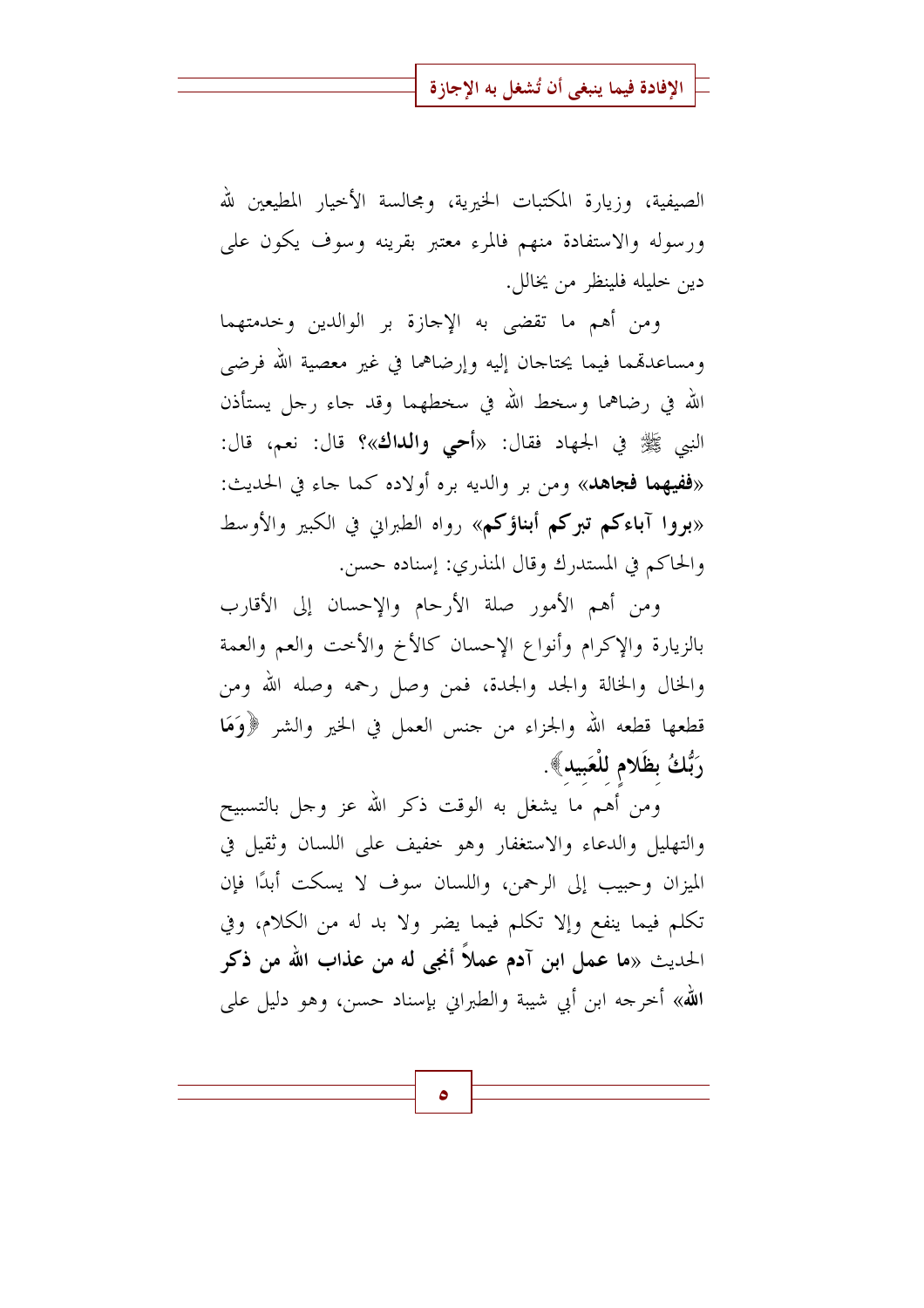فضل الذكر وأنه من أعظم أسباب النجاة من المخاوف في الدنيا والآحرة وضرب النبي ﷺ مثلًا للذاكر والغافل بقوله: «مثل **الذي يذكر ربه والذي لا يذكره مثل الحي والميت»** رواه البخاري ورواه مسلم بلفظ: «مثل البيت الذي يذكر الله فيه والبيت الذي لا يذكر الله فيه مثل الحي والميت» فالذي يذكر الله مثل الحي والذي لا يذكره مثل الميت ﴿وَمَا يَسْتَوِي الأَحْيَاءُ وَلا الأَهْوَاتُ﴾  $\lceil \mathfrak{z} \rceil$ فاط, : ٢٢].

فمن أعظم ما ينبغي أن يشغل به الوقت ويتقرب به العبد إلى الله تعالى من النوافل كثرة تلاوة القرآن الكريم والاستماع إليه بتفكر وتدبر وتفهم في معانيه قال الله عزوجل ﴿كَتَابٌ أَنْزَلْنَاهُ إِلَيْكَ مُبَارَكٌ لِيَدَّبَّرُوا آيَاته وَلَيَتَذَكَّرَ أُولُو الأَلْبَابِ﴾ [ص: ٢٩] ومما يتقرب به العبد إلى الله تعالى كثرة ذكر الله في كل وقت على كل حال كما وصف الله المؤمنين بذلك في قوله: ﴿الْمَلْمِينَ يَذْكُرُونَ اللَّهَ قيَامًا وَقُعُودًا وَعَلَى جُنُوبِهِمْ﴾ [آل عمران: ١٩١].

ولنا في رسول الله ﷺ أسوة حسنة فقد كان يذكر الله على كل أحيانه كما في الحديث الذي رواه مسلم عن عائشة رضي الله عنه، وفي مقدمة ذلك الأذكار المشروعة للمسلم في اليوم والليلة مثل أذكار الصباح والمساء وأذكار النوم والانتباه وأذكار الأكل والشرب والأذكار المشروعة بعد السلام من الصلاة،.

والأذكار المشروعة عند الدحول والخروج بالنسبة للمسجد والبيت والحمام، وهذه الأذكار موجودة في كتب الحديث وفي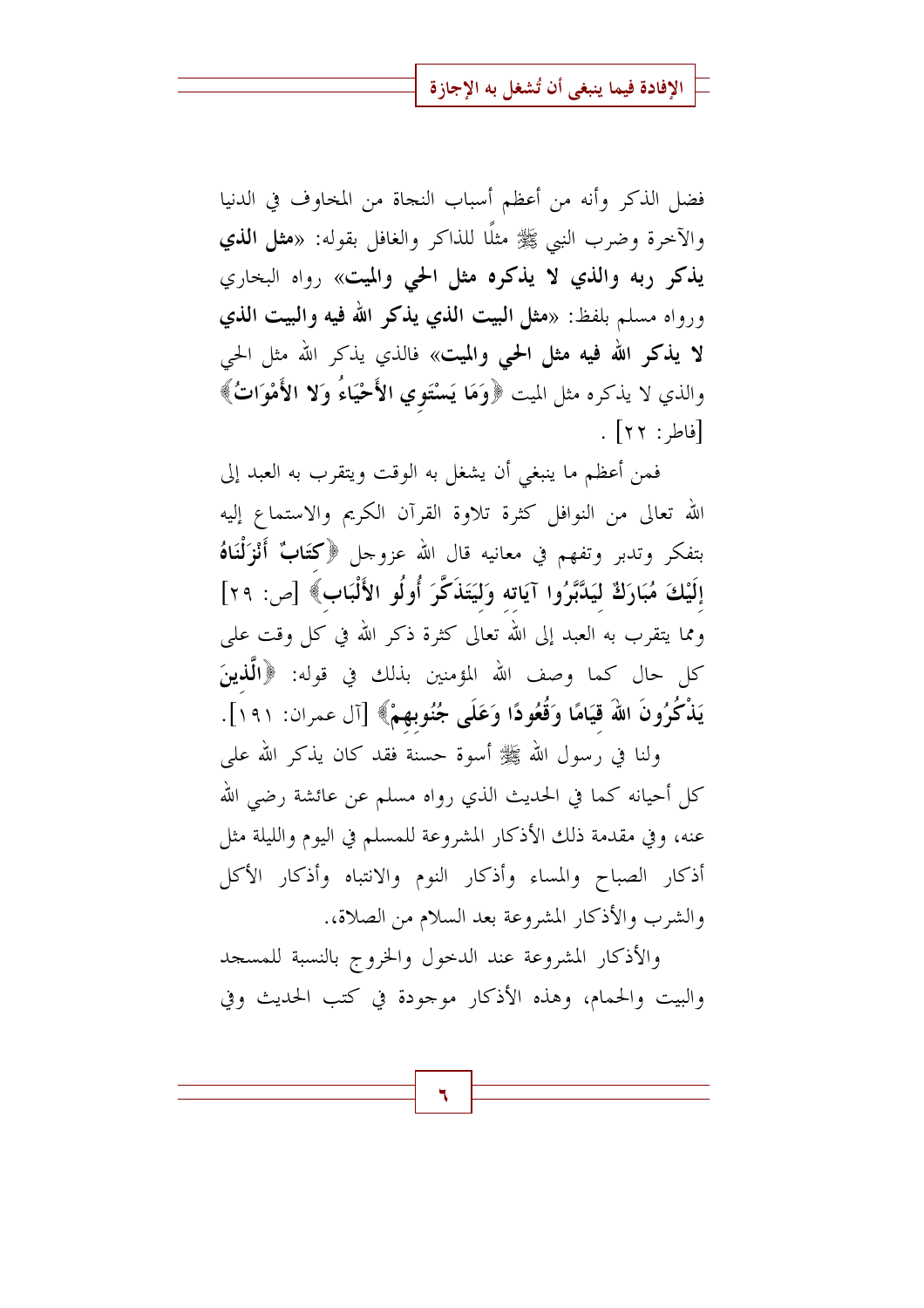الكتب المؤلفة في الأذكار وهي كثيرة ومن أجمعها كتاب (الأذكار) للإمام النووي (الوابل الصيب) لابن القيم وقد لخص منها (زاد المسلم اليومي) وهو رسالة صغيرة جامعة.

ومما يعين المسلم على حفظ أوقاته والاستفادة منها مجالسة العلماء والاستفادة منهم وقراءة تراحم الصحابة والعلماء والالتجاء إلى الله بالدعاء قال تعالى: ﴿ادْعُونِي أَسْتَجِبْ لَكُمْ﴾ ونظرًا لما لوحظ من ضياع أوقات بعض الشباب في الإحازات والعطل فقد أشارٍ عليَّ بعض المحبين والناصحين بتأليف رسالة في هذا الموضوع فجمعت هذه الرسالة وسميتها: (الإفادة فيما ينبغي أن تشغل به الإجازة) وهي مستفادة من كلام الله تعالى، وكلام رسوله ﷺ وكلام المحققين من أهل العلم أسأل الله تعالى أن ينفع بما من كتبها أو طبعها أو قرأها أو سمعها وأن يجعلها حالصة لوجهه الكريم ومن أسباب الفوز لديه بجنات النعيم وصلى الله وسلم على نبينا محمد وعلى آله وصحبه أجمعين

المؤلف في ٤/ ١/ ١٤١١.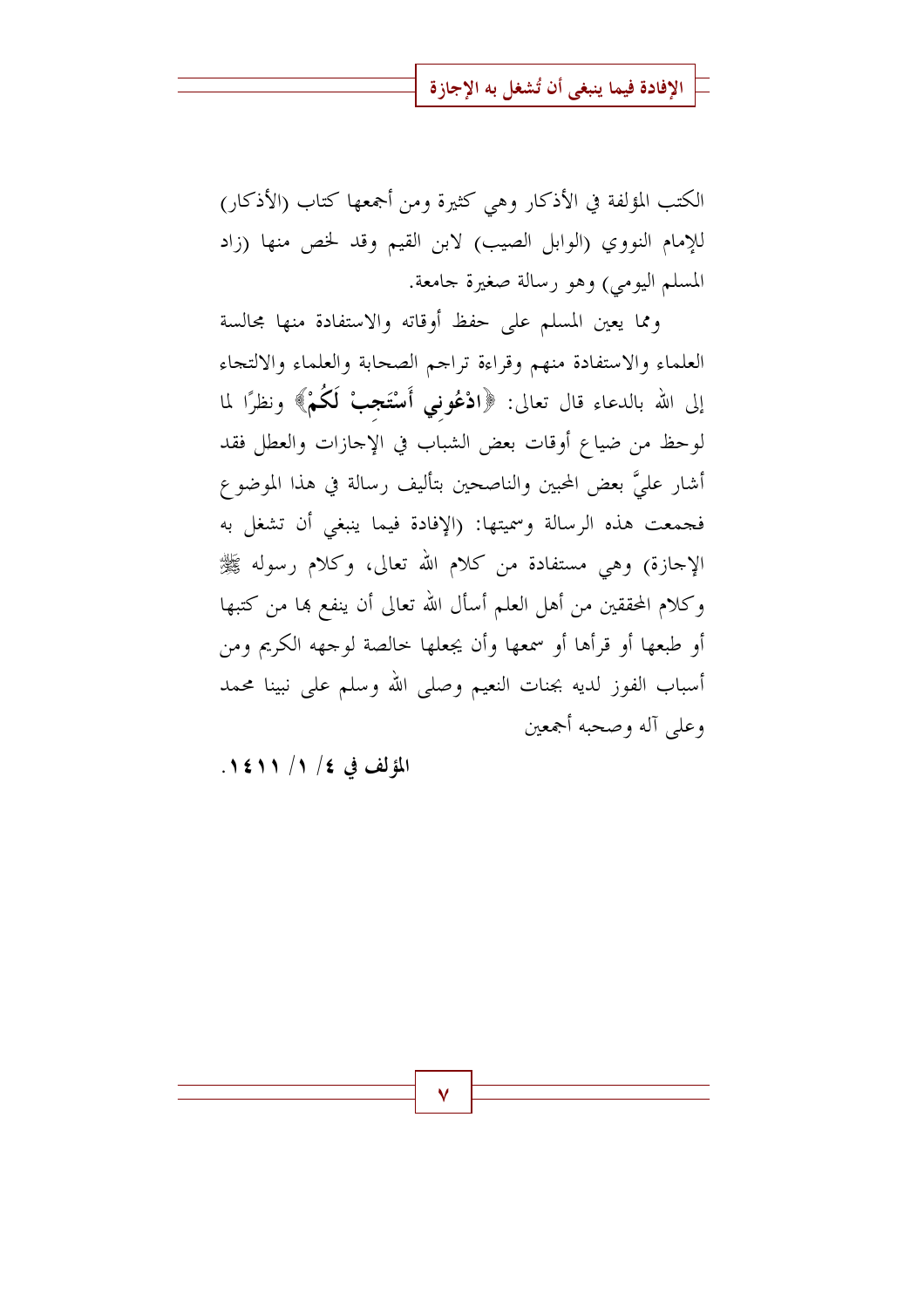الشباب والإجازة لسماحة الشيخ عبد العزيز بن عبد الله بن باز رحمه الله الحمد لله والصلاة والسلام على رسول الله وعلى آله وأصحابه ومن اهتدى بمداه.

أما بعد، فبمناسبة الإجازة، فإنه يسرني أن أوصى الشباب حاصة والمسلمين عامة بتقوى الله عز وجل أينما كانوا واستغلال هذه الإجازة فيما يرضى الله عنهم ويعينهم على أسباب السعادة والنجاة ومن ذلك شغل هذه الإجازة بمراجعة الدروس الماضية والمذاكرة فيها مع الزملاء لتثبيتها والاستفادة منها في العقيدة والأخلاق والعمل، كما أوصى جميع الشباب بشغل هذه الإجازة بالاستكثار من قراءة القرآن الكريم بالتدبر والتعقل وحفظ ما تيسر منه لأن هذا الكتاب العظيم هو أصل السعادة لجميع المسلمين وهو ينبوع الخير ومنبع الهدى أنزله الله سبحانه تبيانًا لكل شيء وهدى ورحمة وبشرى للمسلمين وجعله سبحانه هاديًا للتي هي أقوم ورغب عباده في تلاوته وتدبر معانيه كما قال سبحانه ﴿أَفَلَا يَتَدَبَّرُونَ الْقُرْآنَ أَمْ عَلَى قُلُوبٍ أَقْفَالُهَا﴾ [محمد: ٢٤] وقال تعالى: ﴿كَتَابٌ أَنْزَلْنَاهُ إِلَيْكَ مُبَارَكٌ لَيَدَّبَّرُوا آيَاته وَلَيَتَذَكَّرَ أُولُو الأَلْبَابِ﴾ [ص: ٢٩] وقال عز وجل: ﴿إِنَّ هَذَا الْقُوْ'آنَ يَهْدي للَّتى هيَ أَقْوَمُ وَيُبَشِّرُ الْمُؤْمنينَ الَّذينَ يَعْمَلُونَ الصَّالحَاتِ أَنَّ لَهُمْ أَجْرًا كَبِيرًا﴾ [الإسراء: ٢٩].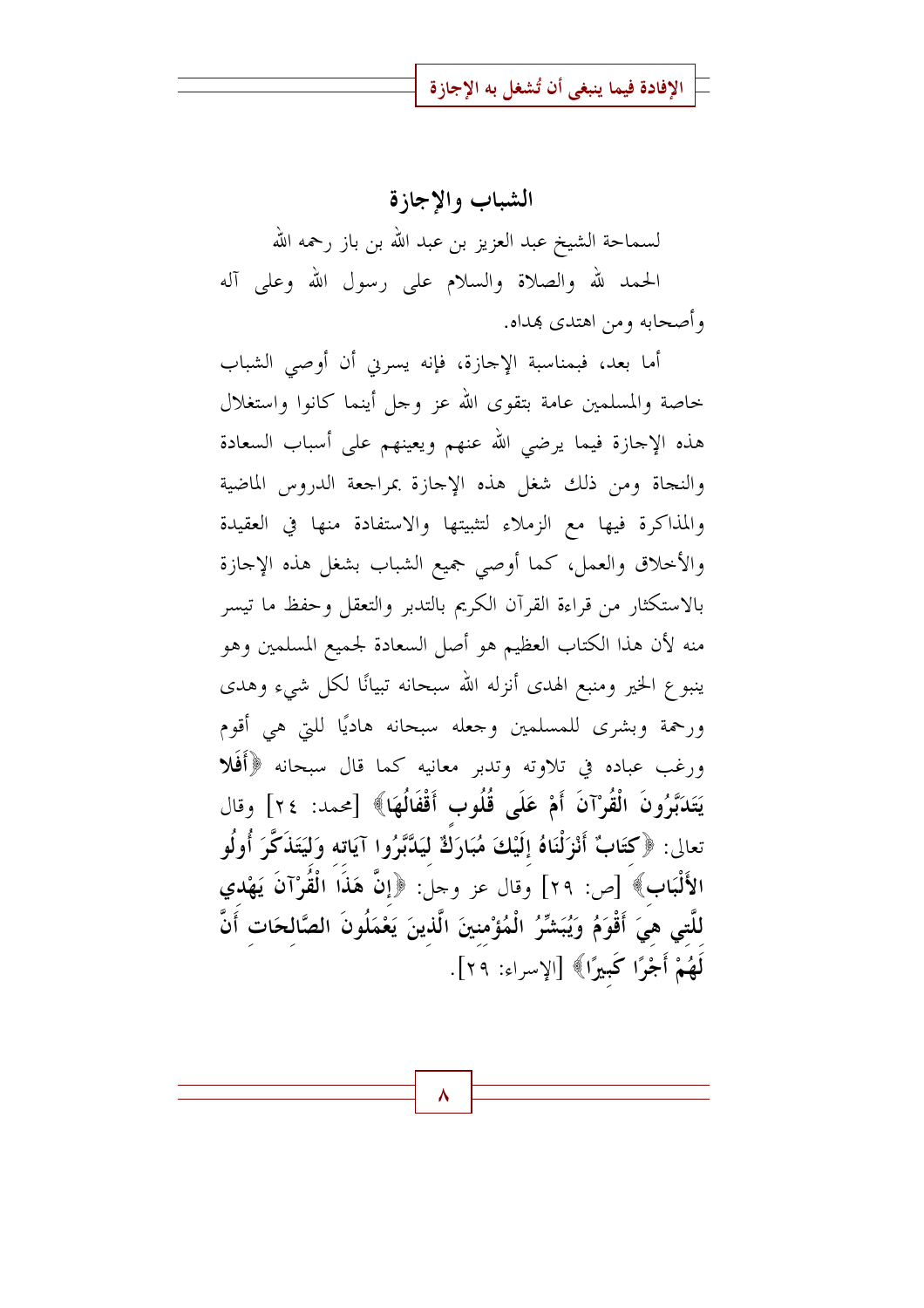فنصيحتي للشباب ولجميع المسلمين أن يكثروا من تلاوته وتدبر معانيه وأن يتدارسوه بينهم للعلم والاستفادة وأن يعملوا به أينما كانوا، كما أوصى الشباب وجميع المسلمين بالعناية بسنة رسول الله ﷺ وحفظ ما تيسر منها ولا سيما في هذه الإجازة مع العمل بمقتضاها لألها الوحى الثاني والأصل الثاني من أصول الشر بعة.

كما أوصى جميع الشباب بالحذر من السفر إلى بلاد الكفار لما في ذلك من الخطر على عقيدتمم وأحلاقهم، ولأن بلاد المسلمين في أشد الحاجة إلى بقائهم فيها للتوجيه والإرشاد والتناصح والتعاون على البر والتقوى والتواصي بينهم بالحق والصبر عليه.

وأوصى جميع المدرسين في هذه الإجازة باستغلالها في إقامة الحلقات العلمية في المساجد والمحاضرات والندوات لشدة الحاجة إلى ذلك كما أوصيهم جميعا بالتجول للدعوة إلى الله في البلدان المحتاجة لذلك حسب الإمكان وزيارة المراكز الإسلامية والأقليات الإسلامية في الخارج للدعوة والتوجيه وتعليم المسلمين ما يجهلون من دينهم وتشجيعهم على التعاون فيما بينهم والتواصي بالحق والصبر عليه وتشجيع الطلبة الموحودين هناك على التمسك بدينهم والعناية بما ابتعثوا من أجله والحذر من أسباب الانحراف مع وصيتهم بالعناية بالقرآن الكريم حفظًا وتدبرًا وعملاً وبالسنة المطهرة حفظًا ومذاكرة وعملاً بمقتضاها.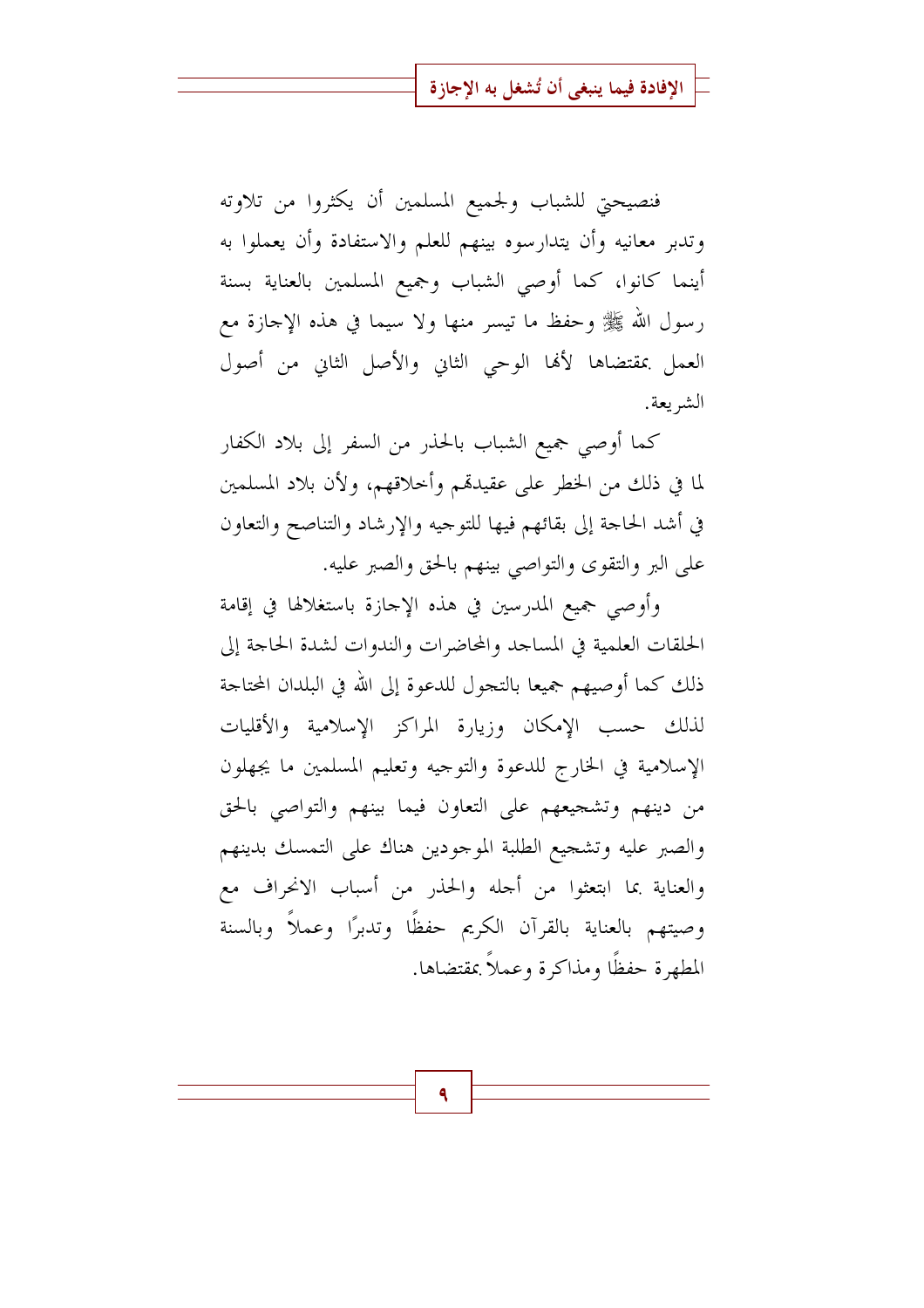وأسأل الله أن يوفقنا شيبًا وشبابًا وأساتذة وطلابًا وعلماء وعامة لكل ما فيه صلاحنا وسعادتنا ونحاتنا في الدنيا والآخرة إنه جواد كريم، وصلى الله وسلم على عبده ورسوله وصفوته من خلقه نبينا محمد وآله وصحبه<sup>(١</sup>).

الرئيس العام لإدارات البحوث العلمية والإفتاء والدعوة والإرشاد

(1) مجلة البلاغ عدد (٨٢٥) في (٢/ ٥/ ١٤٠٦هــ).

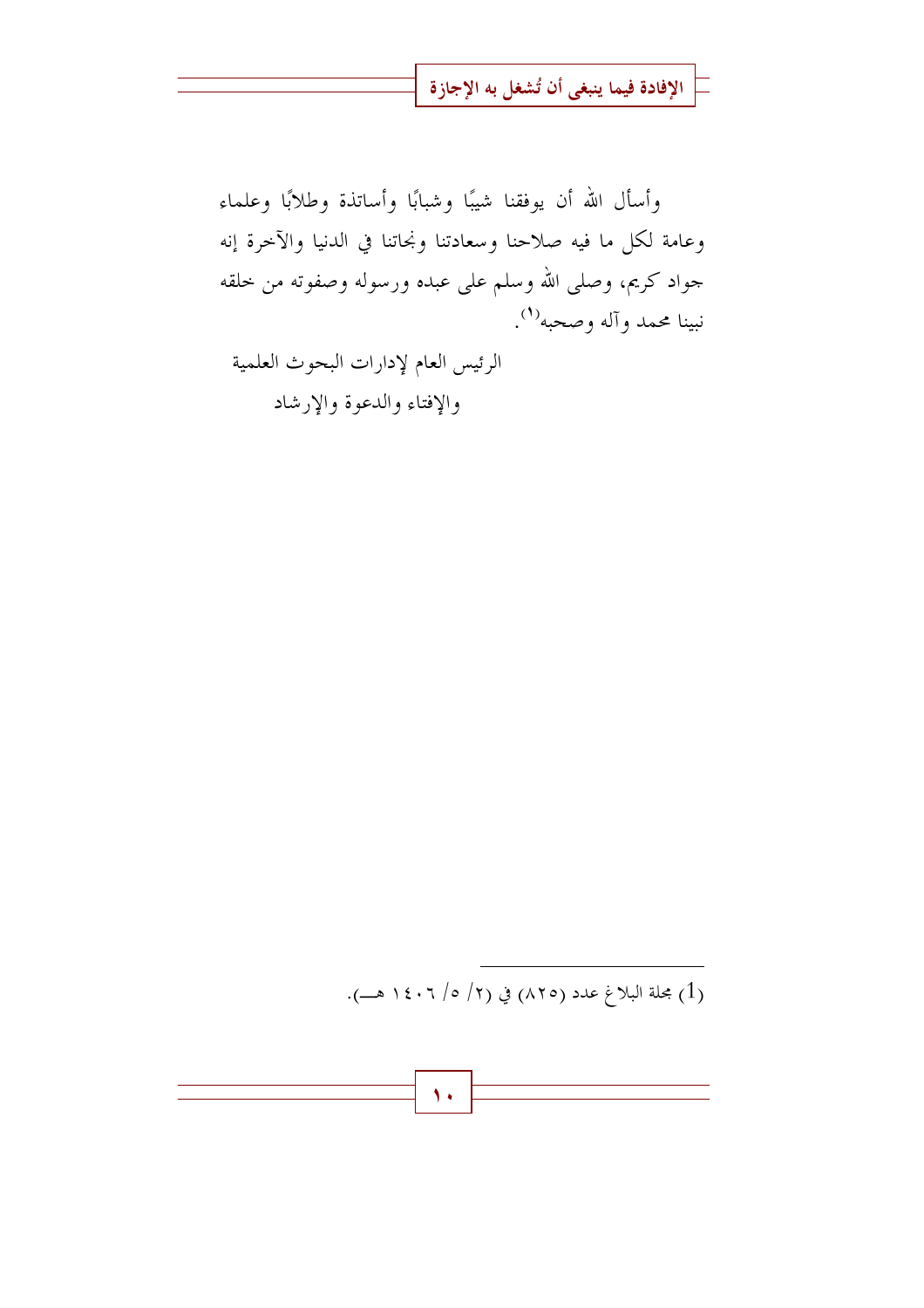حفظ وقت الشباب وقت عطلة المدارس (<sup>١</sup>)

إن الحمد لله نحمده ونستعينه ونستغفره ونتوب إليه ونعوذ بالله من شرور أنفسنا وسيئات أعمالنا من يهده الله فلا مضل له، ومن يضلل فلا هادي له، وأشهد أن لا إله إلا الله وحده لا شريك له، وأشهد أن محمدًا عبده ورسوله ﷺ وعلى آله وأصحابه ومن تبعهم بإحسان وسلم تسليمًا.

**أما بعد:** أيها المسلمون اتقوا الله تعالى واشكروه على ما حولكم من الأموال والأولاد واعلموا أن هذه النعمة إما منحة يسعد بما الإنسان في دنياه وآخرته وإما محنة تكون سببًا لحسارته وشقوته فإن راعى الإنسان هذه النعمة وقام بما أوجب الله عليه فيها فهي منحة وسعادة وإن ضيع واجب الله فيها وأهملها صارت محنة و شقو ة.

أيها الإخوة: في هذه الأيام يختتم الشاب عامه الدراسي الذي أمضى فيه جهدا كبيرا في النظر والعمل وسوف يعاني من مشكلة الفراغ التي قال فيها رسول الله ﷺ: «نعمتان مغبون فيهما كثير من الناس الصحة والفراغ»<sup>(٢)</sup> وهاتان النعمتان متوفرتان الآن لشبابنا فما أدري أيكون شبابنا من الكثير المغبون فيهما أم سيكون من ذوي الحزم والقوة الذين يربحون أوقات صحتهم وفراغهم؟

> (1) خطب الشيخ محمد الصالح العثيمين (٦١١٦). رواه البخاري.  $(2)$

> > ۱۱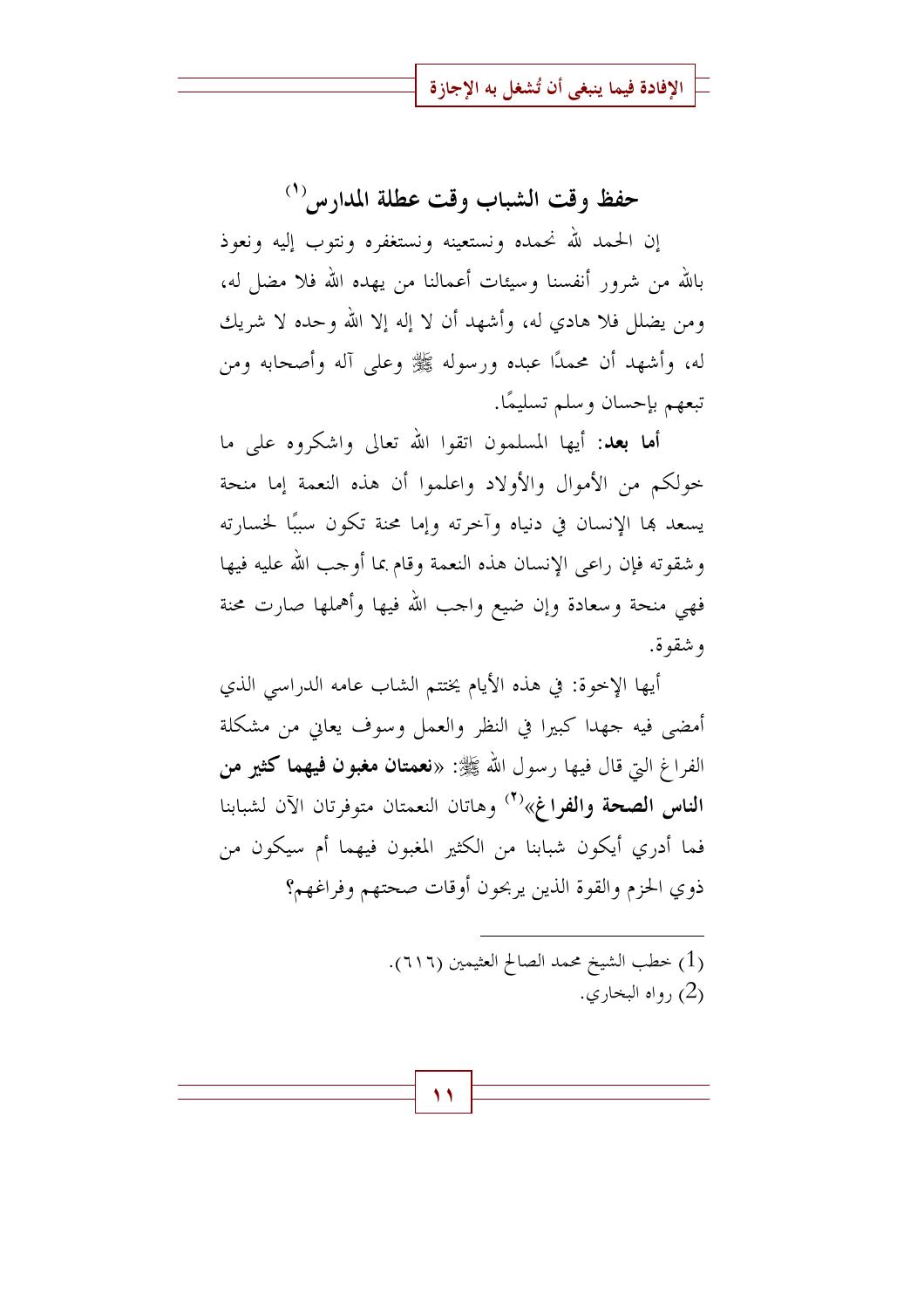أيها المؤمنون: إن هذا الفراغ الذي حصل للشباب بعد انقضاء العام الدراسبي الذي كانوا فيه مشتغلين مستغلين أوقاقمم وقواهم العقلية والفكرية والجسمية: هذا الفراغ الذي حصل لا بد أن تنعكس آثاره على نفوسهم وتفكيرهم وسلوكهم فإما أن يستغلوه في خير وصلاح فيكون ربحا وغنيمة للفرد والمحتمع يربح فيه النفس والوقت، ويستغل قواه فيما يسعده ويسعد أمته، وإما أن يستغلوه في شر وفساد فيكون حسارة وغبنا للفرد والمحتمع يخسر فيه نفسه ووقته ويستغل قواه فيما يشقى به وتشقى به الأمة، وإما أن يمضوا أوقاقمم ويضيعوها سدى لا يعلمون ولا يفيدون، يتجولون في الأسواق والمحالس بأذهان حاوية وأفكار ميتة ينتظرون طلوع الشمس وغروها ووجبات غذائهم، فتتجمد أفكارهم وتتبلد أذهالهم ويصيرون عالة على المحتمع.

إن الشباب بعد الجهد الجهيد الذي أمضاه في عامه الدراسي إذا صارت العطلة، فسيجد الفجوة الواسعة بين حالته اليوم وحالته بالأمس وسيحس بالفراغ النفسي والفكري سيقول ماذا أعمل، بماذا أمضى هذه العطلة، ولكن الشباب المتطلع إلى المحد والعلي، يستطيع أن يستغل هذه العطلة بما يعود عليه وعلى أمته بالخير .

يمكن أن يستغل وقت العطلة بمذاكرة العلم ودراسته سواء في دروسه الرسمية الماضية أو المستقبلة أو في دروس أحرى يتثقف بما ثقافة عامة فيقرأ في كتب التفسير القيمة السالمة من الزيغ في تحريف معاني القرآن، ويقرأ في كتب الحديث الصحيحة مثل صحيح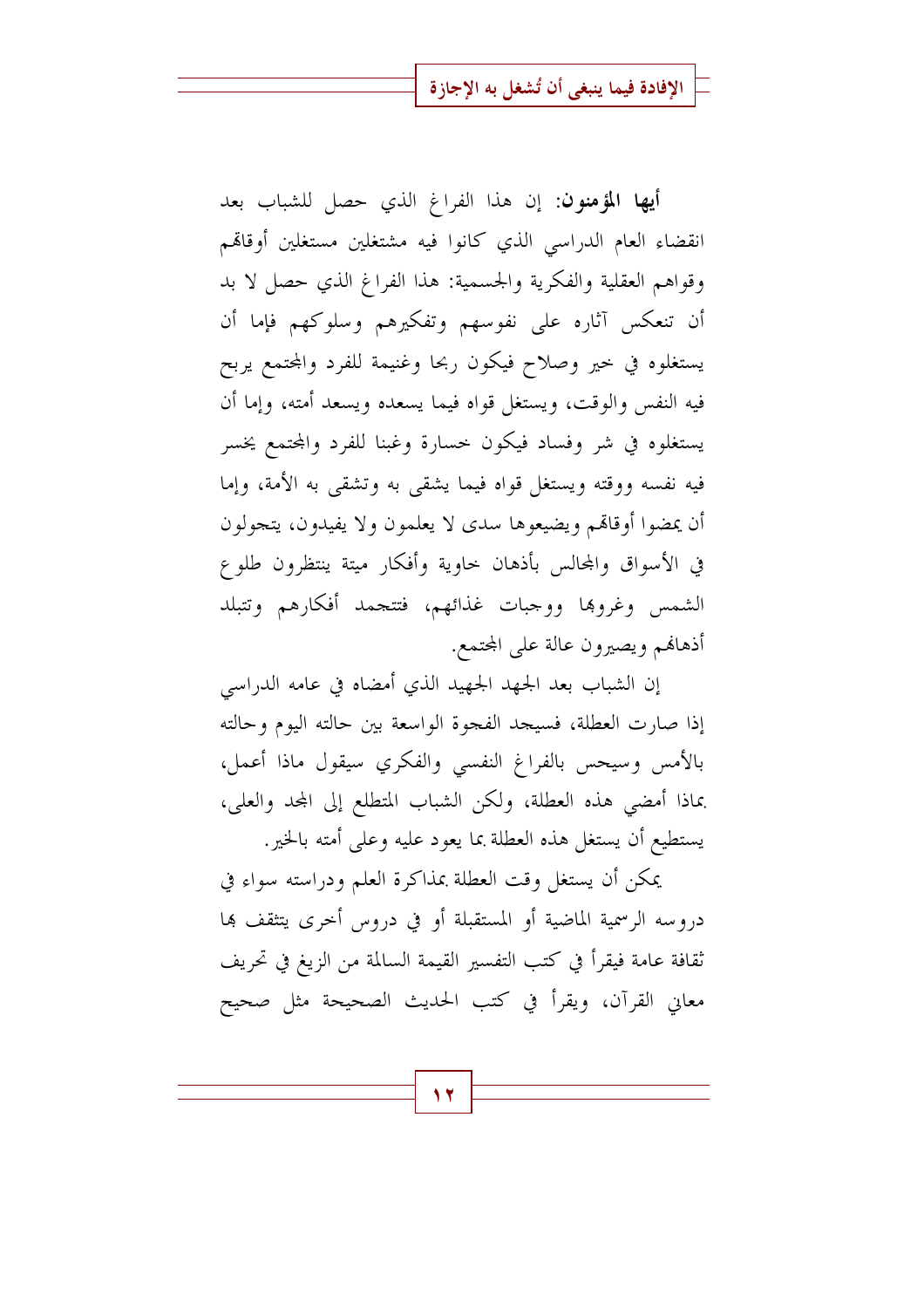البخاري ومسلم ويقرأ في كتب التاريخ المعتمدة البعيدة عن الأهواء لا سيما تاريخ صدر الإسلام كسيرة النبي ﷺ وخلفائه الراشدين لألها سيرة وسلوك تزيد القارئ علمًا بأحوال النبي ﷺ وخلفائه ومحبة لهم وفقها في الدين وأسرار أحكامه وتشريعاته وليحذر الشباب من النظر أو القراءة فيما يخشى منه على عقيدته وأحلاقه وسلوكه سواءٍ كانتٍ كتبًا مؤلَّفةٍ أو صحفًا يوميةٍ أو مجلاتٍ أسبوعية.

فإن كثيرًا من الناس ينظر في مثل هذا أو يقرؤه يظن أنه واثق من نفسه ثم لا يزال الشر يتجارى فلا يستطيع الخلاص منه.

وإن الشباب إذا لم يمكنه استغلال العطلة بالقراءة والنظر، فإنه يمكن أن يستغلها بالعمل البدين يكون مع أبيه في دكانه أو مزرعته أو مصنعه أو أية مهنة مباحة يمارسها أو يشتغل في عمل حكومي أو شعبي ليكسب من ذلك ويفيد غيره ويسلم من خمول الذهن وتبلد الفكر واضطراب المنهج والسلوك فإن ذلك ينتج عواقب وحيمة على الفرد والمحتمع.

إن الشباب إذا لم يمكنه استغلال العطلة بالقراءة والنظر ولا بالعمل البدن فإنه يمكنه أن يقضي وقتًا في رحلة يكسب ها استطلاعًا على البلاد وتعرفًا على إخوانه ودعوة إلى دين الله بشرط أن يحافظ على دينه وحلقه فيصلى الصلاة بوقتها على الوحه المطلوب، ويتجنب كل رذيلة وخلق سافل ويستصحب القرناء الصالحين الذين يذكرونه إذا نسبي ويقومونه إذا اعوج.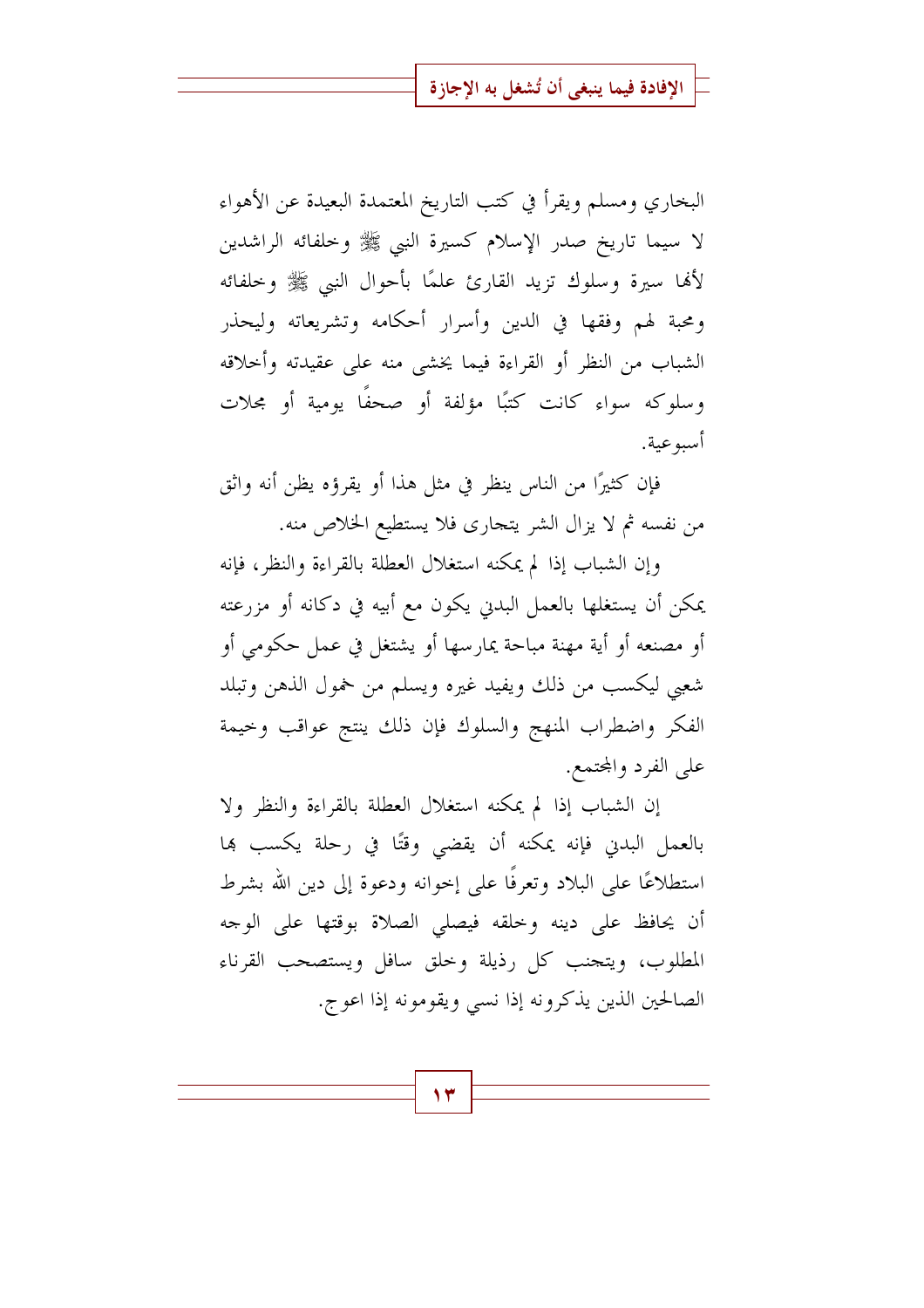أيها الشباب: إننا نتحدث عن الشباب لأفم جيل المستقبل ورحال الغد وأمانة في أعناق من فوقهم وفي أعناق أوليائهم بالذات ولقد كان للمدرسة أثناء الدراسة دور كبير في حفظهم ورعايتهم، أما الآن فقد أصبح العبء الثقيل والمسئولية على أولياء أمورهم من الآباء والأمهات والإخوة والأعمام فعلى هؤلاء مراعاة أولادهم وحمايتهم من ضياع الوقت وانحراف العمل والسلوك، عليهم أن يتفقدوهم كل وقت وأن يمنعوهم من معاشرةومصاحبة من يخشى عليهم من الشر والفساد فإفمم عنهم مسئولون وعلى إهمال رعايتهم وتأديبهم معاقبون.

1٤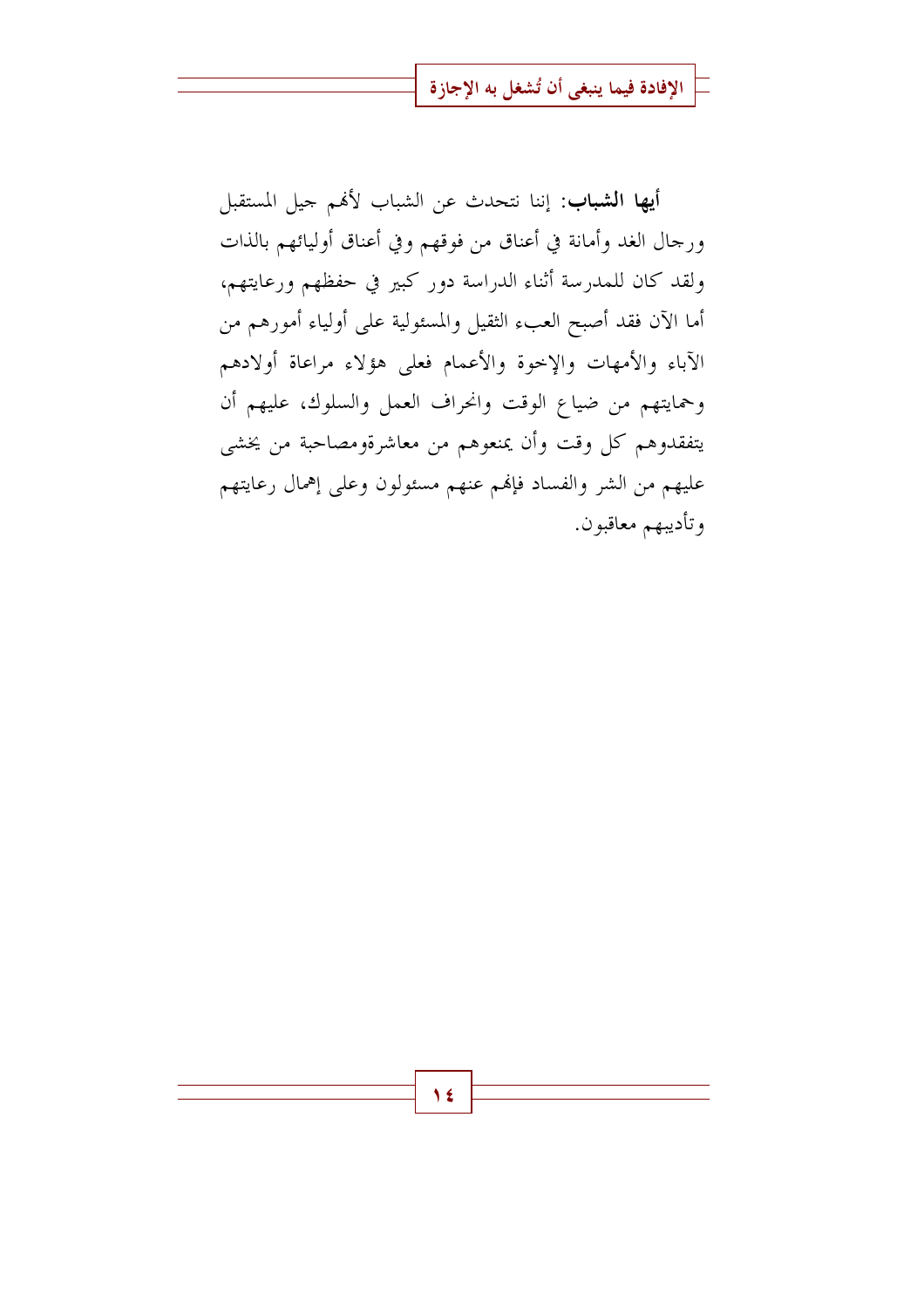# التحذير من تضييع الأوقات في العطلة الصيفية

الحمد لله الذي حعل الليل والنهار خلفة لمن أراد أن يذكر أو أراد شكورًا وأشهد أن لا إله إلا الله وحده لا شريك له، وتعالى عما يقول الظالمون علوًّا كبيرًا، وأشهد أن محمدًا عبده ورسوله، بعثه بين يدين الساعة بشيرًا ونذيرًا وداعيًا إلى الله بإذنه وسراجًا منيرًا، صلى الله عليه وعلى آله وأصحابه وسلم تسليمًاكثيرًا.

**أما بعد:** أيها المسلمون اتقوا الله واعلموا أن الوقت الذي تعيشونه في هذه الدنيا لايقدر بالأثمان فاحفظوه فيما ينفعكم في دنياكم وأخرتكم، ولا تضيعوه باللهو واللعب والغفلة فتخسروا الدنيا والآخرة.

فهذا العمر الذي تعيشه أيها العبد هو مزرعتك التي تحني ثمارها في الدار الآخرة، فإن زرعته بخير وعمل صالح جنيت السعادة والفلاح وكنت مع الذين ينادى عليهم في الدار الباقية ﴿كُلُوا وَاشْرَبُوا هَنيئًا بِمَا أَسْلَفْتُمْ في الأَيَّامِ الْخَالَيَةِ﴾ [الحاقة: ٢٤] وإن ضيعته في الغفلات، وزرعته بالمعاصي والمخالفات، ندمت يوم لا تنفعك الندامة وتمنيت الرجوع إلى الدنيا يوم القيامة، فيقال لك: ﴿أَوَلَمْ نُعَمِّرْكُمْ مَا يَتَذَكَّرُ فِيه مَنْ تَذَكَّرَ وَجَاءَكُمُ النَّذيرُ فَذُوقُوا فَمَا للظَّالمينَ منْ نَصيرٍ﴾ [فاطر: ٣٧].

أيها المسلمون: صح عن رسول الله ﷺ أنه قال: «لا تزول قدما عبد يوم القيامة حتى يسأل عن أربع: عن عمره فيم أفناه؟،

ه ۱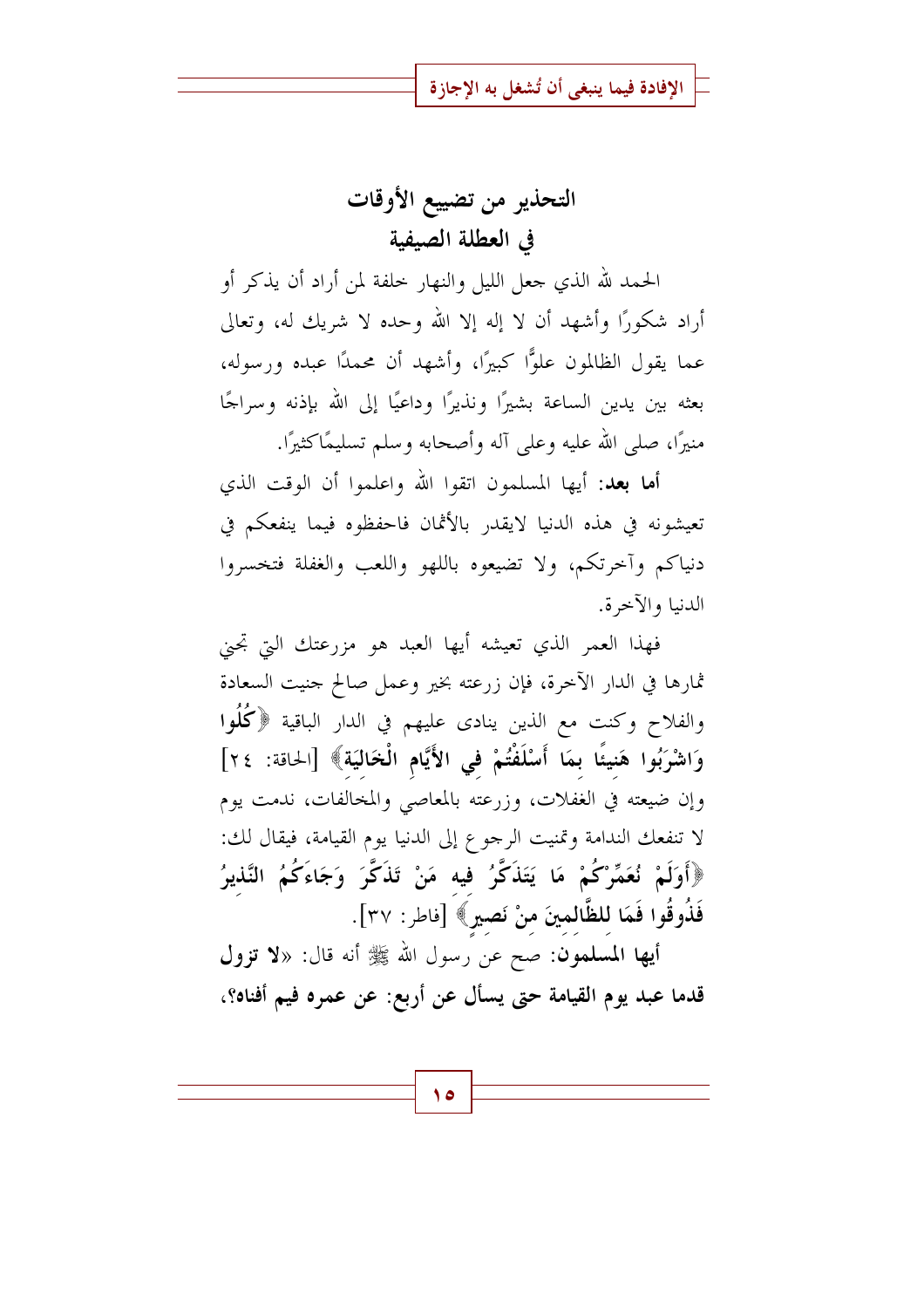وعن جسمه فيم أبلاه؟ وعن ماله من أين اكتسبه؟ وفيم أنفقه؟ وعن علمه ما عمل به؟»<sup>(١)</sup>. فهذا العمر هو أعز شيء لديكم فلا تضيعوه ولا تفرطوا فيه.

فإن الله سبحانه وتعالى جعل في كل يوم وظائف لعباده من وظائف طاعته فمنها ما هو فرض كالصلوات الخمس ومنها ما هو نافلة كنوافل الصلوات والذكر وغير ذلك، وجعل سبحانه للشهور وظائف كالصيام والزكاة والحج ومن هذه العبادات ما هو فرض وما هو نافلة وجعل سبحانه لبعض الأوقات فضلاً على بعض في مضاعفة الحسنات وإجابة الدعوات كالأشهر الحرم وشهر رمضان. وعشر ذي الحجة، وليلة القدر، ويوم عرفة ويوم الجمعة.

وما من موسم من هذه المواسم إلا ولله نفحة من نفحاته يصيب ها من يشاء بفضله ورحمته، فالسعيد من اغتنم مواسم الشهور والأيام والساعات، وتقرب فيها إلى الله بأنواع الطاعات، فعسى أن تدركه نفحة من تلك النفحات فيسعد سعادة لا يشقى بعدها أبدًا، روى الإمام أحمد بسنده عن عقبة بن عامرٍ عن النبي ﷺ أنه قال: «ليس من عمل يوم إلا ويختم عليه»<sup>(٢)</sup> وروى ابن أبي

- (1) رواه البزار والطبراني بإسناد صحيح انظر الترغيب والترهيب للمنذري  $.(\text{row}/\text{or})$
- (2) رواه أحمد والطبراني والحاكم وصححه وتعقبه الذهبي بأن فيه رشدين واه، وتعقب الهيثمي سند أحمد والطبراني بأن فيه ابن لهيعة (انظر فيض القدير شرح الجامع الصغير) (٥/ ٣٨٣).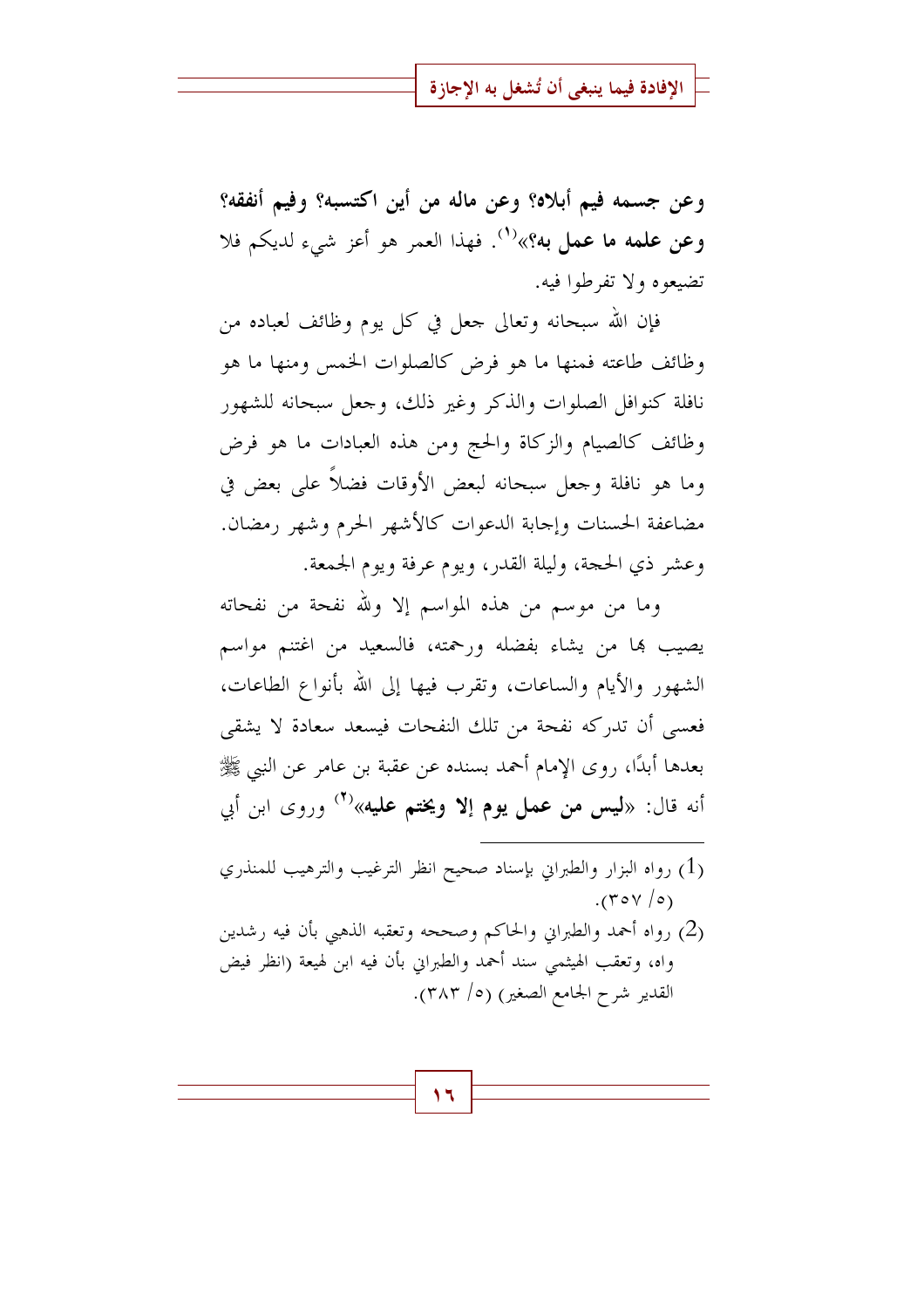الدنيا بإسناده عن مجاهد قال: ما من يوم إلا يقول: ابن آدم دخلت عليك اليوم، ولن أرجع إليك إلى يوم القيامة فانظر ماذا تعمل في فإذا انقضى طواه ثم يختم عليه فلا يفك حتى يكون الله هو الذي يفك ذلك الخاتم يوم القيامة، ويقول اليوم حين ينقضي: الحمد لله الذي أراحيٰ من الدنيا وأهلها، ولا ليلة تدخل على الناس إلا قالت كذلك وقد كان عيسى عليه السلام يقول: «إن الليل والنهار خزانتان فانظروا ماذا تضعون فيهما».

وكان عليه السلام يقول: «اعملوا الليل لما حلق له، واعملوا النهار لما خلق له»، وعن الحسن رضي الله عنه أنه قال: ليس يوم يأتي من أيام الدنيا إلا يتكلم يقول: «يا أيها الناس إني يوم جديد وإين على ما يعمل في شهيد وإين لو غربت الشمس لم أرجع إليكم إلى يوم القيامة»، وعنه أنه قال: اليوم ضيفك، والضيف مرتحل يحمدك أو يذمك.

أيها المسلمون: إن الله سبحانه قد أمر بشغل الأوقات بذكره وطاعته قال تعالى: ﴿وَاذْكُرْ رَبَّكَ كَثِيرًا وَسَبِّحْ بِالْعَشِيِّ وَالإِبْكَارِ﴾ [آل عمران: ٤١] وقال: ﴿وَاذْكُرْ رَبَّكَ فِي نَفْسِكَ تَضَرُّعًا وَخِيفَةً وَدُونَ الْجَهْرِ منَ الْقَوْلِ بِالْغُدُوِّ وَالآصَالِ وَلا تَكُنْ منَ الْغَافلينَ﴾ [الأعراف: ٢٠٥]. وقال تعالى: ﴿فَسُبْحَانَ الله حينَ تُمْسُونَ وَحينَ تُصْبحُونَ \* وَلَهُ الْحَمْدُ في السَّمَوَات وَالأَرْضِ وَعَشَيًّا وَحينَ تُظْهِرُونَ﴾ [الروم: ١٧، ١٨].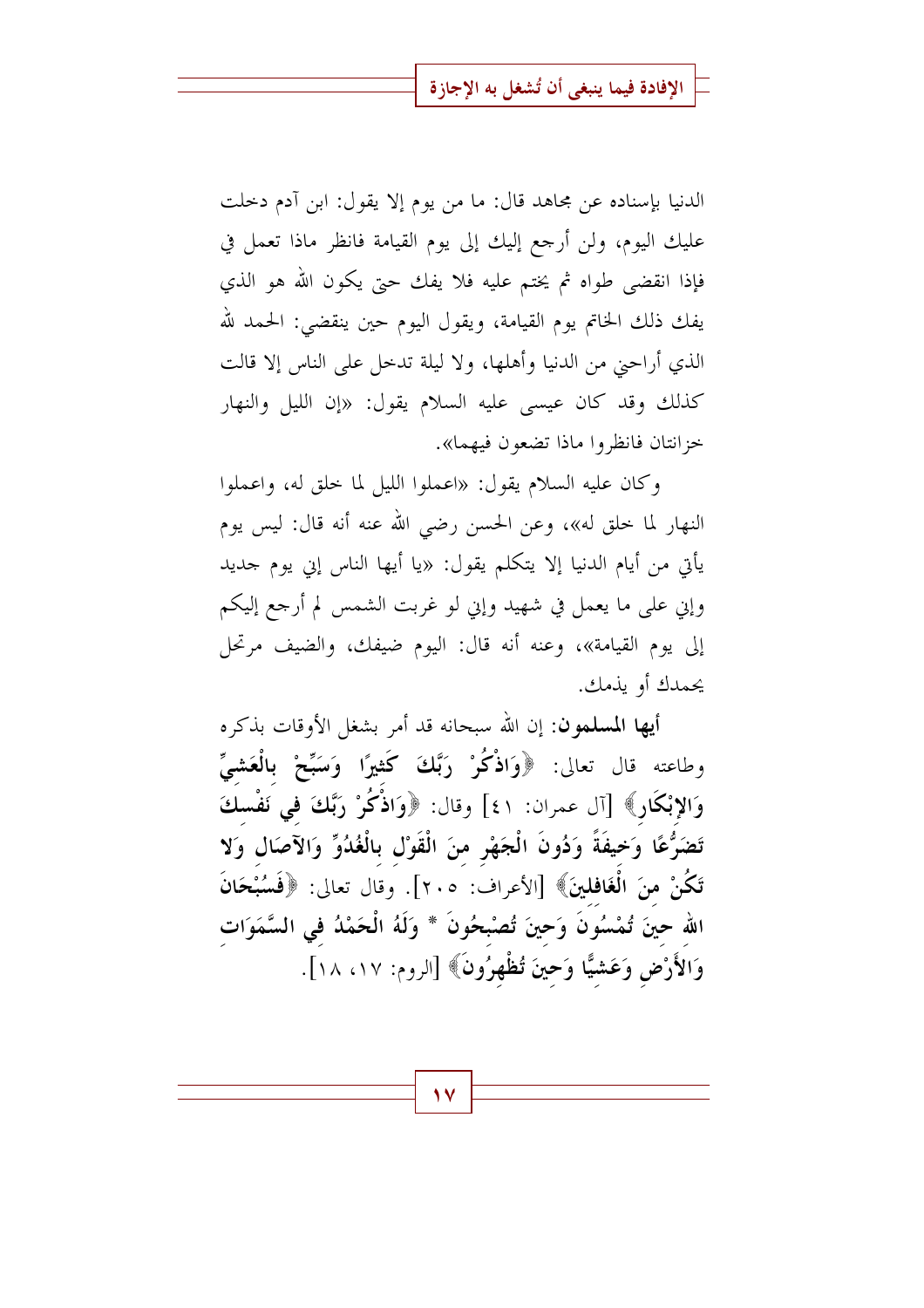أيها المسلمون: إننا بمناسبة بداية العطلة الصيفية نوصيكم بتقوى الله تعالى وحفظ أوقات هذه العطلة فيما ينفعكم في الدنيا والآخرة، وإعطاء الجسم فيها قسطًا من الراحة الخالية من الإثم وعليكم بملاحظة أولادكم وتوجيههم إلى استغلال هذه العطلة فيما يعود عليهم بالنفع فالناس في العطلة ينقسمون إلى أقسام فمنهم الرابح فيها ومنها الخاسر، «وكل ا**لناس يغدو فبائع نفسه فمعتقها** أو موبقها»<sup>(۱)</sup>.

١- فمنهم من يقيم في بلده يقضيها بتعليم أولاده القرآن الكريم ويحضرهم إلى المساحد لتلقى القرآن، ويراقب حضورهم وغياهم ويتعاهد حفظهم وتحصيلهم ويلزمهم بأداء الصلوات الخمس مع الجماعة، فهذا قد نصح أولاده،وحفظ أمانة الله فيهم ويسعى في إصلاحهم ليكونوا عونًا له في الحياة، وخلفًا وذخرًا له بعد الممات، قد قام بالواحب وبذلك الأسباب، والله لا يضيع أحر من أحسن عملاً.

٢- والبعض يقضى العطلة بالسفر لزيارة المسجد الحرام والمسجد النبوي فيقضى أوقاته في الحرمين الشريفين بأنواع الطاعات، والصلاة الواحدة في المسجد الحرام عن مائة ألف صلاة، وفي المسجد النبوي عن ألف صلاة<sup>(٢)</sup> فهذا عرف قيمة الوقت

(1) كما في الحديث الذي رواه مسلم عن أبي مالك الأشعري. (2) كما في الأحاديث التي رواها أحمد وأصحاب السنن بأسانيد صحيحة

18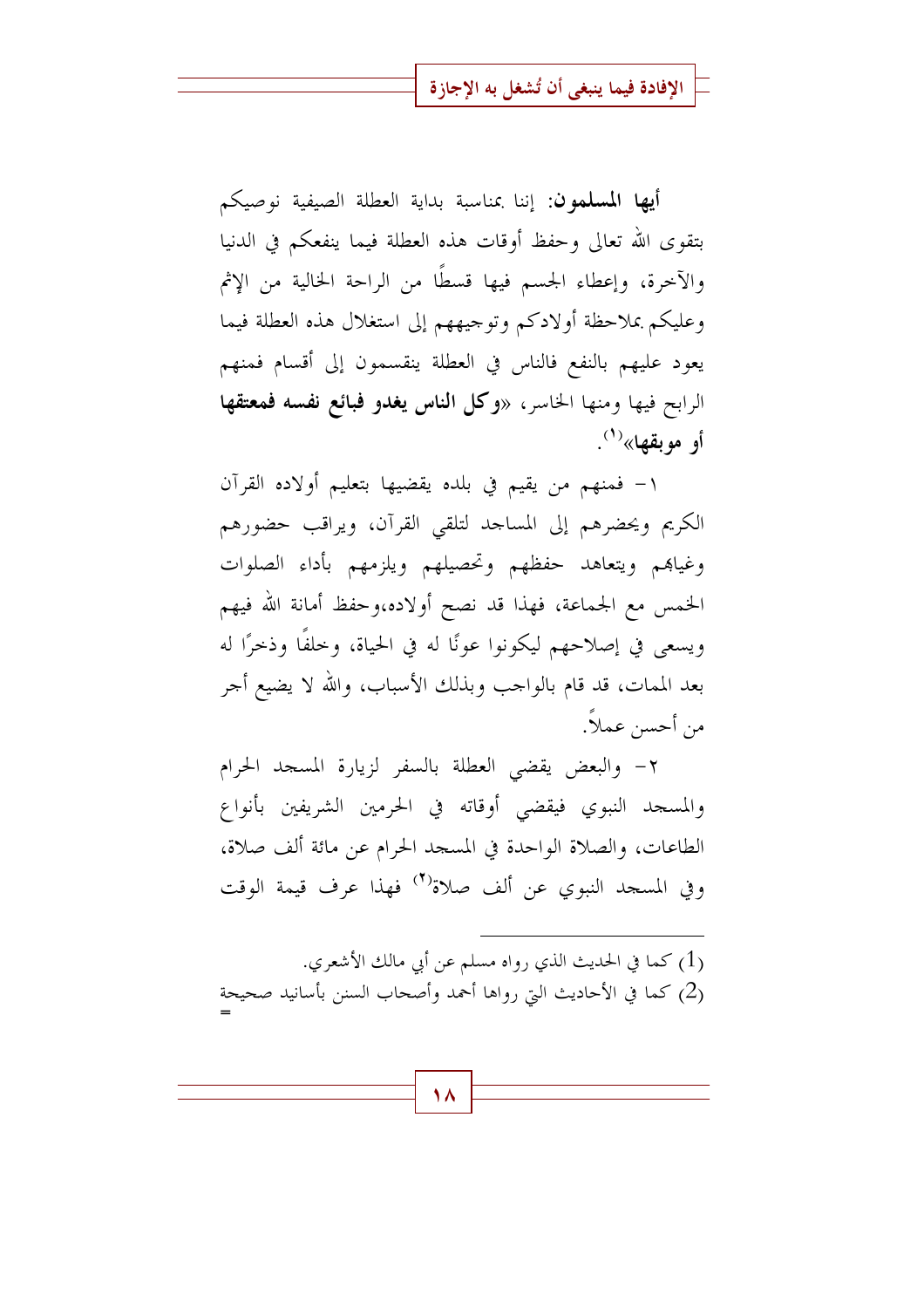ووفق لاستغلاله.

٣- والبعض الآخر: يسافر لزيارة أقاربه وصلة أرحامه ويقضى العطلة معهم وعندهم لتقر أعينهم به ويؤدي حقهم عليه فهذا مأجور وقد استفاد من وقته وأدى ما عليه.

٤– والبعض الآحر: يسافر للنزهة في داخل البلاد وبين أظهر المسلمين في أرجاء المملكة يقضى وقته في ناحية من نواحيها محافظًا على دينه فعمله هذا مباح لا لوم عليه فيه.

٥- والبعض الآخر: يقضى العطلة في اللهو واللعب وترك الواجبات وفعل المحرمات، أو يسافر إلى البلاد الكافرة بلاد الكفر والفجور، والعهر والخمور، لينغمس في أوحال الضلالة ويتربى في أوكار السفالة، يقضى وقته بين لهو ومزمار، ولعب وميسر ومسرح وحانة خمر، وربما يستصحب معه نساءه وأولاده ليأحذوا حظهم من الشقاء، فتخلع المرأة لباس الستر، وتلبس لباس ذوات الكفر، هذا الذي قد ضيع الزمان، وباء بالإثم والخسران، وسوف يندم عن قريب، إن لم يتب إلى ربه.

أيها المسلمون: قد وحد في هذا الزمن سلاح يستعمل لقتل الأحلاق والقضاء على الفضيلة حتى تحل مكانها الرذيلة، سلاح صنعه الكفار ورمونا به في بلادنا حتى تسلل إلى كثير من بيوت المسلمين، وصار في متناول النساء والأطفال والرجال، ألا وهو

انظر الترغيب والترهيب للمنذري (٢/ ٣٣٧).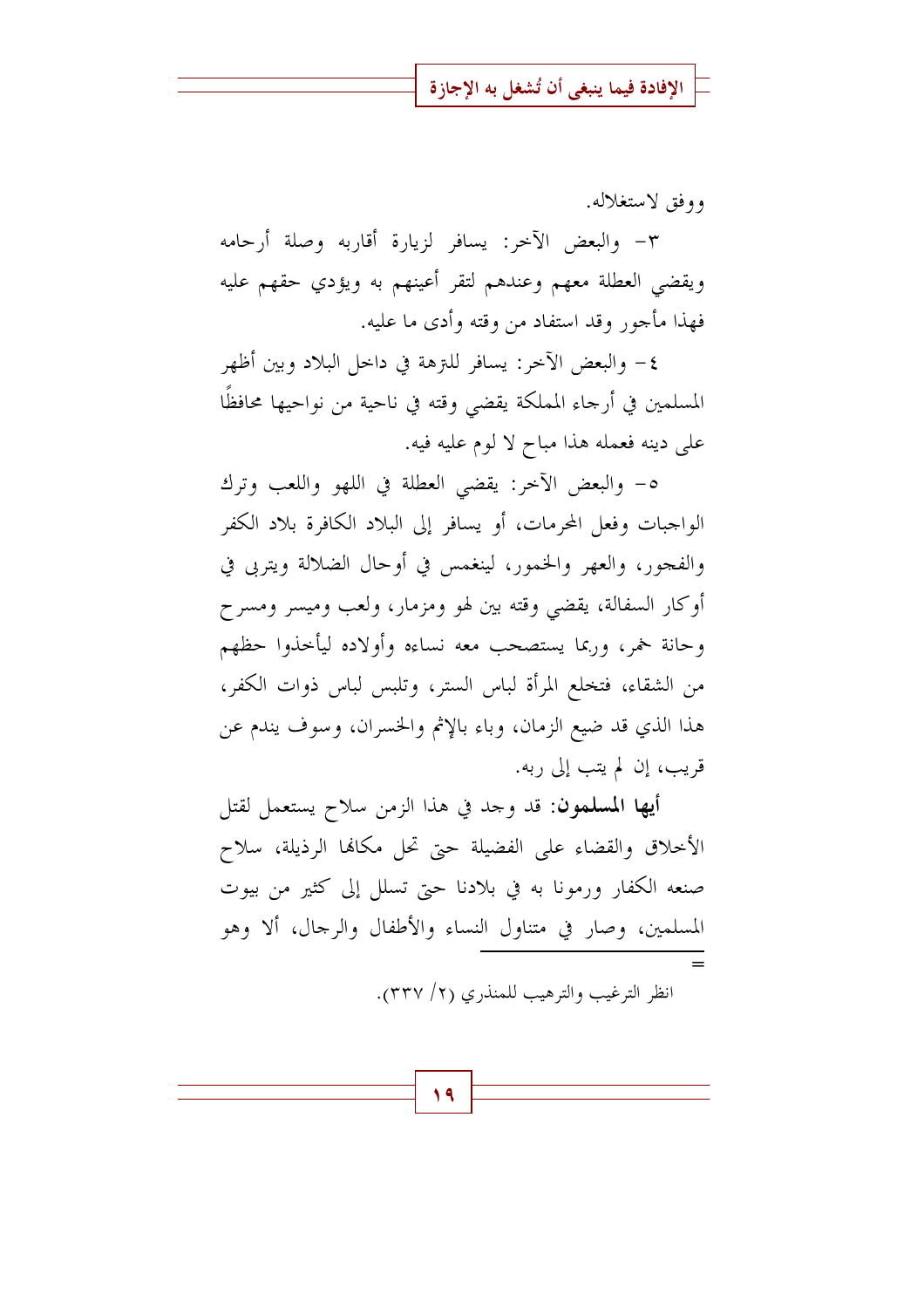جهاز الفيديو ذلكم الجهاد الخبيث الذي تعرض على شاشته أفلام الدعارة والمحون أفلام الزنا واللواط.

وأفلام الرقص والاختلاط والأفلام التي تعلم السرقة والخيانة وممارسة الجريمة إن هذا الفيديو الخبيث يقضى على الغيرة والحياء، ويجرئ على ارتكاب الفحشاء فيا من عافاك الله منه احمد الله واحذر أن يدحل بيتك، ويا من ابتليت به تب إلى الله وأحرجه من بيتك، لا تفسد به أحلاق نسائك وأولادك وجيرانك فتكون مع الذين يحملون أوزارهم كاملة يوم القيامة ومن أوزار الذين يضلونهم بغير علم``.

(1) خطب الشيخ الدكتور صالح بن فوزان الفوزان (١/ ٢٩٧).

۲.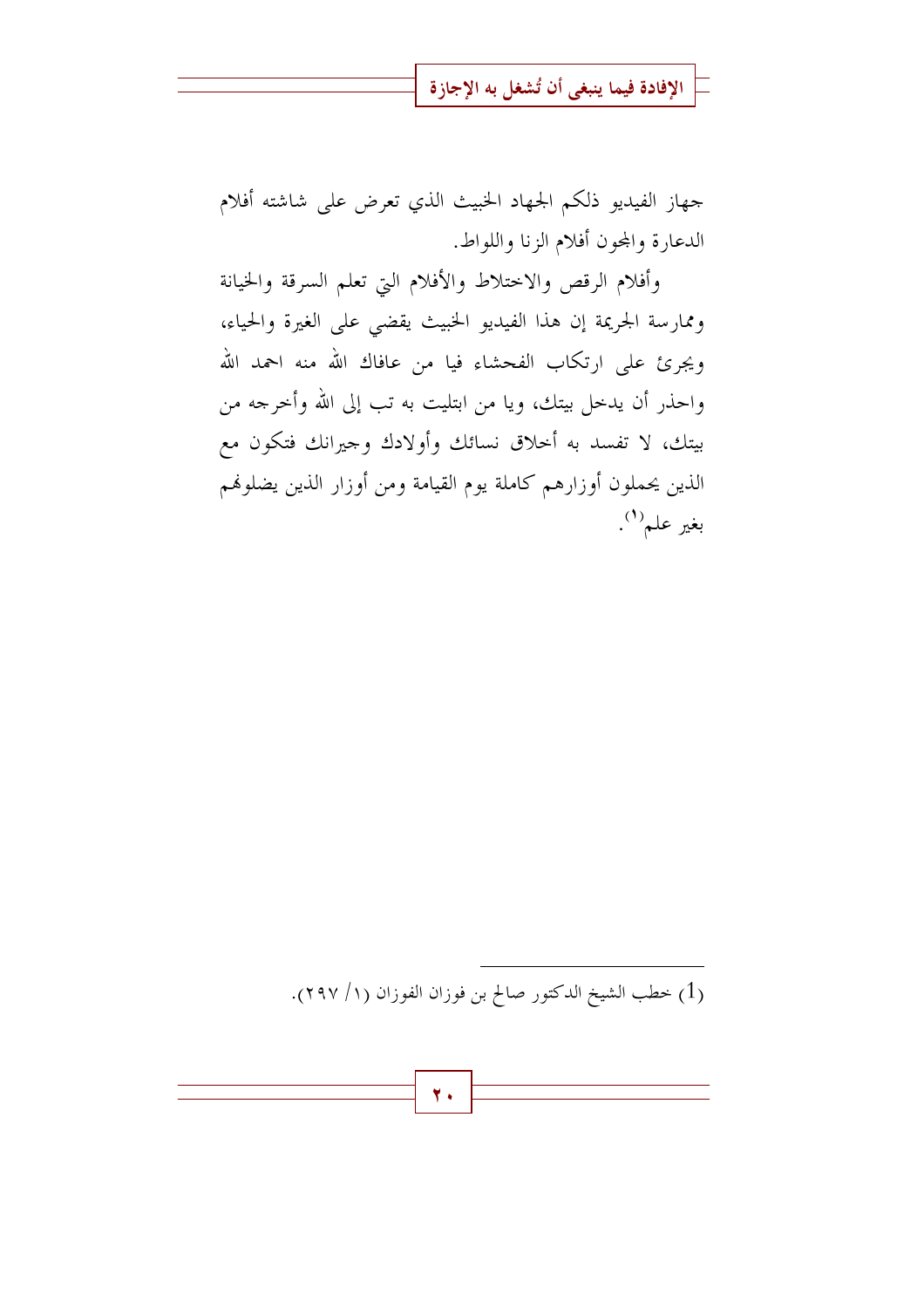#### عطلة نصف السنة

الدراسية وما ينبغي فعله فيها

الحمد لله رب العالمين أمر بحفظ الأوقات، فيما ينفع من فعل الخير والطاعات، وفمي عن إضاعتها في اللهو والغفلات، وأشهد أن لا إله إلا الله وحده لا شريك له في ربوبيته وإلهيته وما له من الأسماء والصفات، وأشهد أن محمدًا عبده ورسوله أول سابق إلى الخيرات، ومحذر عن طريق الهلكات، صلى الله عليه وعلى آله وأصحابه ذوى المناقب العظيمة والكرامات، وسلم تسليمًا كثيرًا.. أما بعد.

أيها المسلمون: اتقوا الله تعالى واشكروا نعمه عليكم واحفظوا أوقاتكم فيم يفيدكم، ولا تستعينوا بنعمه على معاصيه، ولا تضيعوا أوقاتكم فيما تندمون عليه يوم الحساب فإن أعماركم محدودة، وأعمالكم مشهودة، وعند الموت يقول المفرط والمضيع لأوقاته: ﴿رَبِّ ارْجِعُونَ \* لَعَلِّي أَعْمَلُ صَالحًا فِيمَا تَرَكْتُ﴾ [المؤمنون: ٩٩، ١٠٠].

وأنكم ستحاسبون على هذه النعم التي بين أيديكم بماذا صرفتموها، وماذا أديتم من شكرها قال تعالى: ﴿ثُمَّ لَتُسْأَلُنَّ يَوْمَئِذ عَنِ النَّعيمِ﴾ [التكاثر: ٨].

قال الإمام ابن كثير رحمه الله: أي ثم لتسألن يومئذ عن شكر ما أنعم الله به عليكم من الصحة والأمن والرزق وغير ذلك ماذا قابلتم به نعمه من شكره وعبادته وقد قال النبي ﷺ يوما لما أكلوا من البسر والرطب وشربوا عليه من الماء «هذا من ا**لنعيم الذين**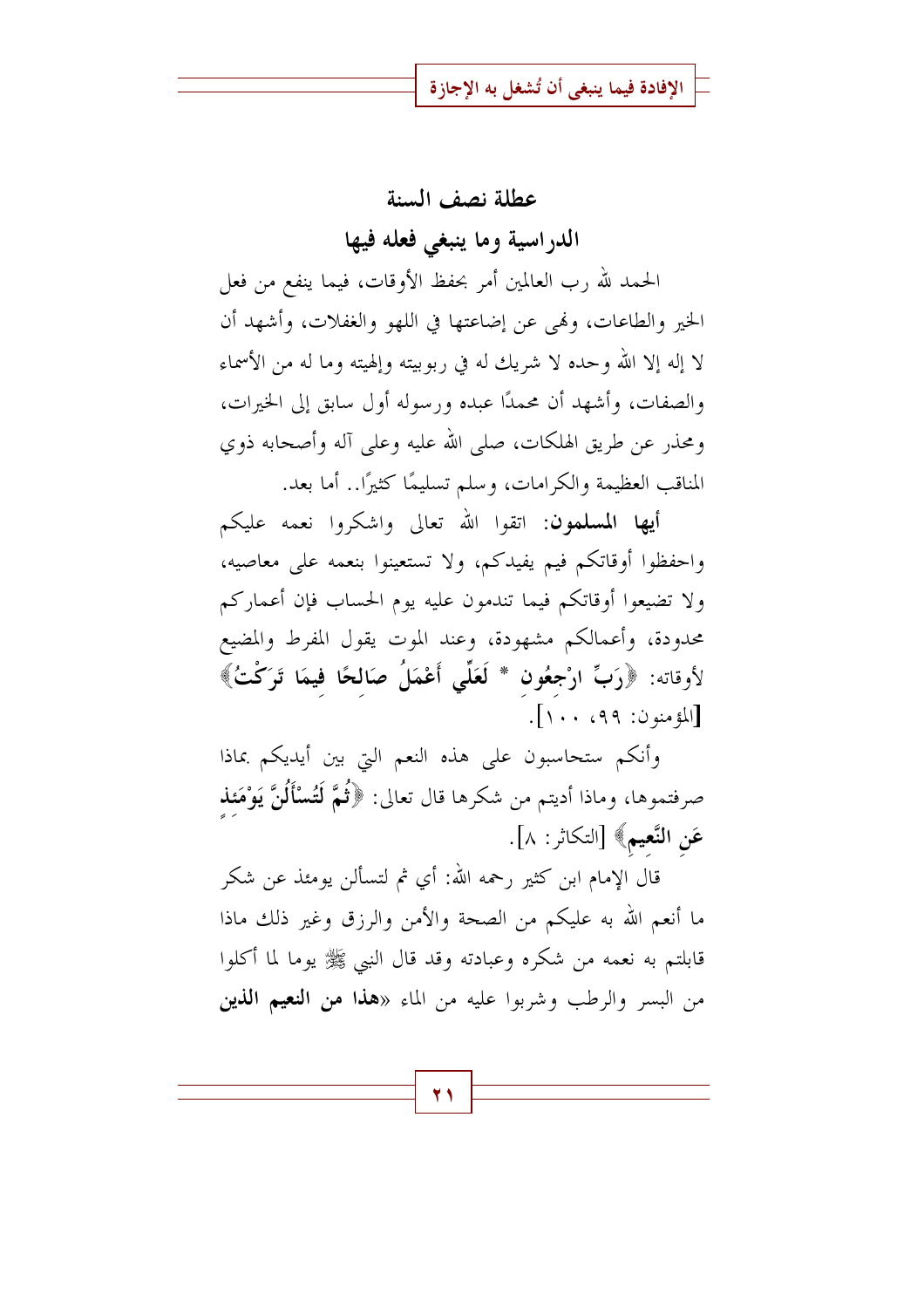تسألون عنه يوم القيامة»<sup>(١)</sup> وروى الترمذي بسنده عن أبي هريرة رضي الله عنه قال: قال النبي ﷺ «إن أول ما يسأل عنه العبد يوم القيامة من النعم أن يقال له: ألم نصح لك بدنك ونروك من الماء  $\mathcal{L}^{(7)}$ اليارد»

وعن ابن مسعود عن النبي ﷺ في قوله تعالى: ﴿ثُمَّ لَتُسْأَلُنَّ يَوْمَعَذِ عَنِ النَّعيمِ﴾ قال: الأمن والصحة، وقال زيد بن أسلم عن رسولُ الله ﷺ: ﴿**ثُمَّ لَتُسْأَلُنَّ يَوْمَنذ عَنِ النَّعيمِ**﴾ يعني شبع البطون وبارد الشراب وظلال المساكن واعتدال الخلق ولذة النوم رواه ابن أبي حاتم، وقال مجاهد: عن كل لذة من لذات الدنيا، وثبت في صحيح البخاري وغيره عن ابن عباس قال: قال رسول الله ﷺ: «نعمتان مغبون فيهما كثير من الناس: الصحة والفراغ» ومعي هذا ألهم مقصرون في شكر هاتين النعمتين لا يقومون بواجبهما ومن لا يقوم بحق ما وجب عليه فهو مغبون، وروى الإمام أحمد عن أبي هريرة رضي الله عنه عن النبي ﷺ قال: «**يقول الله عز** وجل: يا ابن آدم حملتك على الخيل والإبل وزوجتك النساء وجعلتك تربع وترأس فأين شكر ذلك»؟<sup>(٣)</sup>.

رواه مسلم.  $(1)$ (2) رواه ابن حبان في صحيحه. (3) قال في بلوغ الأماني شرح الفتح الرباني (١٩/ ٩٤): وسنده صحيح ورجاله من رجال الصحيحين.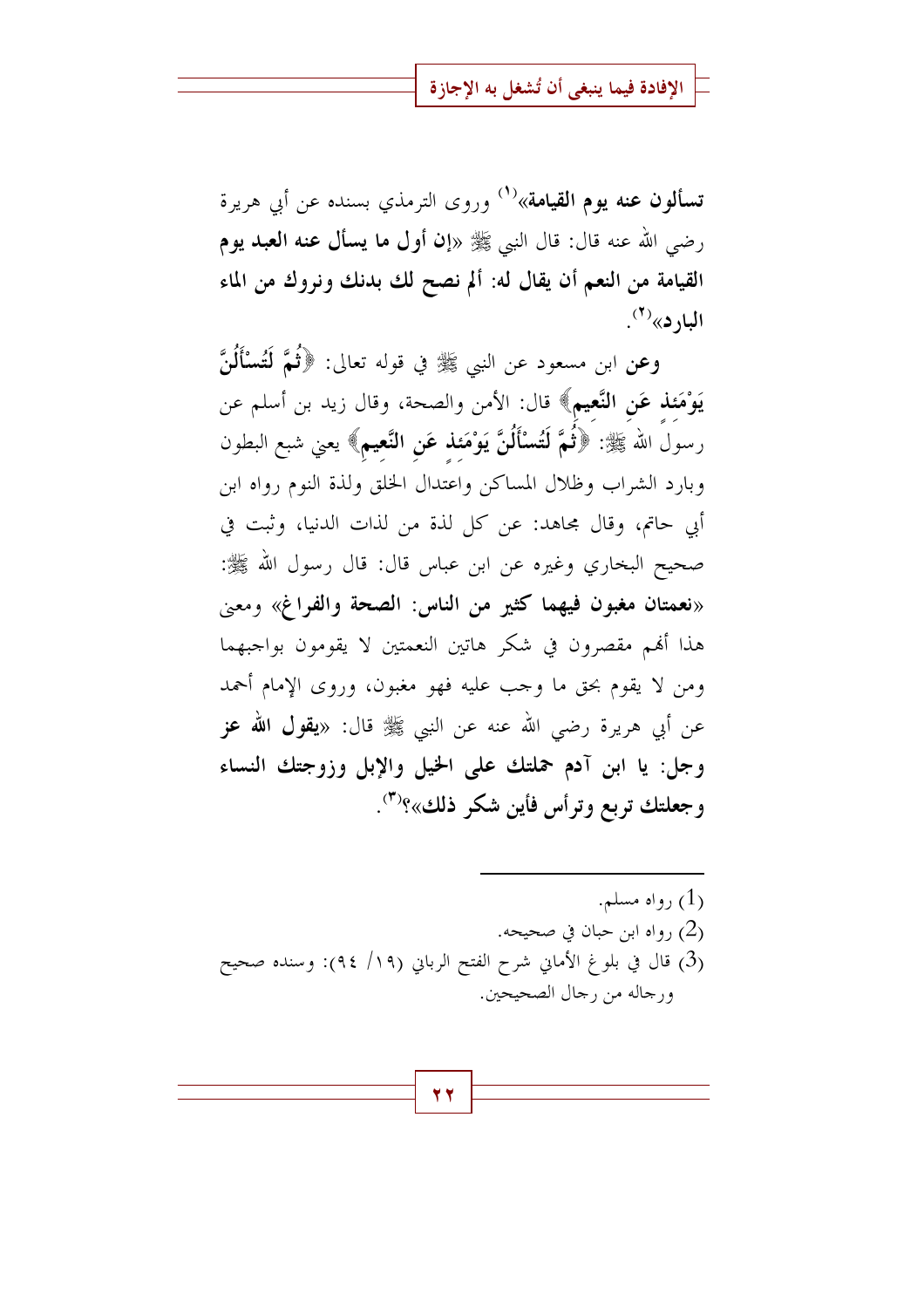فيا عياد الله:

انظروا ماذا تمتعون به اليوم من نعم الله العظيمة، أمن في الأوطان وصحة في الأبدان، ووفرة في الأموال والأولاد، ورفاهية في المآكل والمشارب، والمساكن والمراكب، وطمأنينة في النفوس وراحة من الهموم والأحزان، وفراغ من الأشغال المتعبة فأين شكر هذه النعم؟ وبماذا تصرفولها؟ وما هي إجابتكم يوم تحاسبون عنها ؟

إننا نرى الكثير يستعينون بنعم الله على معاصيه، ويضيعون فرائضه، ويفعلون ما حرم الله عليهم ويضيعون أوقاقم ويستنفذون قوالهم في اللهو والغفلة والفسوق والعصيان.

وإننا بمناسبة حلول عطلة نصف السنة الدراسية، نحذر إحواننا وخصوصًا الشباب من تضييعها في الغفلة واللهو واللعب واستغلالها في المرح والفرح المذموم بعضهم يخرجون إلى البراري في تلك الأيام ويكونون اجتماعات في الغالب ألها تكون سيئة يخالطون فيها العصاة ويضيعون فيها الصلوات ويستعملون الملاهي وآلات الطرب والطبول.

ويستمعون إلى المغنيين والمطربين وربما يشربون المسكرات، ويسرفون في طبخ الأطعمة واللحوم التي لا يؤكل منها إلا القليل وأكثرها يهدر في التراب، وهذه أعمال سيئة وكفران للنعم، ونخشى على هؤلاء وعلى غيرهم ممن لا ينكر عليهم، نخشى عليهم من العقوبة العاجلة لأن الله تعالى يقول: ﴿وَإِذْ تَأَذَّنَ رَبُّكُمْ لَعَنْ شَكَرَّتُمْ لأَزيدَنَّكُمْ وَلَئنْ كَفَرْتُمْ إنَّ عَذَابي لَشَديدٌ﴾ [إبراهيم: ٧].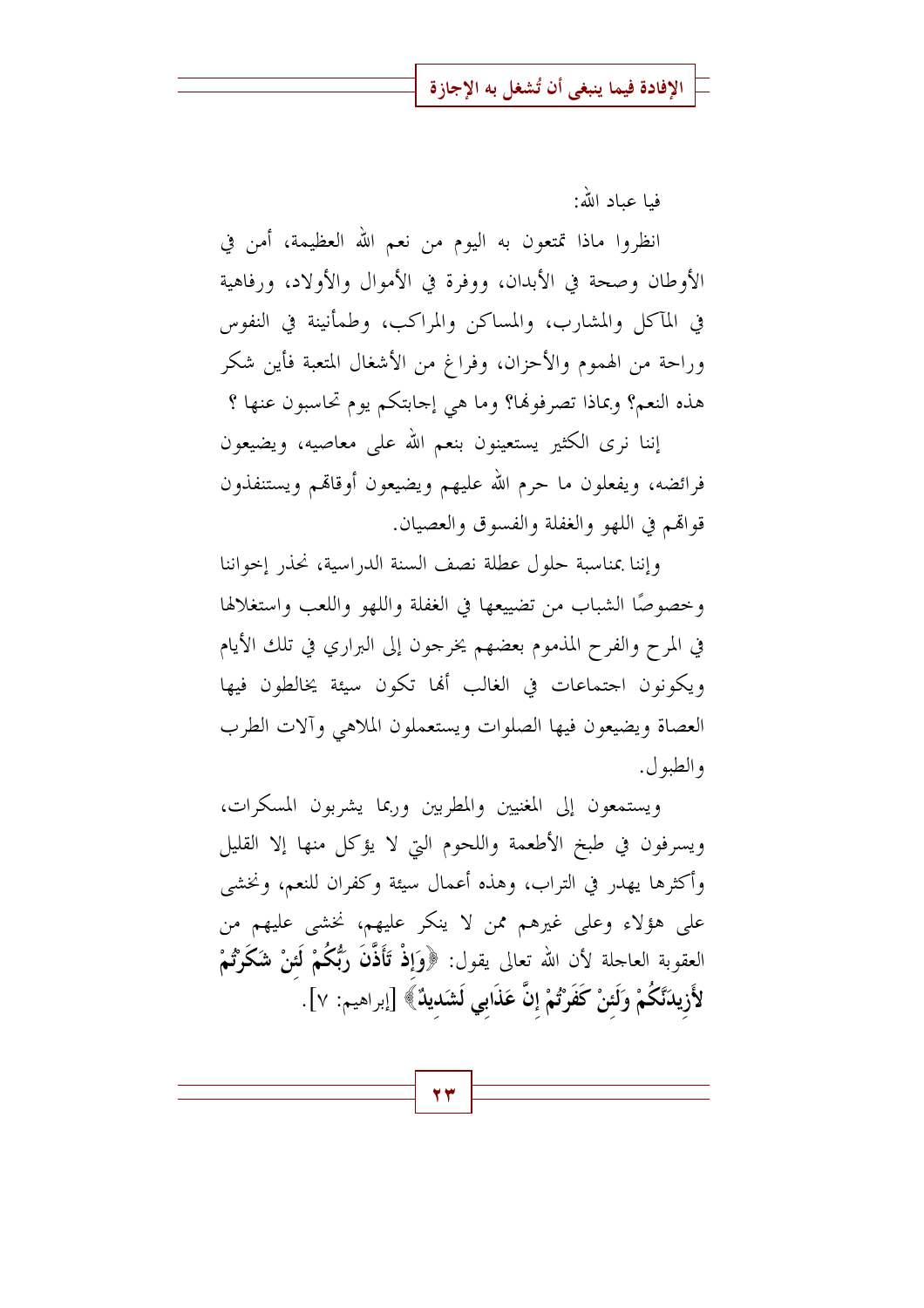وكم أهلك الله من أمثال هؤلاء عند غفلتهم وسكرتمم وكفرالهم للنعم، فالواحب على المسلمين الحذر من معاصى الله، والمحافظة على نعم الله، والانضباط في صرف الأموال والأوقات فيما ينفع ويفيد، لأن كفر النعم يعرضها للزوال ويعرض من كفرها للعقوبة في الدنيا والحساب الشديد في الآخرة لأن الإنسان لم يعط هذه النعم وثمنها هو شكرها وصرفها في طاعة الله،ثم أيضًا هذه النعم إنما تعطي للعبد من أجل الابتلاء والامتحان قال تعالى: ﴿وَنَبْلُوكُمْ بِالشَّرِّ وَالْخَيْرِ فَتْنَةً وَإِلَيْنَا تُرْجَعُونَ﴾ [الأنبياء: ٣٥] فقيدوا نعم الله أيها الناس بشكر المنعم واعتبروا بمن حولكم ممن سلبت منهم هذه النعم فبدلوا بالأمن خوفًا وبالشبع جوعًا، وبالصحة أوجاعًا كما قال الله تعالى: ﴿وَضَوَبَ اللَّهُ مَثَلاً قَوْيَةً كَانَتْ آمنَةً مُطْمَئنَّةً يَأْتِيهَا رِزْقُهَا رَغَدًا منْ كُلِّ مَكَانٍ فَكَفَرَتْ بِأَنْعُمِ اللهُ فَأَذَاقَهَا اللهُ لَبَاسَ الْجُوعِ وَالْخَوْفِ بِمَا كَانُوا يَصْنَعُونَ﴾ [النحل: ١١٢].

وبعض الشباب يستغل هذه العطلة في السفر إلى الخارج لقضائها في الفساد وإعطاء نفسه ما تشتهي من الشهوات المحرمة والأفعال الخبيثة وهذا أشد جرمًا وأعظم إثمًا ومثل هذا يجب الأخذ على يده من قبل أوليائه أولاً ثم من قبل الجهة المسئولة بألا تمنحه جواز السفر، حفاظا عليه وعلى دينه وحفاظًا على المجتمع من شره إذا سافر وعاد إليه ملطخًا بجرائمه، ولئلا يكون قدوة سيئة لغيره من الشياب.

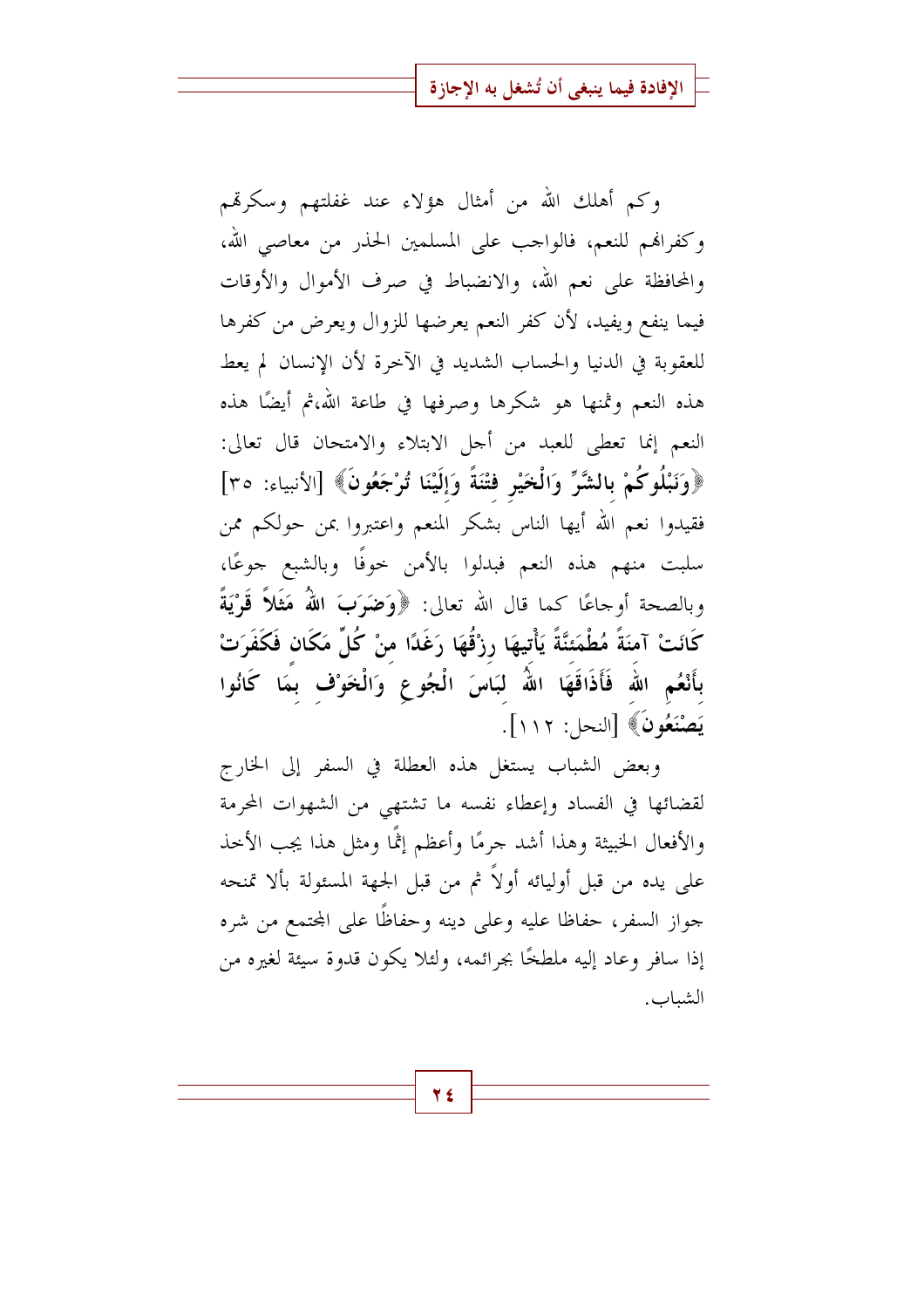لا مانع أن الإنسان يتمتع بنعم الله، ويلذذ نفسه في حدود المباح الذي لا يلهي عن ذكر الله، ومن غير إسراف ولا إفساد، لا مانع أن الإنسان يخرج للبر لأحل النزهة ولكن مع المحافظة على طاعة الله، وأداء الصلاة مع الجماعة في أوقالها، واختيار الجلساء الصالحين الذين يعينونه على طاعة الله ويبصرونه بطرق الخير والله سبحانه وتعالى يقول: ﴿يَا بَنى آدَمَ خُذُوا زينَتَكُمْ عنْدَ كُلِّ مَسْجد وَكُلُوا وَاشْرَبُوا وَلا تُسْرِفُوا إِنَّهُ لا يُحبُّ الْمُسْرِفِينَ \* قُلْ مَنْ حَرَّمَ زِينَةَ الله الَّتِي أَخْرَجَ لعبَاده وَالطَّيِّبَات منَ الرِّزْق قُلْ هيَ للَّذينَ آمَنُوا في الْحَيَاة اللُّنْيَا خَالصَةً يَوْمَ الْقِيَامَة كَذَلكَ نُفَصِّلُ الآيَات لَقَوْم يَعْلَمُونَ \* قُلْ إِنَّمَا حَرَّمَ رَبِّيَ الْفَوَاحشَ مَا ظَهَرَ منْهَا وَمَا بَطَنَ وَالإِثْمَ وَالْبَغْيَ بِغَيْرِ الْحَقِّ وَأَنْ تُشْرِكُوا بِالله مَا لَمْ يُنَزِّلْ بِهِ سُلْطَانًا وَأَنْ تَقُولُوا عَلَى الله مَا لا تَعْلَمُونَ \* وَلكُلِّ أُمَّة أَجَلٌ فَإِذَا جَاءَ أَجَلُهُمْ لا يَسْتَأْخِرُونَ سَاعَةً وَلا يَسْتَقْدُمُونَ﴾ [الأعراف: ٣١–٣٤].

إن الحكومة وفقها الله جعلت هذه العطلة للانتقال من فصل دراسي إلى فصل آخر، ولتمكين الطلاب من قضاء بعض أشغالهم الضرورية كالسفر لزيارة الأقارب أو لأداء العمرة وما أشبه ذلك مما فيه مصلحة مستحبة أو مباحة فينبغي استغلال هذه الفترة فيما يفيد، وألا تضاع في اللهو واللعب والغفلة، لأن ذلك يضر ولا ينفع، ويكسل عن الطلب وبسبب ضياع المعلومات ويميت الذاكرة<sup>(١</sup>).

$$
. (111/7) : (1)
$$

ه ۲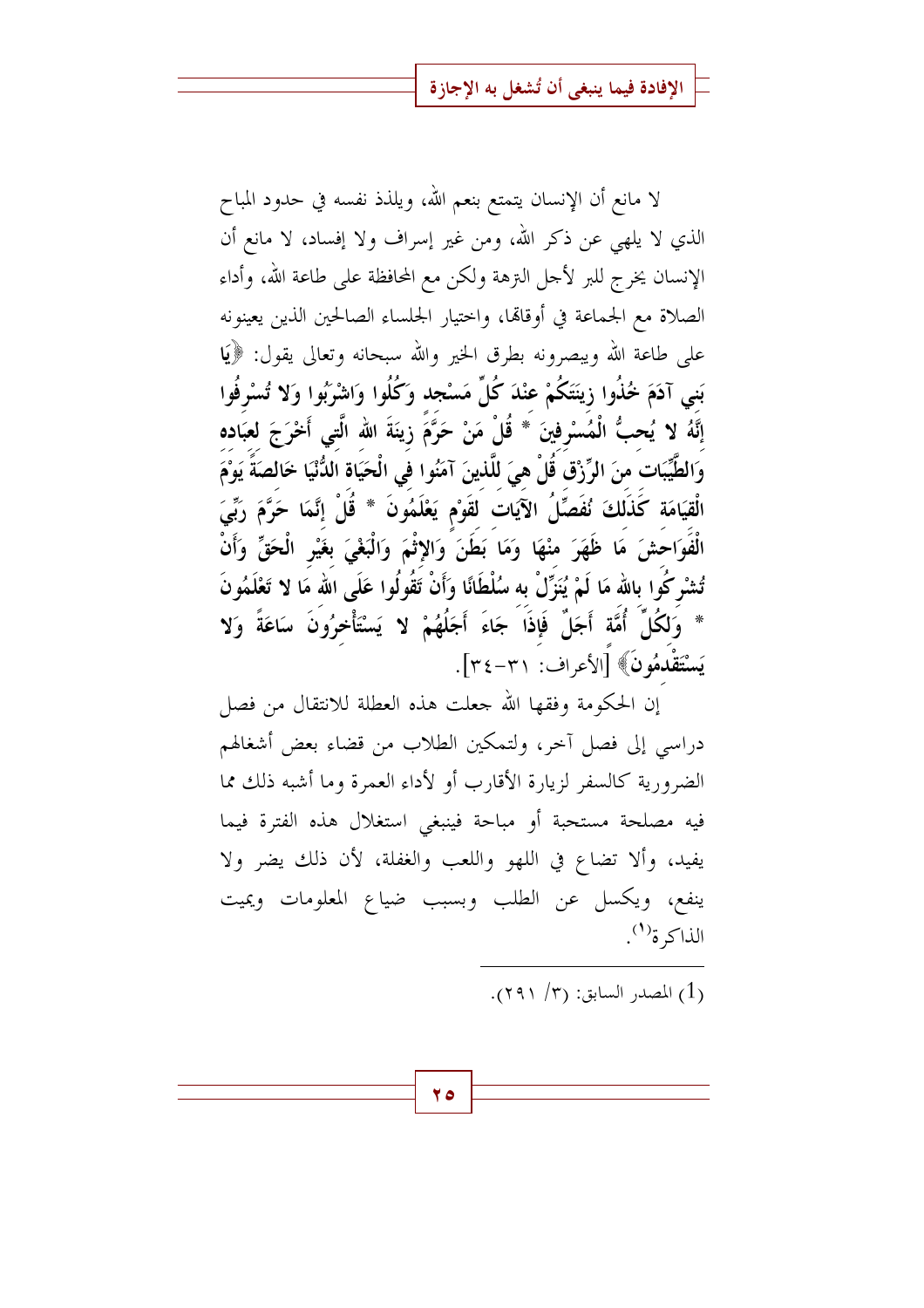ظاهرة قضاء الإجازة خارج البلاد<sup>(١)</sup>

إذا آن أوان العطلة الصيفية واشتداد الحر والبحث عن الجهة التي يقضي فيها الفرد هذه الفترة تطلع الكثير من الناس إلى قضاء الإحازة في الخارج، وموضة قضاء الإحازة حارج البلاد في المناطق الباردة أو معتدلة الجو، موضة جاءت مع الحضارة الزائفة ومع موجة الترف وارتفاع مستوى المعيشة وكثرة الأموال بأيدي الناس ونقص الإيمان والوازع الديني.

إن الاستعمار الذي تغلغل في البلاد الإسلامية ينخر في جسمها، قد خطط للقضاء على أخلاقها وإسلامها وهو حاليًا جاد في تنفيذ مخططاته الهدامة لعلمه علم اليقين أن الإسلام هو العدو اللدود الواقف في طريقه لإحباط مخططاته الاستعمارية العدائية، وما يسمى اليوم بالحضارة الزائفة ما دخلت وحدها بلدًا إلا هدمت أخلاقياته ومثله العليا وقوضت بناء أركانه وقد استخدمها الاستعمار اليوم وصقلها لتكون من أوسع المنافذ العديدة التي يدخل منها الفساد لهذا المجتمع المسلم.

وقد حشاها بالأفكار المضللة ليستفيد منها ماديًا ومعنويًا.

ماديًا: هذه العملة الصعبة التي يبعثرها السائح أثناء إقامته خارج وطنه.

ومعنويًا: حينما يعود مدعى السياحة مشبعًا بالأفكار (1) بقلم ناصح.

27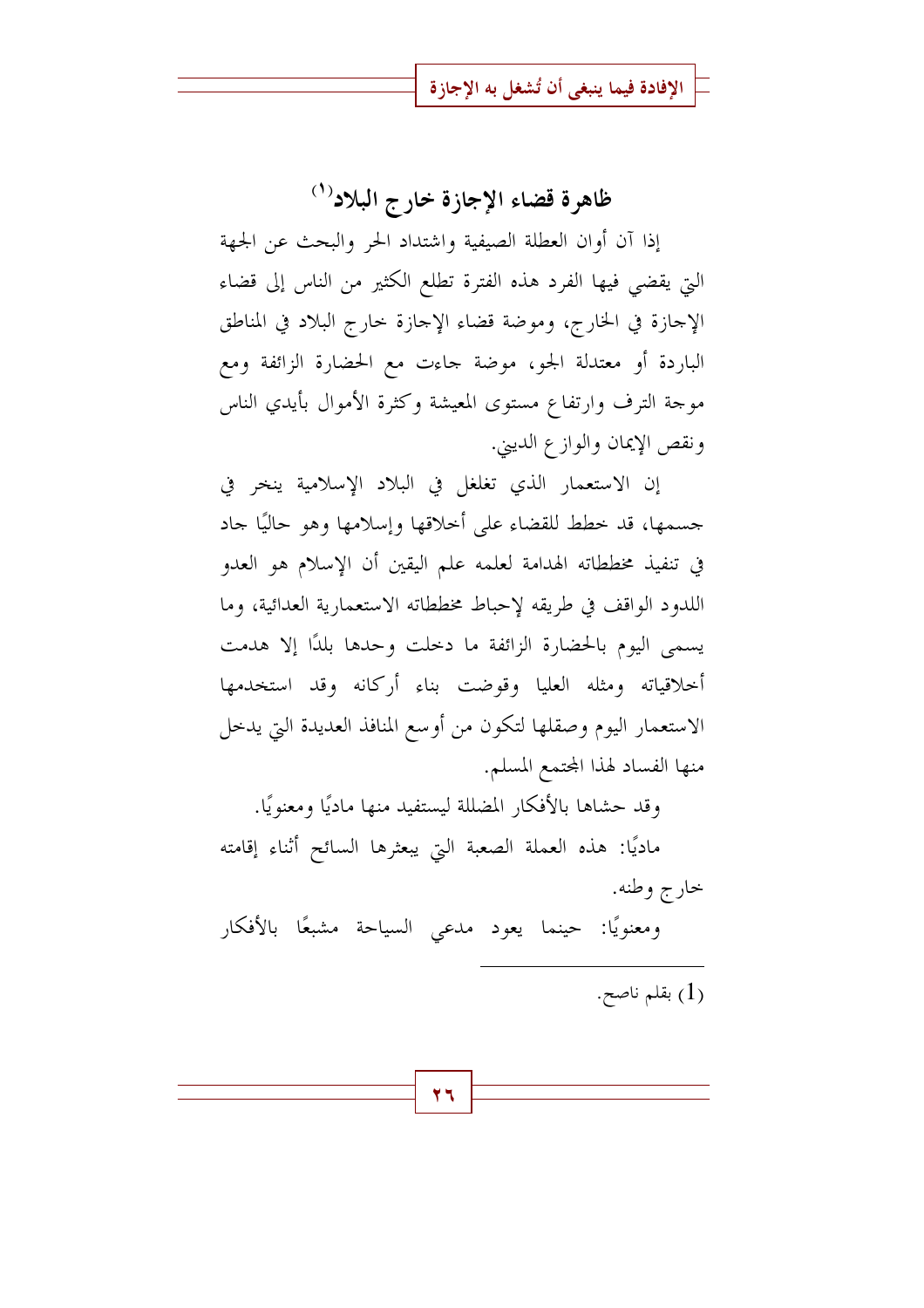الاستعمارية يحكى لنا مغامراته البشعة وصفقاته الخاسرة، يشيد بالإباحية الفاحرة والتحلل من الدين والأخلاق والمثل، ويتهم الإسلام بالتحجر والرجعية لأنه يفرض القيود ويضع الحدود ويمنع الحرية المطلقة الحرية البهيمية والوحشية.

إن هذه الظاهرة الخطيرة التي يدمي لها قلب كل مسلم غيور، يذهب ضحيتها إيمان وأموال وأحلاق، كل عام يستشري شرها ويتضاعف العدد بسبب الدعايات التي يروجها، من وقع في حمأة الرذيلة وانغمس في مستنقعات العهر وبؤر الفساد، حتى شملت النساء والشباب اليافعين الصغار وأشد ما يذكى نارها ويشب أوارها<sup>(١)</sup> تشجى هؤلاء على مستوى الأجهزة والمستوى الشعبي فتجد بعض الأجهزة، تدفعهم ولو بطريق غير مباشر على طرق هذه الأبواب بتهيئة الجو لهم وتيسير سبل الراحة في الحصول على أسباب السفر .

ولكن لهذا التخفيف مغزى آحر أشد حطورة من تطويل الروتين وهو إتاحة الفرصة لأكبر عدد ممكن للسفر في أي وقت لإفساد أخلاقه ونقض إسلامه، ودفع المبالغ الطائلة للمغنين والمغنيات والممثلين والمهرجين، ودعاة الشر عباد المادة الذين باعوا أخلاقهم وشرفهم للشيطان، تشجيعًا لهم على مواصلة باطلهم، كما تفعل أجهزة الإعلام اليوم بتشجيع العاهرات والمومسات ودعاة

ر1) , واه البخاري (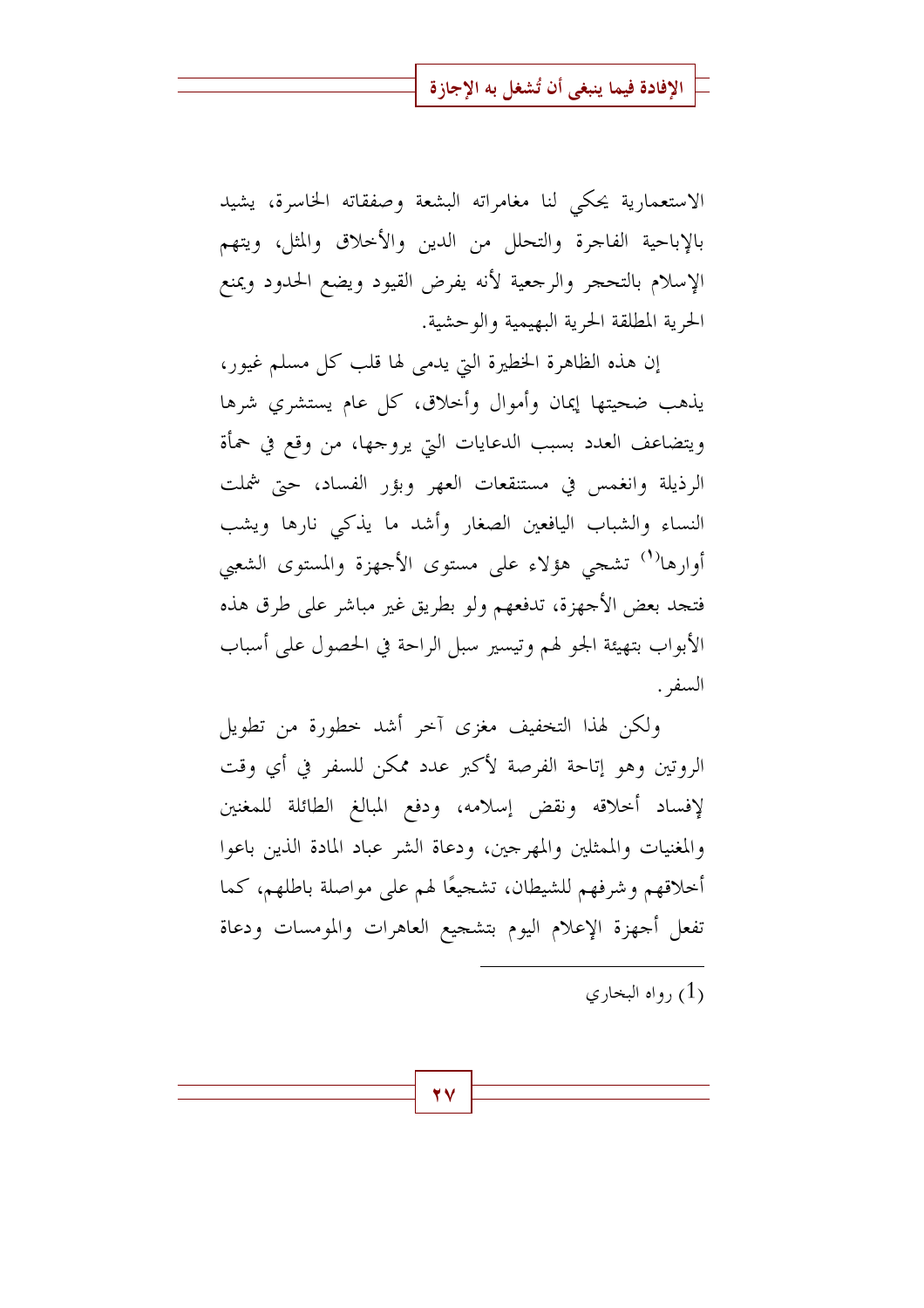الفجور الخالعين لربقة الإسلام من أعناقهم إن كانوا ممن يدعى الإسلام بشراء ترهاقمم ومفاسدهم وتأوهاقمم من أغان حليعة وتمثيليات ماجنة تفسد الأحلاق وتحل عرى الإسلام عروة عروة، تدفع المبالغ الطائلة في الوقت الذي نحن بحاجة إلى كل قرش.

ويصرف على معاطن الفجور باسم الفن وتشجيع الفنانين (الذين يجب قمعهم وتأديبهم حسب تعاليم الإسلام الحنيف) إننا في زمان الإسلام فيه في أشد غربته ما دامت هذه الأجهزة تدفع إمكاناتها عصب حيالها على حبائل الشيطان، ومطايا جنوده، تشتري هذه المفاسد بأموال أمة مسلمة تحت شعار إرضاء الجمهور أو الاحتيال لتكذيب المثل القائل (رضى الناس غاية لا تدرك).

قد اختلط فيه الحابل بالنابل وصار الدخلاء هم السواد الأعظم وفيهم المندسون الذين يكيدون للإسلام والمسلمين وهم الصوت النشاز الذي نسمع أنه غير راض عن الحلقات الدينية والتوجيهية إلخ إن هؤلاء لو أتيت بكل مفاسد الدنيا لطلبوا منك الزيادة ولظلوا غير راضين عنك مهما التمست رضاهم بسخط الله، لأن من طلب رضي الناس بسخط الله سخط الله عليه وأسخط عليه الناس ومن طلب رضي الله بسخط الناس رضي الله عنه وأرضى عنه الناس، إن هذه الأجهزة الخطيرة أوجدت لتوجيه المحتمع المسلم لا لترضى الغوغاء في هوتشبع ميولهم البهيمية إنها أوجدت لتقول: هذا حلال وهذا حرام وهذا يجب أن تكون عليه. أوجدت لتدعو إلى الدين الحنيف والتمسك بأهدابه وأحلاقه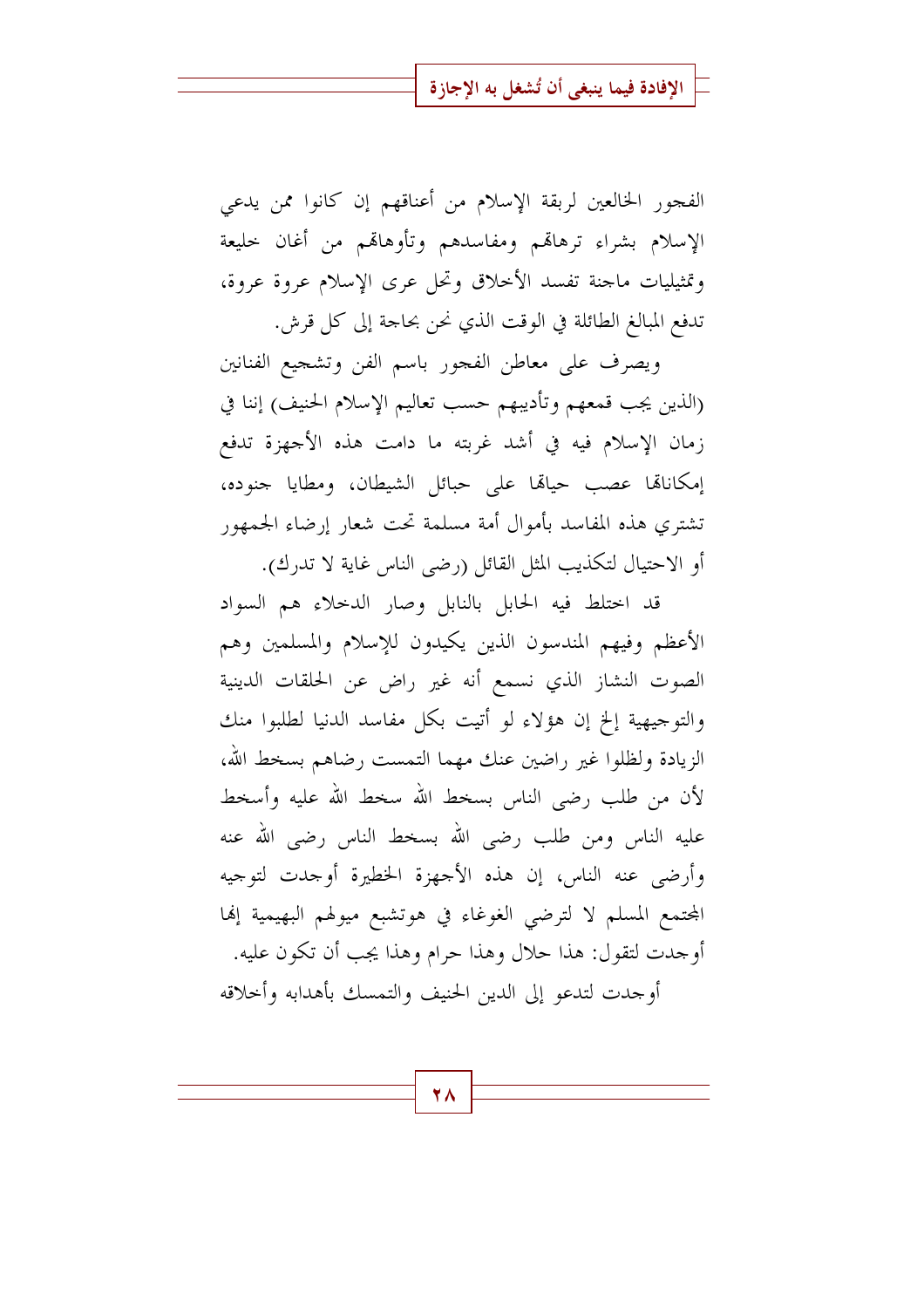أوجدت لتسمع صوت الإسلام مدويًا في جميع بقاع العالم: ﴿قُلْ هَذه سَبِيلي أَدْعُو إِلَى الله عَلَى بَصِيرَة أَنَا وَمَن اتَّبَعَني﴾ [يوسف: ١٠٨] ولم توجد للتخطيط لهدم الدين والتجني على الإسلام والمسلمين بأموالنا وأيدينا نهدم ديننا ومثلنا وأحلاقنا، ﴿يُخْرِبُونَ بُيُوتَهُمْ بِأَيْدِيهِمْ﴾ [الحشر: ٢] كل هذا بدعوى إرضاء الجمهور أو مجاراة لإعلام الآخرين الذين يتخذون الأغاني والأنعام ترانيم دينية ونوعًا من العبادة في كنائسهم ويستحلون الحرام، إن لهؤلاء دينًا، يؤمنون به، إن صح التعبير، ولنا دين نؤمن به والحمد لله ولو جاريناهم لخرجنا من ديننا إلى ما يؤمنون به كما أُهُم لو جارونا وعملوا مثل ما يفعله الصالحون منا لصاروا مثلنا ولدحلوا في ديننا.

يا أخي المسئول هل أنت تابع للجمهور أم أن الجمهور تابع لكِ؟ فإنك إن طلبت رضاه كنت تابعًا له، إن المريض المدنف لا يرضى بشرب الدواء ولكن الطبيب يرغمه على شربه ولا ينظر إلى رغبته لأن الطبيب أعلم منه بما ينفعه ويشفى مرضه وإنه لو لم يشرب هذا الدواء فإنه لن يحصل على الشفاء، وهذه أوجدت لتعالج ما في هذا المحتمع من أمراض أخلاقية وسلوكية والتلفزيون والإذاعة مؤسستان حكوميتان وليستا ملزمتين بإرضاء الجمهور، وضعتهما الدولة دولة الإسلام والمسلمين الكبرى لتوحه الناس وليس لإرضائهم ويتحتم على الجميع لزوم طريق الطاعة وإن كان طويلا وأن نصبر على ذلك وموضوعنا الذي به حديثنا هذا لا يقل خطر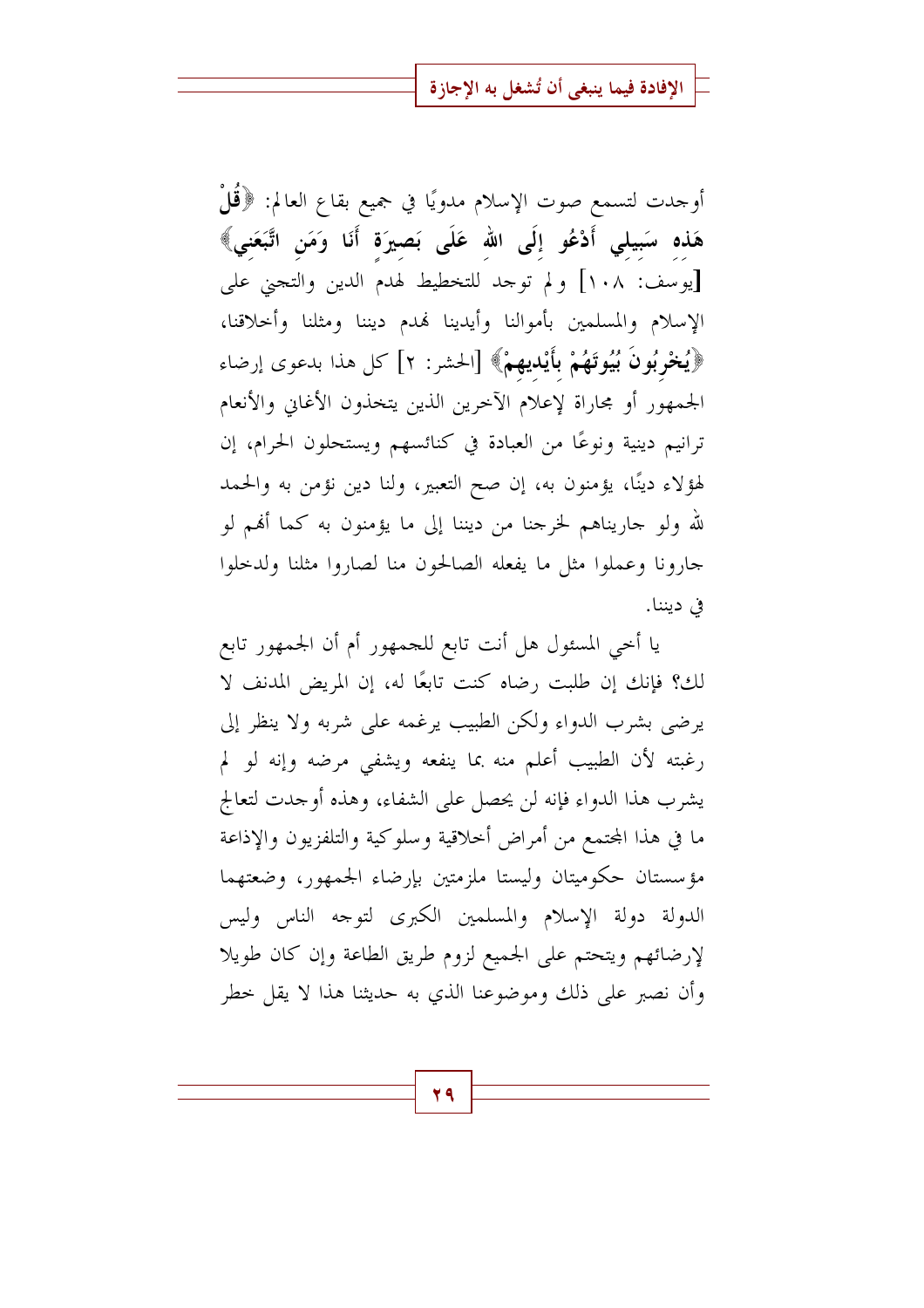على الدين مما أسلفنا.

فهو من الوباء الفتاك الذي ينخر في جسم الأمة الإسلامية الذي تجب محاربته في عقر داره بالمهند المصقول وليس ببذل المال وبعث البعوث ليصفقوا لهذه الأشباح الموحشة والجيف المنتنة الخبيثة دمى الاستعمار وألاعيبه التي يحركها كما يشاء ونحن أمة الإسلام نمولها بدمائنا بعصب حياتنا بأخلاقنا بإسلامنا الغالي الذي أرخصناه وبعناه بالزهيد بالشهوات الفانية بضياع أبنائنا.

إننا على المستوى الشعبي أيضًا نشجع دعاة الرذيلة بشراء أشرطتهم وصورهم ومخازيهم، ونسمح لأولادنا الصغار والكبار بالسفر إليهم وإعطائهم المال الوفير لإنفاقه على مسارحهم الماجنة ومعاطن فسادهم المنتنة ونسائهم العارية ومراقصهم الخليعة ومستنقعات الدعارة وبيارات الفجور والبغاء، وحانات الخمر وبارات السلب والنهب واستنزاف الأموال.

وإذا سافر أحدهم إلى تلك الأماكن المتبرجة لا للتجارة ولا للعلاج ولا لأي سبب أو غرض من الأغراض الشريفة وهو لا يقصد بسفره هذا إلا مجرد الالتقاء بتلك العاهرات، والخائنات الماجنات والخلوة بهن وارتكاب الفاحشة علنًا والتردد على حانات الخمر والتحلل من التكاليف الإسلامية ونشدان الحرية الإباحية المطلقة البعيدة عن الرقباء فلا يخشى ردع السلطان أو وخز الجيران، فلا يصل إلى هناك إلا وقد تخلي عن الالتزام بأوامر الدين ثم يعود وقد ارتكب الخطايا وكبائر الذنوب هذا إن رجع بشيء من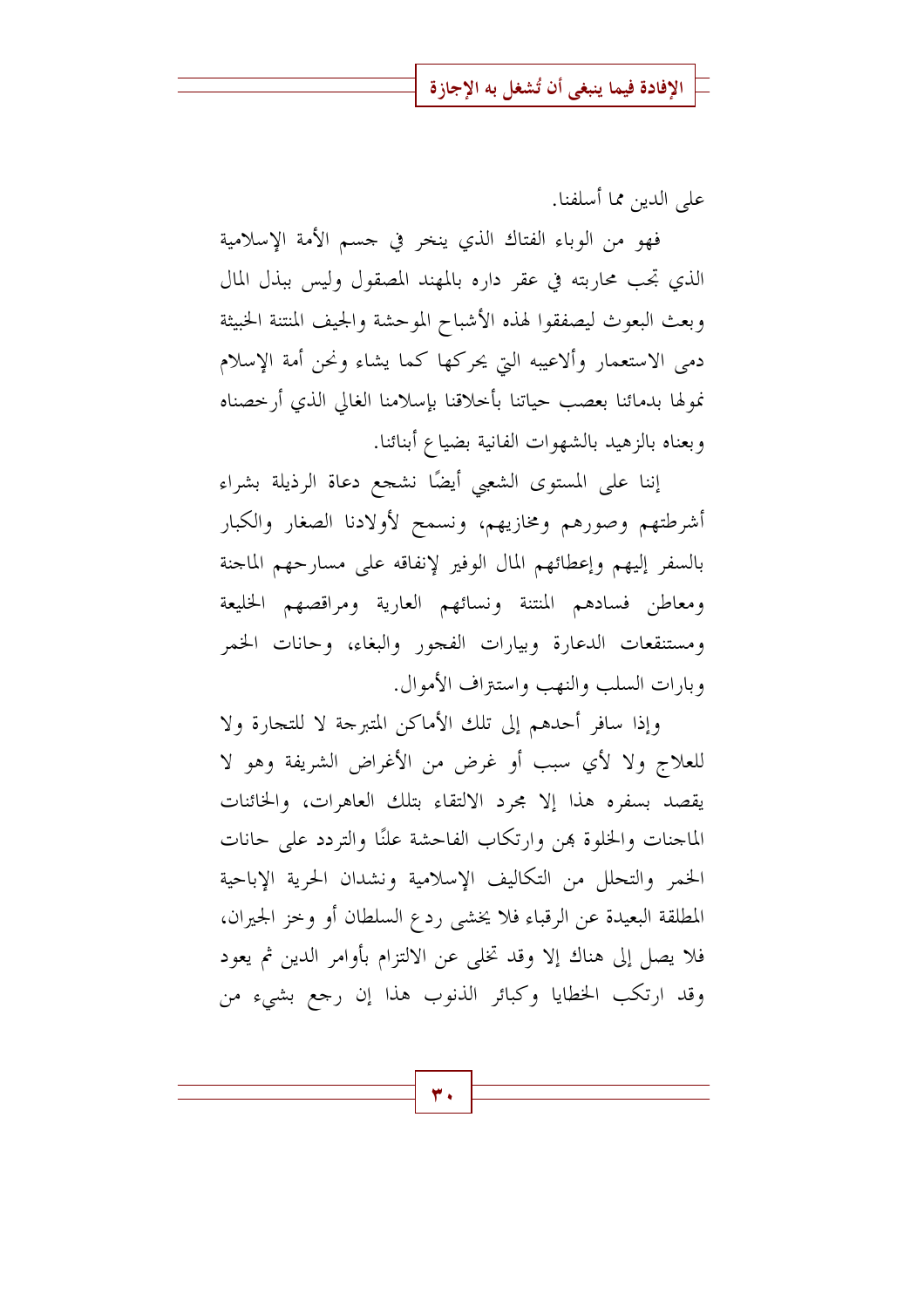الإسلام، ثم نستقبله في المطار ونحتفي به ونأحذه بحفلات التكريم وكأنه قد عاد من الحج أو العمرة أو الجهاد في سبيل الله (حاشا الله) وبمذا نكون قد أقررناه على أفعاله وخطاياه ونكون بذلك قد أعناه على تكرار فجوره وعصيانه.

كان السابقون (رحمهم الله) إذا عاد الإنسان من بلد غير إسلامية أو بلد يحكمها غير المسلمين، ولو كان عائدا من تحارته، يهجر ثلاثة أيام لا يسلم عليه وقد أقمنا لهم بدل الهجر المهرجانات والحفلات ونحتفي هم احتفاءً يدفعهم إلى السفر مرات ومرات إلها لمآس تجرح قلوب المسلمين وتجرح إيمالهم.

وللحد من هذه الظاهرة الخطيرة نقترح أن توضع حدود للسفر وتشرف على ذلك لجنة تشترك فيها وزارة العدل، والإفتاء والدعوة والإرشاد، ورئاسة هيئات الأمر بالمعروف والنهى عن المنكر ويمثل هاتين الجهتين مشايخ مشهود لهم بالتقوى والصلاح وتعطى صلاحية الموافقة والتفسير، فمن كان قاصرًا أو سفيهًا أو معروفًا بالانحراف أو ليس لديه سبب شريف فإن بقاءه حير له من السفر، وهذا نوفر أموالاً وأحلاقًا وجهودًا، ونحافظ على سمعتنا وسمعة بلادنا الإسلامية ونحافظ على شبابنا من الضياع وقد أوردت جريدة اليوم في أحد أعدادها قصصا ومآس وقع ها هؤلاء يدمى لها الجبين وطالبت بوضع حد للسفر وأن لا يترك الباب على مصراعيه لهؤ لاءِ.

إلها صرخة في آذان المسئولين راجين أن يعيروها اهتمامهم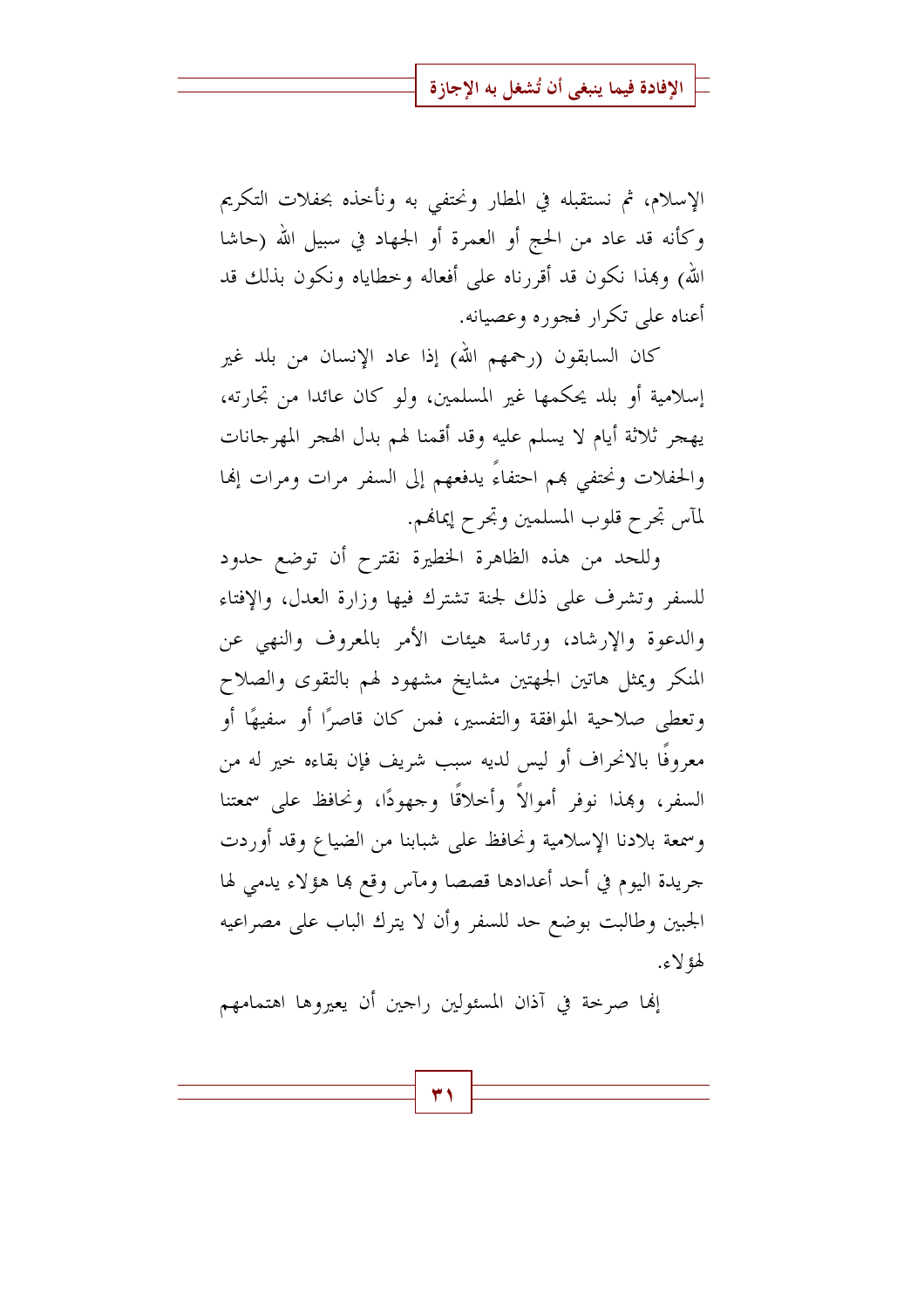المهود لينجو من عذاب الله «كلكم راع وكل راع مسئول عن رعيته»<sup>(١)</sup> لأن الفرد المسلم إذا سعى إلى معصية فكل من ساعده للوصول إليها مشترك معه بالإثم، وهذا معروف في كل الأعراف أن من سهل الأمر وساعد مرتكب الجريمة شريك له فيها.

فمن ساعد هؤلاء من أهل أو أصدقاء أو مسئولين على السفر وهم يعلمون أفهم لم يذهبوا إلا لارتكاب الكبائر فإفمم شركاء معهم والأمر عظيم والتهاون به أعظم.

وبحانب هذا فمتم بتطوير المستشفيات ورفع شأنها سدا للذريعة، ونحن ولله الحمد قادرون على ذلك.

وفتح الأقسام المختلفة في الجامعات والدراسات العليا وحلب كبار الأساتذة والمعامل وتطوير المناطق السياحية التي يناسب جوها لقضاء الإجازة بفتح الطرق وبناء الوحدات السكنية الأثرية مثل الدرعية.. وغيرها، والمدن الساحلية، وهذا نحتفظ بمليون مسافر سنويا ونوفر عشرة آلاف مليون ريال بمعدل كل مسافر عشرة آلاف ريال وبعضهم يصرف مائة ألف ريال في الليلة الواحدة، ثم نبني هذه المبالغ ديننا وأمتنا ومجتمعنا وبلادنا وسمعتنا فهل نحن سامعون؟ نرجو ذلك (عن مجلة الدعوة).

(1) , واه البخاري ومسلم.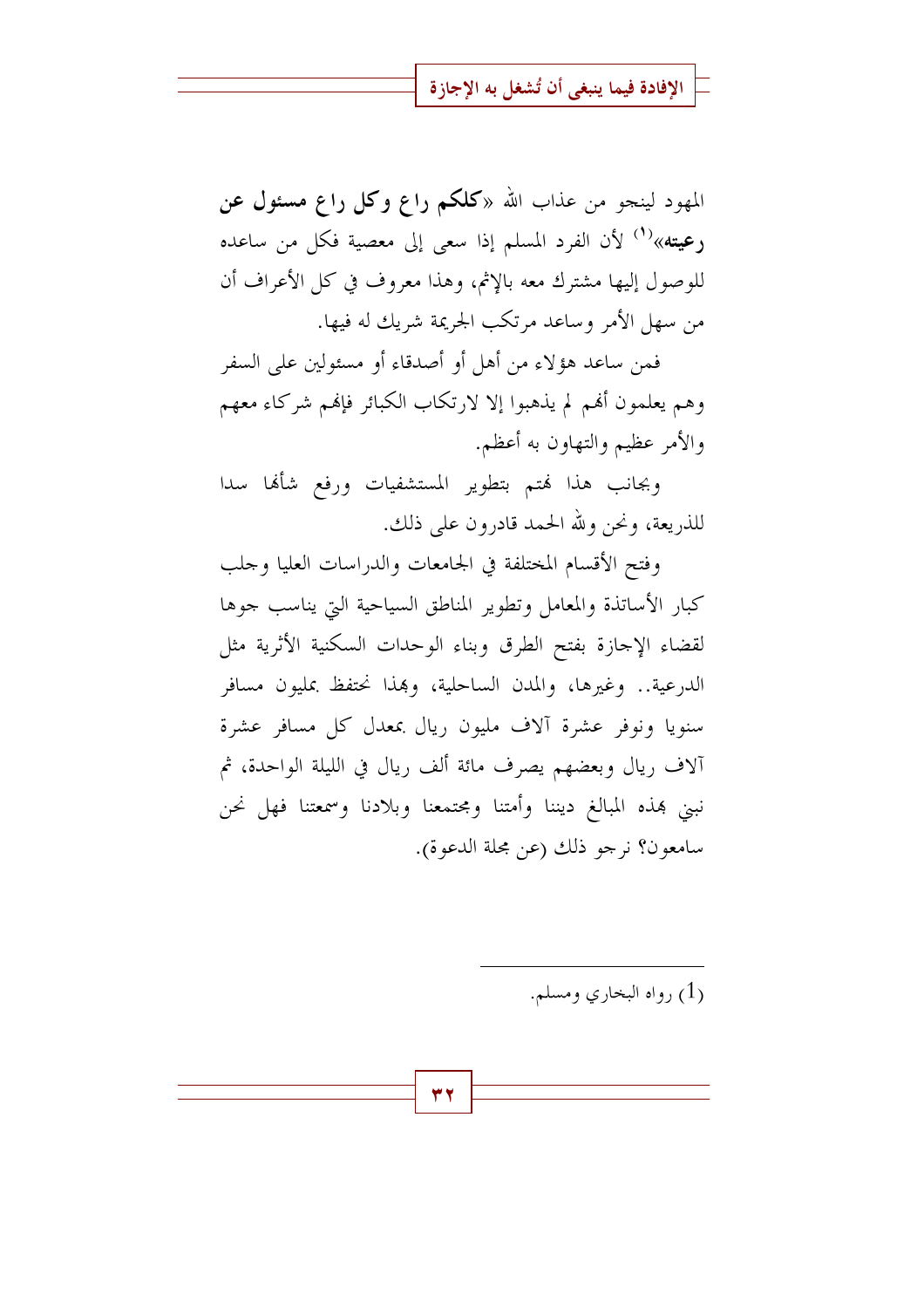أهمية الوقت في الإسلام

لا شك أن الإحساس بالزمن يتفاوت من شخص إلى آخر، كما يختلف من أمة إلى أمة، ولم يعرف التاريخ أمة قدس دستورها الزمن، وعظم شأن الوقت كهذه الأمة المحمدية، التي كان حديث الله سبحانه وتعالى إليها دائمًا مقاسًا بكل دقة، وذلك على سبيل التربية، كما هو من باب وصف نظام الكون ﴿هَا تَوَى فِي خَلْقِ الرَّحْمَنِ منْ تَفَاوُتِ﴾ [الملك: ٣].

لقد أخبر الله سبحانه وتعالى عن خلق السموات والأرض، فذكر أنه كان في ستة أيام وحدث عن أمره وإرادته وقدرته على الخلق والإيجاد، فذكر أن ذلك يتم في أي وقت ﴿إِنَّمَا أَمْرُهُ إِذَا أَرَادَ شَيْئًا أَنْ يَقُولَ لَهُ كُنْ فَيَكُونُ﴾ [يس: ٨٢].

فأمره بين الكاف والنون، وحدث سبحانه عن علمه بالخلق وأحوالهم، فذكر أن ذلك يتناول أدق الأمور، وأنه يتم على قياس دقيق بالغ الدقة، شامل لكل ما في الكون ﴿اللَّهُ يَعْلَمُ مَا تَحْملُ كُلُّ أُنْثَى وَمَا تَغيضُ الأَرْحَامُ وَمَا تَزْدَادُ وَكُلُّ شَيْء عنْدَهُ بمقْدَارٍ﴾ [الرعد: ٨].

والمقدار هنا كما يكون وزِئًا، يكون زمانًا أيضًا، كما حدثنا جل شأنه عن تسجيل أعمال الناس، فذكر أن ذلك يتناول كل جزئية من أعمارِهم، حتى ما لا يتصورون أنه يدخل في حساب: ﴿وَوۡضِعَ الۡكتَابُ فَتَرَى الۡمُجْرِمينَ مُشۡفقينَ ممَّا فيه وَيَقُولُونَ يَا وَيْلَتَنَا مَا لهَذَا الْكتَابِ لا يُغَادِرُ صَغيرَةً وَلا كَبِيرَةً إلا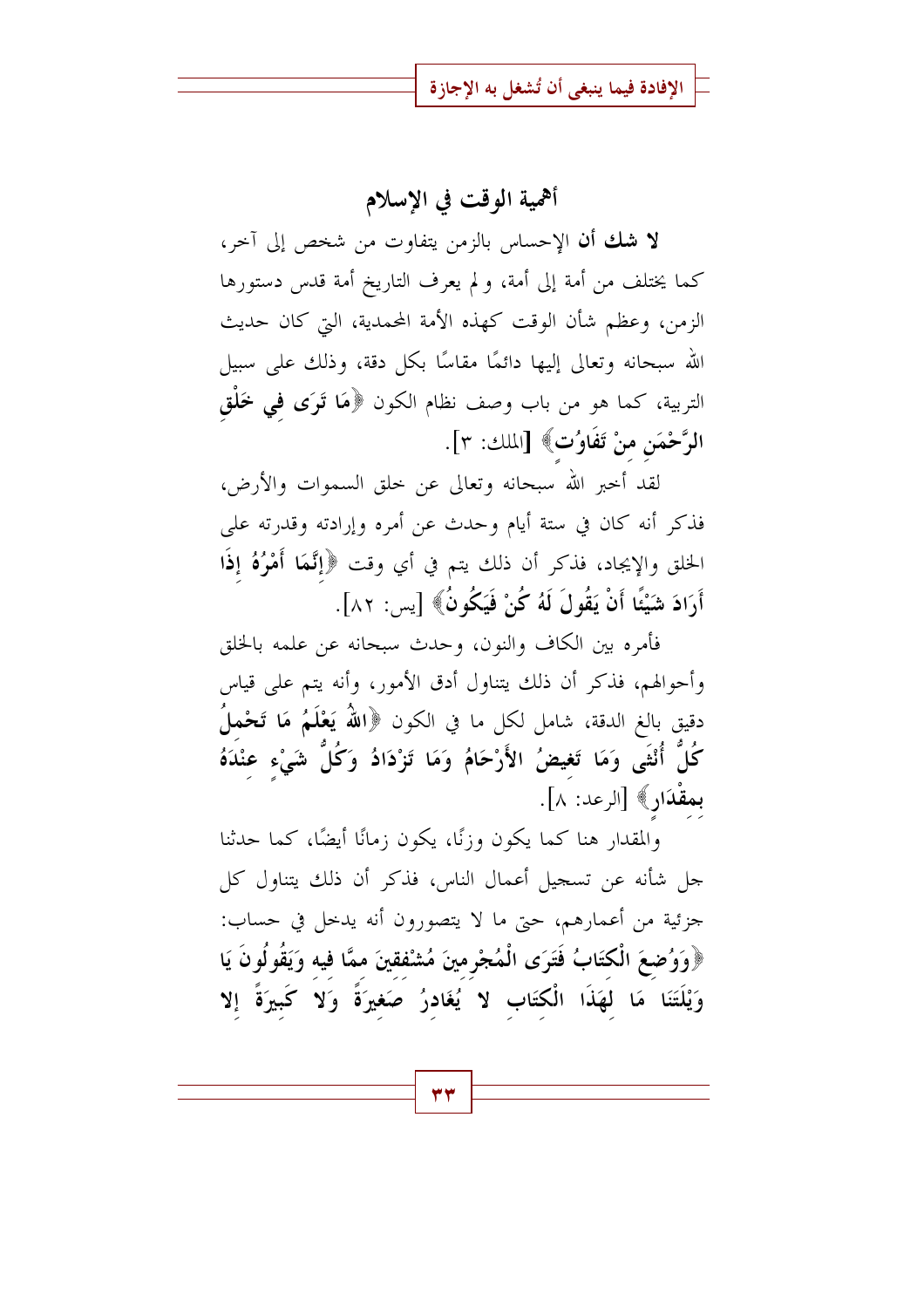أَحْصَاهَا﴾ [الكهف: ٤٩].

كما حدثنا المولى حل وعلا عن حسابه للناس يوم القيامة، فذكر أنه يتم وفقا لميزان دقيق، لا تفته الذرة، ولا تسقط منه الخردلة ﴿وَنَضَعُ الْمَوَازِينَ الْقسْطَ لِيَوْمِ الْقِيَامَةِ فَلا تُظْلَمُ نَفْسٌ شَيْئًا وَإِنْ كَانَ مثْقَالَ حَبَّة منْ خَرْدَل أَتَيْنَا بِهَا وَكَفَى بِنَا حَاسبينَ﴾ [الأنبياء: ٤٧].

بل لقد حدثنا حل شأنه حديثًا يأخذ بمحامع القلوب في آيات بينات تصدع لسماعها الأفئدة عن طريقة الحساب للعمر الضائع، والزمن المهدور فقال: ﴿قَالَ كَمْ لَبِثْتُمْ فِي الأَرْضِ عَدَدَ سِنِينَ \* قَالُوا لَبِثْنَا يَوْمًا أَوْ بَعْضَ يَوْمٍ فَاسْأَلِ الْعَادِّينَ \* قَالَ إنْ لَبِثْتُمْ إِلا قَليلاً لَوْ أَنَّكُمْ كُنْتُمْ تَعْلَمُونَ \* أَفَحَسبْتُمْ أَنَّمَا خَلَقْنَاكُمْ عَبَثًا وَأَنَّكُمْ إِلَيْنَا لا تُرْجَعُونَ \* فَتَعَالَى اللهُ الْمَلكُ الْحَقُّ لا إِلَهَ إِلا هُوَ رَبُّ الْعَرْشِ الْكَرِيمِ﴾ [المؤمنون: ١١٢–١١٦].

هذه هي الدقة الإلهية، التي حكاها لله سبحانه لعباده حتى يتعلما منها دروس الحساب الذي يضبط حياقمم ويرفع شأفمم ويدعم وحودهم ويجعلهم أمة وسطا شهداء على الناس، وفي آية أحرى يقول الحق سبحانه ﴿قُلْ لِعِبَادِيَ الَّذِينَ آمَنُوا يُقِيمُوا الصَّلاةَ وَيُنْفقُوا ممَّا رَزَقْنَاهُمْ سرًّا وَعَلانيَةً منْ قَبْلٍ أَنْ يَأْتِيَ يَوْمٌ لا بَيْعٌ فيه وَلا خلالٌ﴾ [إبراهيم: ٣١].

وفي هذه الآية الكريمة يوحه الله حل حلاله إلينا رسالة رحيمة كل الرحمة، ومضمون الرسالة يصور إشفاق العناية الإلهية على عباد

۳٤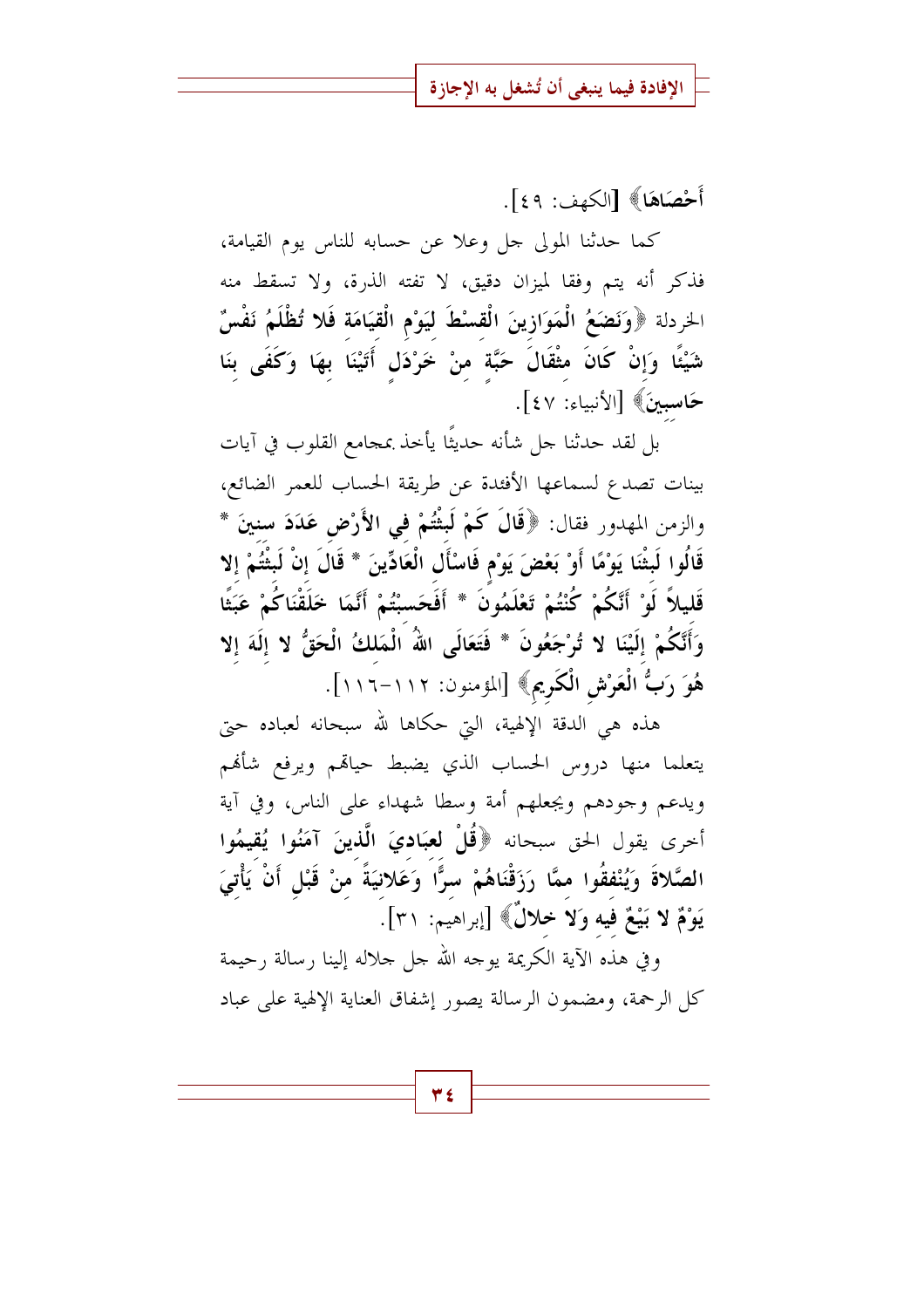الرحمن وحرصها على أن يبلغوا بأعمالهم أقصى درجات الإتقان وأن يستغلوا كل ذرة من أعمارهم المحدودة في محاولة كسب رضوان الله وذلك بإقامة الصلاة وبالإنفاق السخى سرًّا وعلانيةً، وهم قادرون على ذلك بما أوتوا من حب للخير، وإيمان بالله، وإدراك لقيمة الوقت المتاح لهم، فهم حريصون على طاعة الله في هذه الفرصة من الزمن قبل أن تفلت من بين أصابعهم، حين تنتهي أعمارهم ويذهب معها حيارهم، ويواحه كل امرئ بحصيلة عمله ﴿فَمَنْ يَعْمَلْ مِثْقَالَ ذَرَّة خَيْرًا يَرَهُ \* وَمَنْ يَعْمَلْ مِثْقَالَ ذَرَّة شَوًّا يَوَفُّ﴾ [الزلزلة: ٧، ٨]. ويلاحظ في هذه الرسالة الإلهية أمر ان .

أولهما حساب الزمن:

فقد وهبنا الله سبحانه عمرًا وجعل له حاتمة ونماية، ولا ريب أن المؤمن الواعي يحس في أعماقه بأنه في سباق مع هذه النهاية، يحاول أن يسحل قبلها أكبر قدر من العمل النافع ﴿يَوْمَ تَجِلُهُ كُلَّ نَفْس مَا عَملَتْ منْ خَيْرِ مُحْضَرًا وَمَا عَملَتْ منْ سُوء تَوَدُّ لَوْ أَنَّ بَيْنَهَا وَبَيْنَهُ أَمَلَاا بَعِيدًا﴾ [آل عمران: ٣٠].

فموقف الإنسان يوم الحساب مرتبط بالزمن، فهو يحب أن يقرب الله منه ما عمل من حير، وأن يجعل بينه وبين السوء أمدًا ىعىدًا.

ه ۳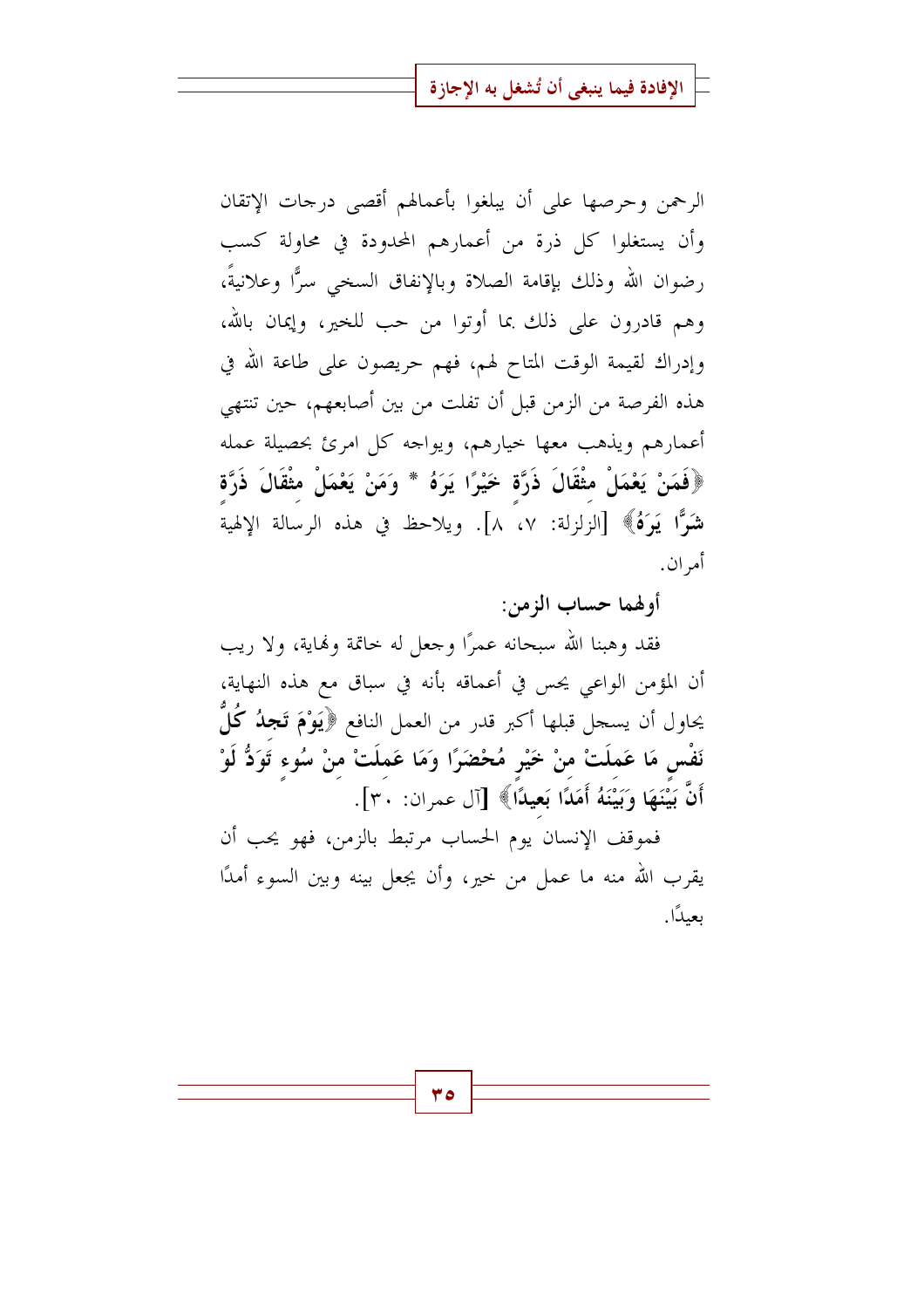و ثانيهما:

إن الرسالة الإلهية تجعل من أعمال الخير التي طلبها الله من عباده، كالصلاة والإنفاق رصيدًا مدخرًا، ينفع صاحبه يوم الحساب، وهو يوم لا بيع فيه ولا خلال، وإنما تدور حركته على الجزاء المؤدي لكلِّ من قدم عملاً صالحًا، أو اقترف عملاً سيئًا استوجب غضب الله عليه.

إن الدقائق والثوابي أعمار الأمم، وفي حياة الأفراد لها حساب، فالساعات الطوال ليست في حقيقتها سوى دقائق وثوان، وضياع الثوابي هو في حقيقته ضياع لتلك الساعات التي ينقضى بمرورها عمر الإنسان، وينتهي ها كفاحه من أحل الحياة.

والواقع أن الثروة التي يجمعها أي إنسان مكافح ليست سوى كمية من الزمن تحولت إلى مال، وكان من الممكن أن تضيع في النوم والكسل، أو إلى شخير ينطلق من صدر نائم خامل، أو شهوة حاطفة تمضى وتخلف لصاحبها حسرة العمر على الضياع والغفلة، والوقت الضائع، والطاقة المبددة كم من الأيام والسنين تضيع في حياة هذه الأمة؟ على حين يسهر أعداؤنا ويكدحون في كل دقيقة، بل في كل ثانية من أجل تحصيل أسباب القوة، ومن أجل فرض سيطرقم على مصائر العرب والمسلمين.

فنحن نضيع السنين ولا نحس بمرورها، وهم يحاسبون أنفسهم على الثواني مخافة أن تمضي دون إنتاج، لأن الزمن جزء من تفوقهم ونجاحهم، كما هو جزء من ضياعنا وفشلنا، ونحن المسلمون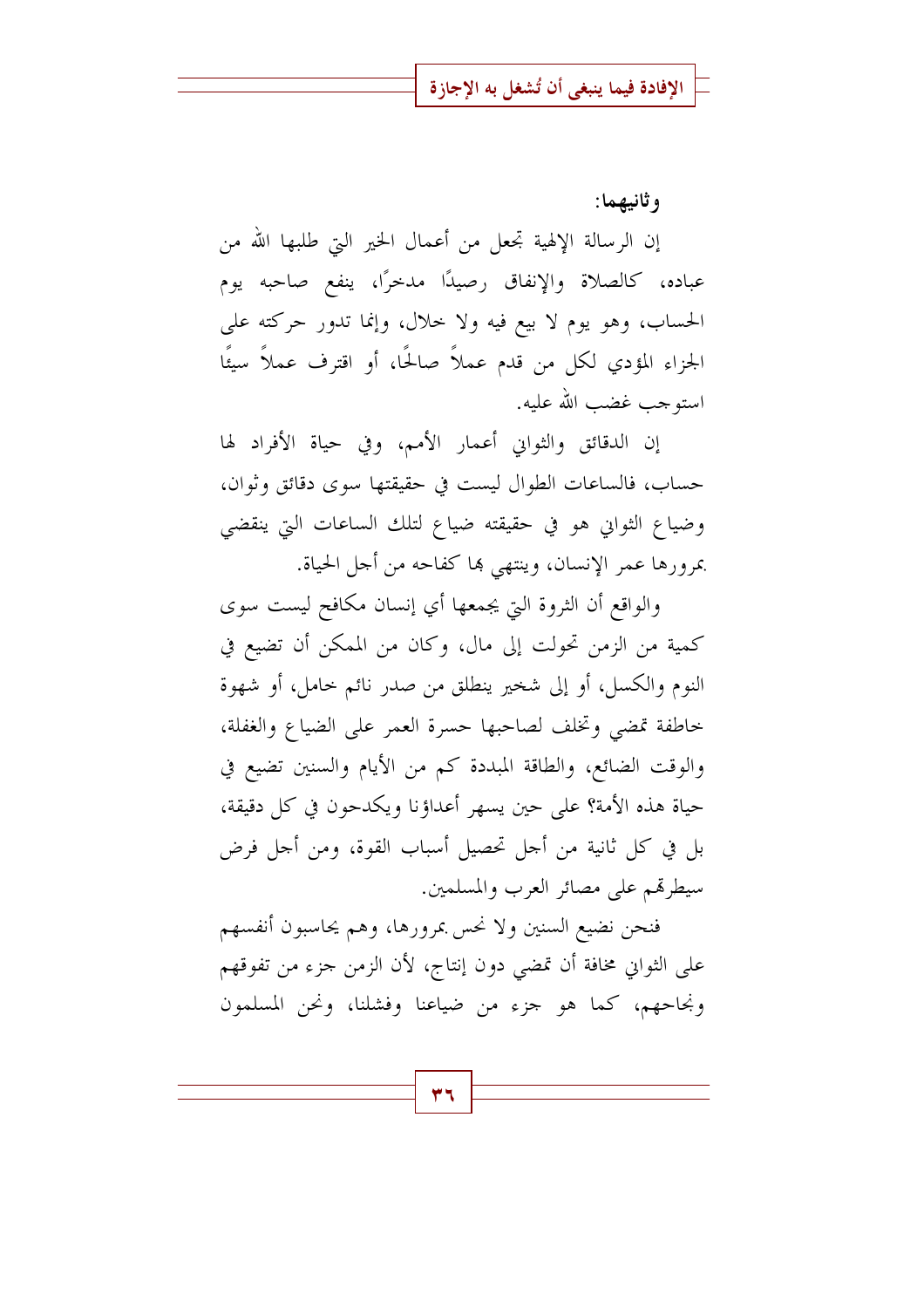مأمورون أن نحافظ على الوقت وأن نعمل حساب المستقبل، لقد أمرنا بالصلاة خمس مرات في اليوم والليلة، في أوقات معلومة، وشرع الله الأذان إعلانًا بحلول الوقت، وإيذانًا ببدء تكليف حديد متجدد.

كما جعل الإسلام من آدابه ألا يضيع وقت المؤمن في لغو الحديث، فلا وقت لدى المؤمن للغو، بل كل وقته للعمل الجاد المثمر ﴿وَإِذَا سَمِعُوا اللَّغْوَ أَعْرَضُوا عَنْهُ وَقَالُوا لَنَا أَعْمَالُنَا وَلَكُمْ أَعْمَالُكُمْ سَلامٌ عَلَيْكُمْ لا نَبْتَغى الْجَاهلينَ﴾ [القصص: ٥٥] .

كذلك حدد الضوء وحط الظلام، وهو أمر بالغ الدقة في القياس فقال عز من قائل: ﴿وَكُلُوا وَاشْرَبُوا حَتَّى يَتَبَيَّنَ لَكُمُ الْخَيْطُ الأَبْيَضُ منَ الْخَيْطِ الأَسْوَدِ منَ الْفَجْرِ ثُمَّ أَتمُّوا الصِّيَامَ إِلَى اللَّيْلِ﴾ [البقرة: ١٨٧].

ونحن المسلمين مطالبون بأن نحول أوقاتنا إلى عمل صالح، وإلى إنتاج مثمر، يعود علينا وعلى أمتنا بالخير والتوفيق، ونحن على أبواب كفاح طويل، نحاول أن نؤكد به وجودنا في مواجهة قوى الشر والعدوان، ولا سلاح لنا إلا الوقت، الذي هو أمضى سلاح، نستطيع أن نحوله إلى مصانع، وإلى معامل، وإلى مصادر للقوة والثروة، ومخترعات نساير ها ركب الحضارة والمدنية وإلى سلاح نحارب به عدو الله وعدونا.

مما سبق يتضح لنا قيمة الزمن، وأهمية الانتفاع بالوقت، وبمذا الحساب الدقيق ساد المسلمون الأوائل وشادوا، وأقاموا أحكام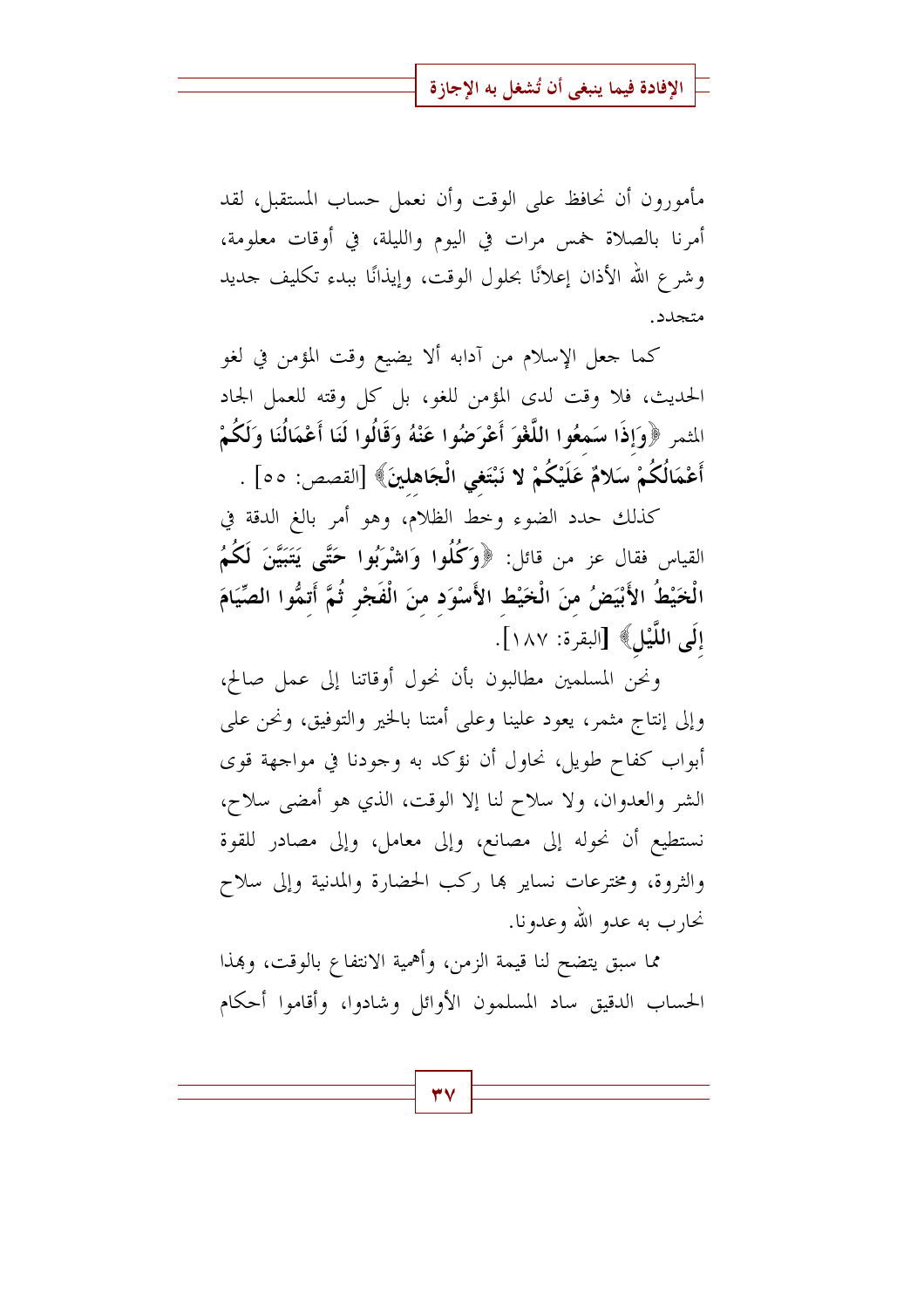شريعتهم وأسسوا للدنيا حضارة شامخة دولها كل حضارة وبذلك يمكن أن ينطبق علينا قوله عز من قائل: ﴿كُنْتُمْ خَيْرَ أُمَّة أُخْرِجَتْ لِلنَّاسِ تَأْمُرُونَ بِالْمَعْرُوفِ وَتَنْهَوْنَ عَنِ الْمُنْكَرِ وَتُؤْمِنُونَ بِاللهِ﴾ [آل عمران: ١١٠] والله ولي التوفيق<sup>(١</sup>).

عمر بن محمد بن إبراهيم

(1) بحلة الدعوة عدد ٢٠٠ في ٢٨/ ٥/ ١٣٩٧ هـ.

٣٨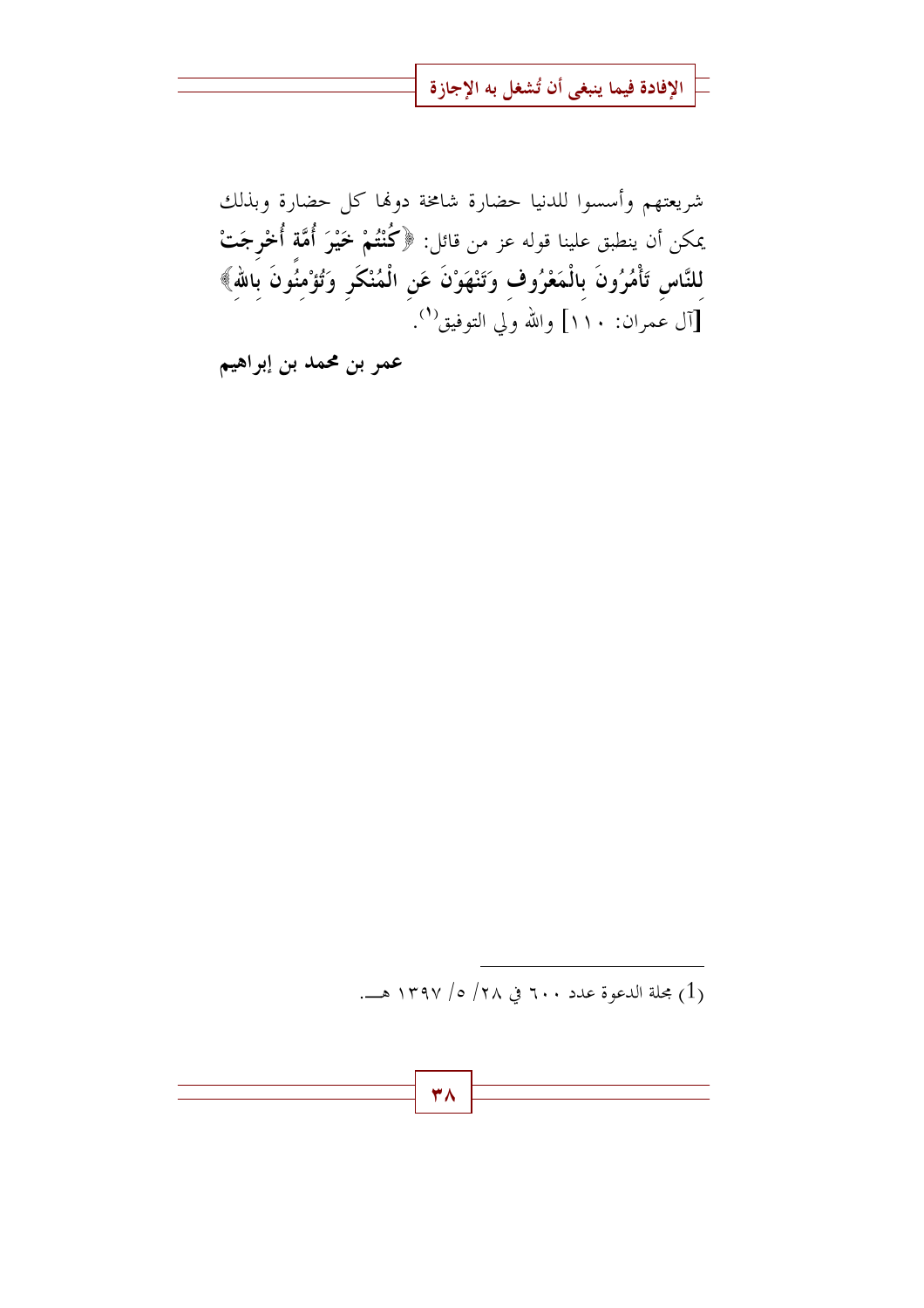### حفظ الأوقات والاستفادة منها

أوجد الله الإنسان في هذه الحياة ليعبده قال تعالى: ﴿وَهَا خَلَقْتُ الْجنَّ وَالإِنْسَ إِلا لَيَعْبُدُونَ﴾ [الذاريات: ٥٦] وأعطاه القوة والسمع والبصر والفؤاد وعلمه ما لم يكن يعلم وأسبغ عليه نعمه الظاهرة والباطنة لكي يشكره عليها باستعمالها في مرضاته والاستعانة بما على طاعته، وجعل له عمرًا محدودًا وأنفاسًا معدودة وكلفه بحفظها فيما ينفعه في دينه ودنياه ووكل به ملائكة حافظين كرامًا كاتبين يحفظون أعماله ويكتبون أقواله وأفعاله من حير وشر فإذا كان يوم القيامة شهدت عليه حفظته وشهدت عليه جوارحه وشهدت عليه بقاع الأرض التي يعمل فوقها وشهدت بما عمل العاملون عليها من حير ومن شر، وينشر له يوم القيامة ديوان أعماله الذي لا يغادر صغيرة ولا كبيرة إلا أحصاها فيجزى بما عمل: ﴿فَمَنْ يَعْمَلْ مِثْقَالَ ذَرَّة خَيْرًا يَرَهُ \* وَمَنْ يَعْمَلْ مِثْقَالَ ذَرَّة شَرًّا يَرَهُ﴾ [الزلزلة: ٧، ٨] .

فعلي المسلم أن يكون رقيبًا على نفسه محاسبًا لها في كل يوم وساعة ودقيقة ماذا عملت؟ وبأي شيء تكلم به لسانه؟ وما الذي سمعته أذناه ونظرت إليه عيناه ونواه قلبه وبطشته يداه ومشت إليه رحلاه؟ فإن هذه الحواس والجوارح سوف يسأل عنها وتشهد عليه قال تعالى: ﴿إِنَّ السَّمْعَ وَالْبَصَرَ وَالْفُؤَادَ كُلُّ أُولَئِكَ كَانَ عَنْهُ مَسْئُولاً﴾ [الإسراء: ٣٦] ﴿يَوْمَ تَشْهَدُ عَلَيْهِمْ أَلْسنَتُهُمْ وَأَيْدِيهِمْ وَأَرْجُلُهُمْ بِمَا كَانُوا يَعْمَلُونَ﴾ [النور: ٢٤] وعلى المسلم أن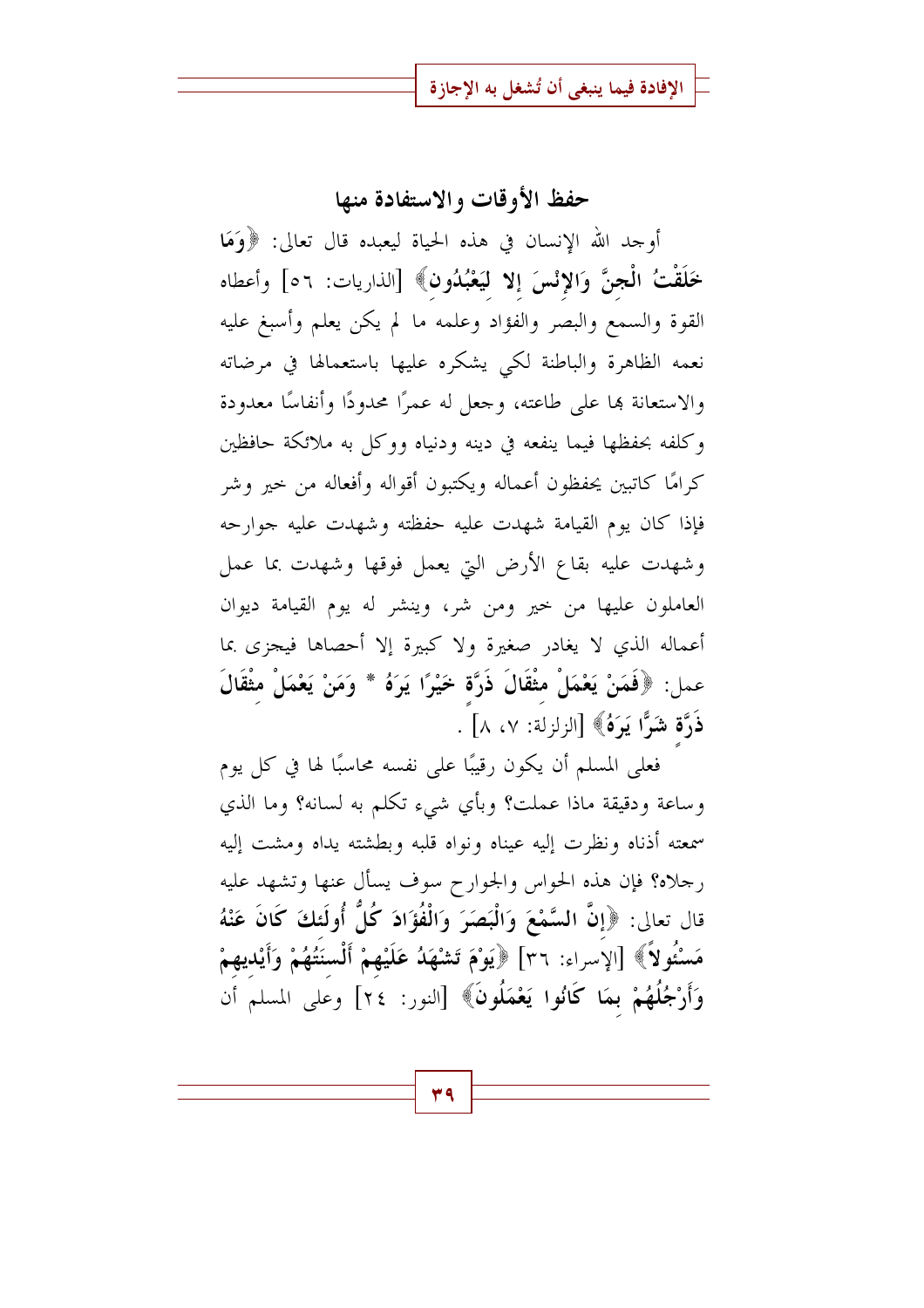يحاسب نفسه على لفظاته ولحظاته وحطراته وحطواته فيحميها عن الكلام المحرم والنظر المحرم والسماع المحرم والمشي المحرم والبطش المحرم والأكل والشرب المحرم فيحفظ لسانه بذكر الله وجوارحه بطاعة الله حيّ يكسب ها حيرًا ويصرفه عن الشر وقد قال تعالى: ﴿قُلْ لِلْمُؤْمِنِينَ يَغْضُّوا منْ أَبْصَارِهِمْ وَيَحْفَظُوا فُرُوجَهُمْ ذَلِكَ أَزْكَى لَهُمْ إِنَّ اللهَ خَبيرٌ بمَا يَصْنَعُونَ﴾ [النور: ٣٠].

وفي الحديث: «النظر سهم مسموم من سهام إبليس من تركه لله أورثه الله إيمانًا يجد حلاوته في قلبه»<sup>(١)</sup> وإن في الاشتغال هذه الحواس والجوارح بطاعة الله اشتغالا عما حرم الله، وفي ذلك فائدتان عظيمتان.

إحداهما: صونها عما حرم الله مما يوحب سخطه وعقابه.

و**الثانية:** فوزها بطاعة الله المقربة من رضاه وجنته فإن في الاشتغال بذكر الله اشتغالا عن الكلام الباطل من الغيبة والنميمة واللغو ومدح الناس وذمهم وغير ذلك فإن اللسان لا يسكت أبدا فإما لسان ذاكر أو لسان لاغ ولا بد من أحدهما فإن النفس إن لم تشغلها بالحق شغلتك بالباطل والقلب إن لم تسكنه محبة الله تعالى سكنته محبة المخلوقين، واللسان إن لم تشغله بذكر الله شغلك باللغو وما هو عليك فاحتر لنفسك إحدى الخطتين وأنزلها في إحدى المتزلتين إن العبد إذا نسبي نفسه من العمل بما يسعده أعرض عن

(1) , واه الطيراني والحاكم وقال: صحيح الإسناد.

۰ ع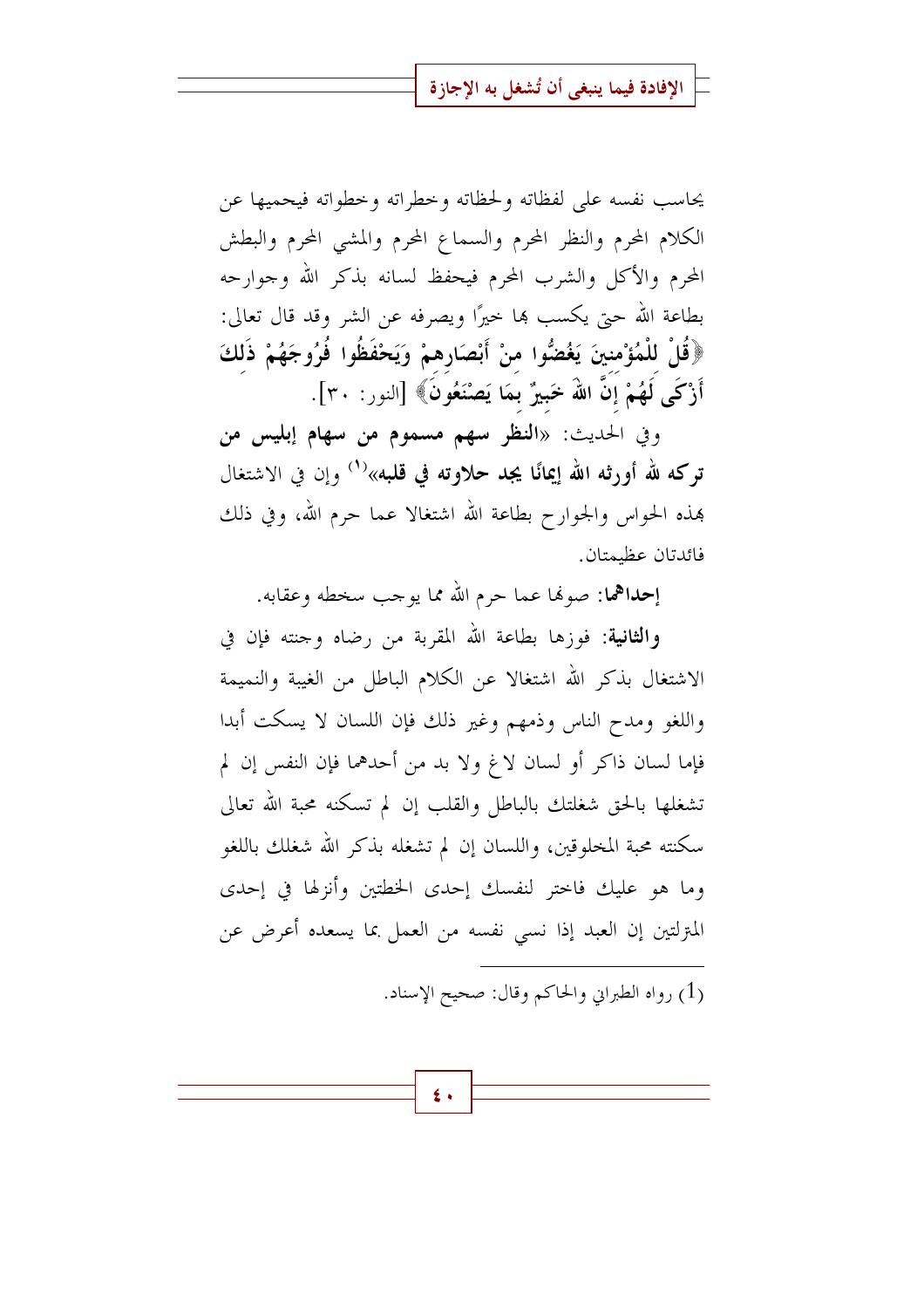مصالحها ونسيها واشتغل عنها هلكت وفسدت ولا بد كمن له زرع أو بستان أو ماشية أو غير ذلك مما صلاحه بتعاهده والقيام عليه فأهمله ونسيه واشتغل عنه بغيره وضيع مصالحه فإنه يفسد ولا بد هذا مع إمكان قيام غيره مقامه فيه فما الظن بفساد نفسه وهلاكها إذا أهملها وضيعها واشتغل عن مصالحها وعطل مراعاقما وترك القيام عليها بما يلحها وهذا هو الذي صار أمره فرطًا فانفرط عليه أمره وضاعت مصالحه وحسر منفعة أوقاته وأحاطت به أسباب القطيعة والخيبة والهلاك ولا سبيل إلى الأمان من ذلك إلا بحفظ الأوقات من أن تضيع سدى معطلة من ذكر الله وطاعته.

وأعظم من ذلك إضاعتها في معصية الله وذلك هو الخسران المبين، فطاعة العبد لربه وذكره له بمترلة حياته التي لا غني له عنها ومنزلة الماء عند شدة العطش وبمترلة اللباس في الحر والبرد وبمنزلة الكن في شدة الشتاء والسموم، فحقيق بالعبد أن يترل طاعة الله وذكره في جميع أوقاته من نفسه بمذه المترلة وأين هلاك الروح والقلب وفسادهما من هلاك البدن وفساده فهلاك البدن لا بد منه وقد يعقبه صلاح الأبد، وأما هلاك القلب والروح فهلاك لا يرجى معه صلاح ولا فلاح ولا حول ولا قوة إلا بالله العلى العظيم، وقد قيل: «الوقت كالسيف إن لم تقطعه قطعك».

وإذا كانت أوقات الغفلة عن طاعة الله وذكره تكون على العبد حسرات يوم القيامة فكيف بضياع الأوقات في معصية الله؟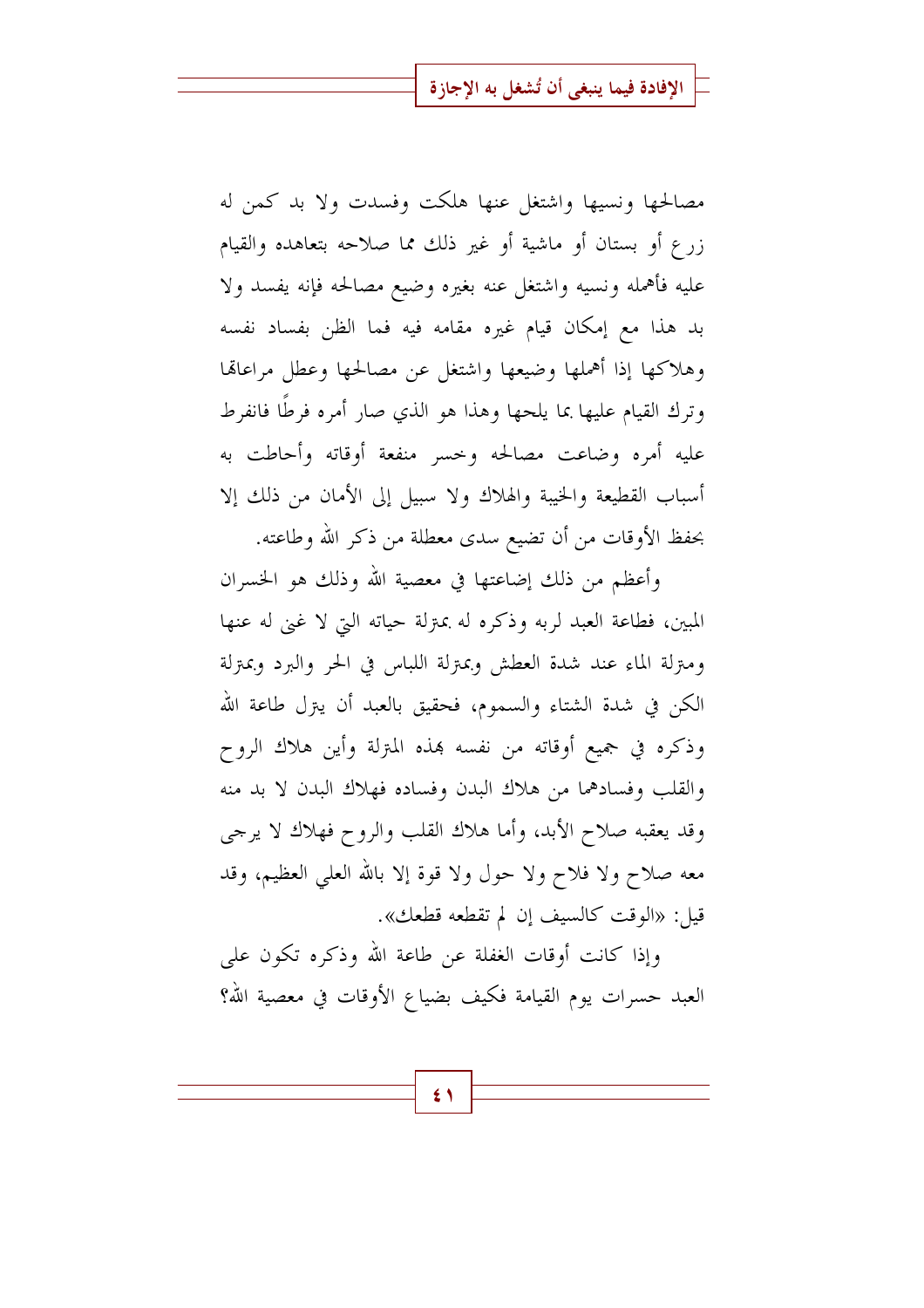وفي الحديث: «نعمتان مغبون فيهما كثير من الناس: الصحة وا**لفر**اغ»<sup>(١)</sup> ومعنى ذلك أنهم مقصرون في شكر هاتين النعمتين وكل من لا يقوم بشكر ما أنعم الله به عليه فهو مغبون قال الشاعر: ولا يذهبن العمر منك سبهللاً ولا تغبنن بالنعمتين بل اجهـــد

ومن أعظم نعم الله على عباده في هذا الوطن العزيز نعمة الإسلام والصحة في الأبدان والأمن والاستقرار في الأوطان حيث يأمن الإنسان فيه على نفسه وأهله وماله بفضل الله ثم بفضل حكومته الرشيدة التي تحكم بالكتاب والسنة وتقيم الحدود الشرعية التي هي السبب في حماية وصيانة الأنفس والعقول والدين والأنساب والأموال والأعراض.

فعلى المسلم أن يتقى الله في نفسه وأن يحفظ أوقاته فيما ينفعه ويسعده وأن لا يخلي وقتًا معطلاً من عمل ينفعه أو حير يطلبه وأن يحاسب نفسه ليلاً وفمارًا وصباحًا ومساءً في قوله وعمله وفعله وتركه وكلامه وسمعه وبصره وبطشه ومشيه حتى يربح أوقاته ويسلم له دينه ويزكو إيمانه ويقينه ويفوز بسعادة الدنيا والآخرة وتتم له الأعمال الظاهرة والباطنة قال الشاعر :

والوقت أنفس ما عنيت بحفظه ﴿ وَأَرَاهُ أَسْهَلَ مَا عَلَيْكَ يَـــضيعُ

يجب على المسلم أن ينتهز فرص الحياة والشباب والصحة والفراغ بالعمل الصالح ما دام قويًا قادرا صحيح البدن والسمع

رواه البخاري.  $(1)$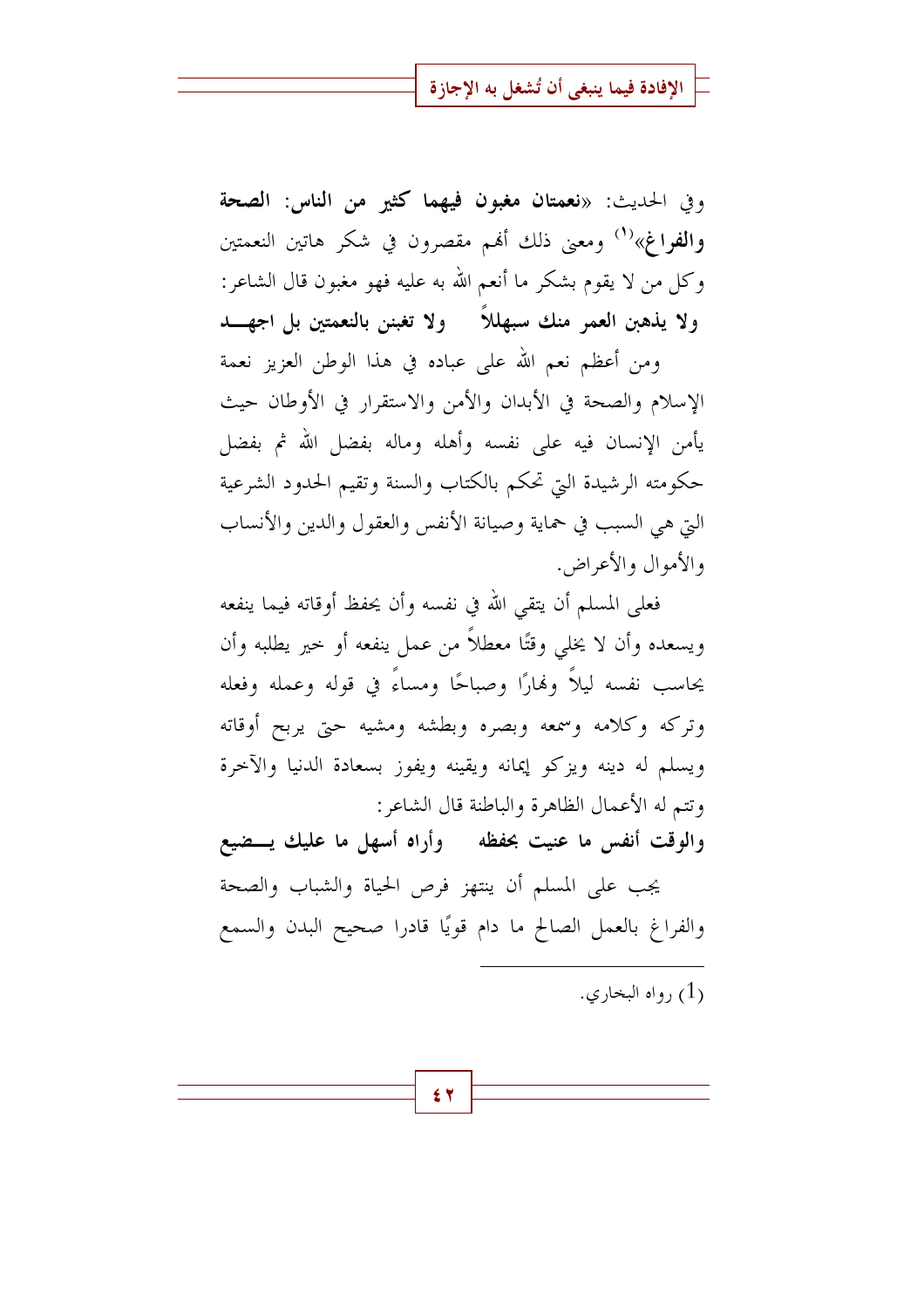والبصر قبل أن تضعف قوته وتذهب مقدرته ويمرض جسمه ويكل سمعه وبصره وتذهب أوقاته فيندم حين لا ينفعه الندم ويتأسف على تفريطه وإضاعته وإهماله فيقول: ﴿يَقُولُ يَا لَيْتَنِي قَدَّمْتُ لِحَيَاتِيِ﴾ [الفجر: ٢٤] ﴿يَا حَسْرَتَا عَلَى مَا فَرَّطْتُ فِي جَنْبِ اللهِ﴾  $[$ الزمر :  $\mathcal{F}$ 0].

وفي الحديث: «اغتنم خمسًا قبل خمس: شبابك قبل هرمك وصحتك قبل سقمك وحياتك قبل موتك وفراغك قبل شغلك وغناك قبل فقرك»<sup>(١)</sup>.

وفي الحديث أيضًا: «لا تزول قدما عبد يوم القيامة حتى يسأل عن عمره فيم أفناه؟ وعن شبابه فيم أبلاه؟ وعن ماله من أين اكتسبه وفيما أنفقه؟ وعن علمه ماذا عمل فيه»؟<sup>(٢)</sup> فعلى المسلم الناصح لنفسه أن يتقى الله ربه وأن يعد للسؤال جوابًا صحيحًا وبالله التوفيق وصلى الله على نبينا محمد وعلى آله وصحبه وسلم".

(1) د واه الحاكيږ وصححه. (2) رواه البزار والطبراني بإسناد صحيح ورواه الترمذي وقال: حديث حسن صحيح. (3) مواضيع قمم الشباب للمؤلف ٣٨.

$$
\left\lceil \frac{\epsilon}{\sqrt{2\pi}}\right\rceil
$$